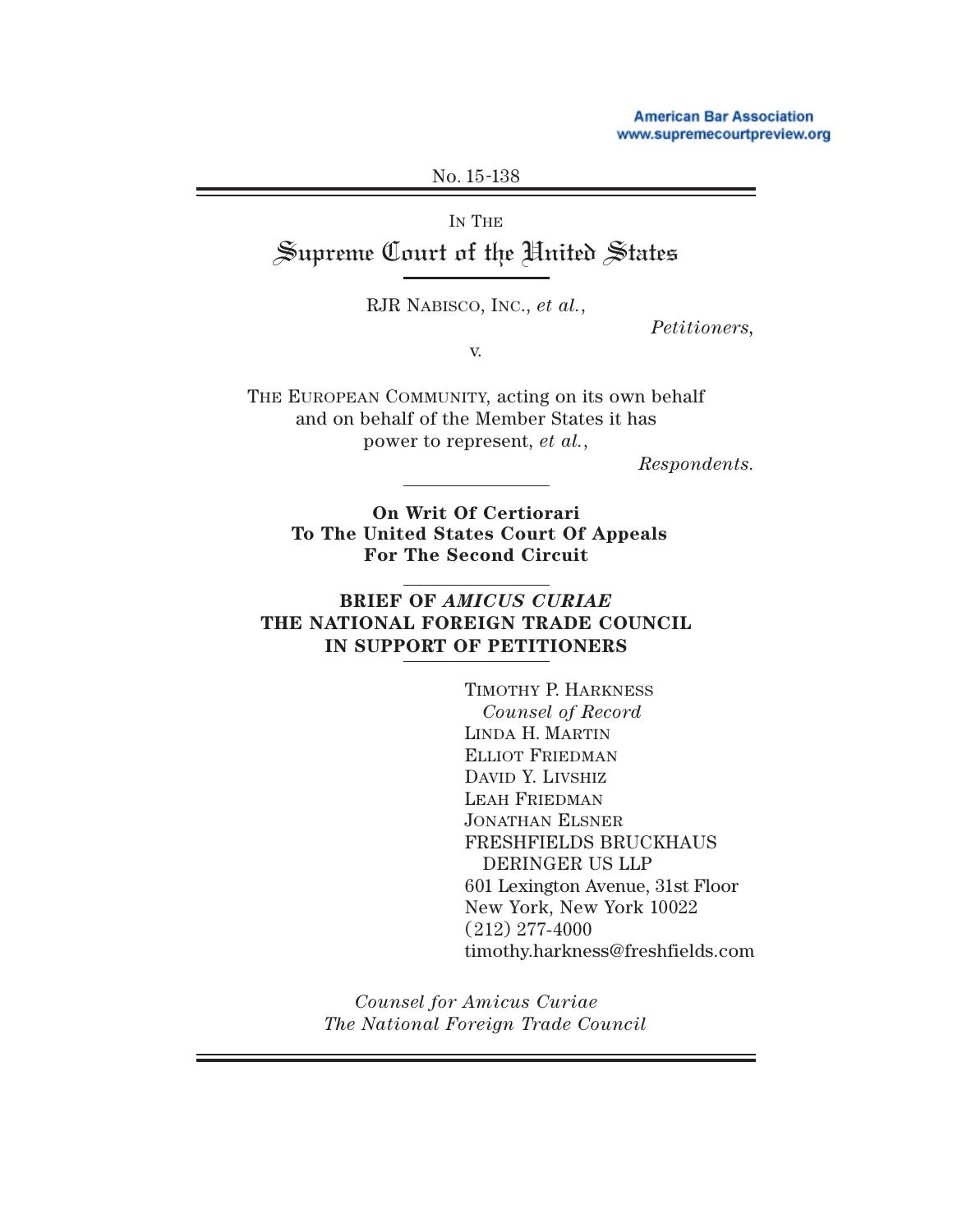# **TABLE OF CONTENTS**

|     | TABLE OF AUTHORITIES                                                                                                                                                                                                          | iii |
|-----|-------------------------------------------------------------------------------------------------------------------------------------------------------------------------------------------------------------------------------|-----|
|     | INTEREST OF AMICI CURIAE                                                                                                                                                                                                      | 1   |
|     | SUMMARY OF ARGUMENT                                                                                                                                                                                                           | 1   |
|     | $\text{ARGUMENT} \dots \dots \dots \dots \dots \dots \dots \dots \dots \dots \dots \dots$                                                                                                                                     | 5   |
| I.  | Amicus Agrees With Petitioners That<br>A Cognizable RICO Claim Requires<br>A Showing Of A Domestic Enterprise                                                                                                                 | 5   |
| II. | Even If The Court Finds That RICO<br>Does Not Require A Showing Of A<br>Domestic Enterprise, The Second<br>Circuit's Decision Should Be Reversed<br>Because A Civil RICO Claim Requires<br>The Showing Of A Domestic Injury   | 7   |
|     | A. The Plain Language Of Section<br>1964(c) Requires The Showing<br>Of A Domestic Injury                                                                                                                                      | 8   |
|     | B. Section 1964(c)'s Legislative History<br>Confirms That Section 1964(c)<br>Requires A Showing Of A Domestic<br>Injury To Make Out A Civil RICO<br>$Claim \dots \dots \dots \dots \dots \dots \dots \dots \dots \dots \dots$ | 11  |
|     | C. Nothing Rebuts The Presumption<br>That In Passing Section 1964(c),<br>Congress Was Focused Only On<br>Remedying Domestic Injuries                                                                                          | 13  |
|     |                                                                                                                                                                                                                               |     |

i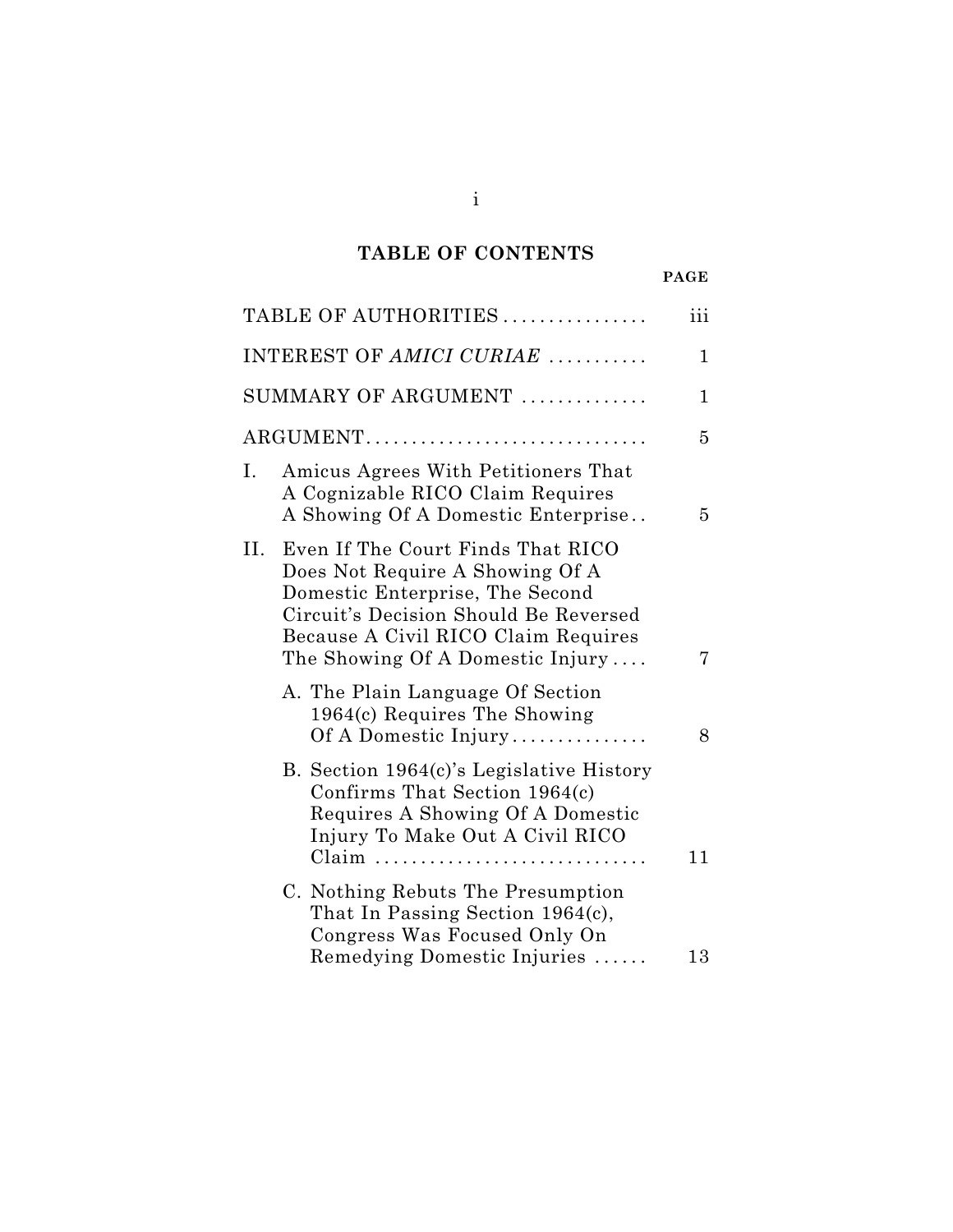| D. RICO's Extraterritorial Predicates<br>Do Not Rebut The Presumption<br>That A Claim Under Section 1964(c)<br>Requires The Showing Of A Domestic<br>Injury                                                 | 16 |
|-------------------------------------------------------------------------------------------------------------------------------------------------------------------------------------------------------------|----|
| III. The Second Circuit's Holding Will<br>Unduly Burden U.S. Businesses<br>And Have Other Negative<br>Consequences                                                                                          | 20 |
| A. The Second Circuit's Ruling Creates<br>An End Run Around Kiobel and                                                                                                                                      | 20 |
| B. Permitting Civil RICO To Reach<br>Claims Based On Foreign Injuries<br>Poses Significant Risks To U.S.<br>Businesses Doing Business Abroad<br>And To Foreign Businesses<br>Investing In The United States | 25 |
| 1. The Potential For Extraterritorial<br>Civil RICO Enforcement Places<br>Significant Burdens On NFTC's<br>Members                                                                                          | 29 |
| 2. The Potential Of Extraterritorial<br>Civil RICO Enforcement<br><b>Presents Extraordinary Risks</b><br>For Foreign Corporations<br>Considering Investment In<br>The United States                         | 30 |
| CONCLUSION                                                                                                                                                                                                  | 33 |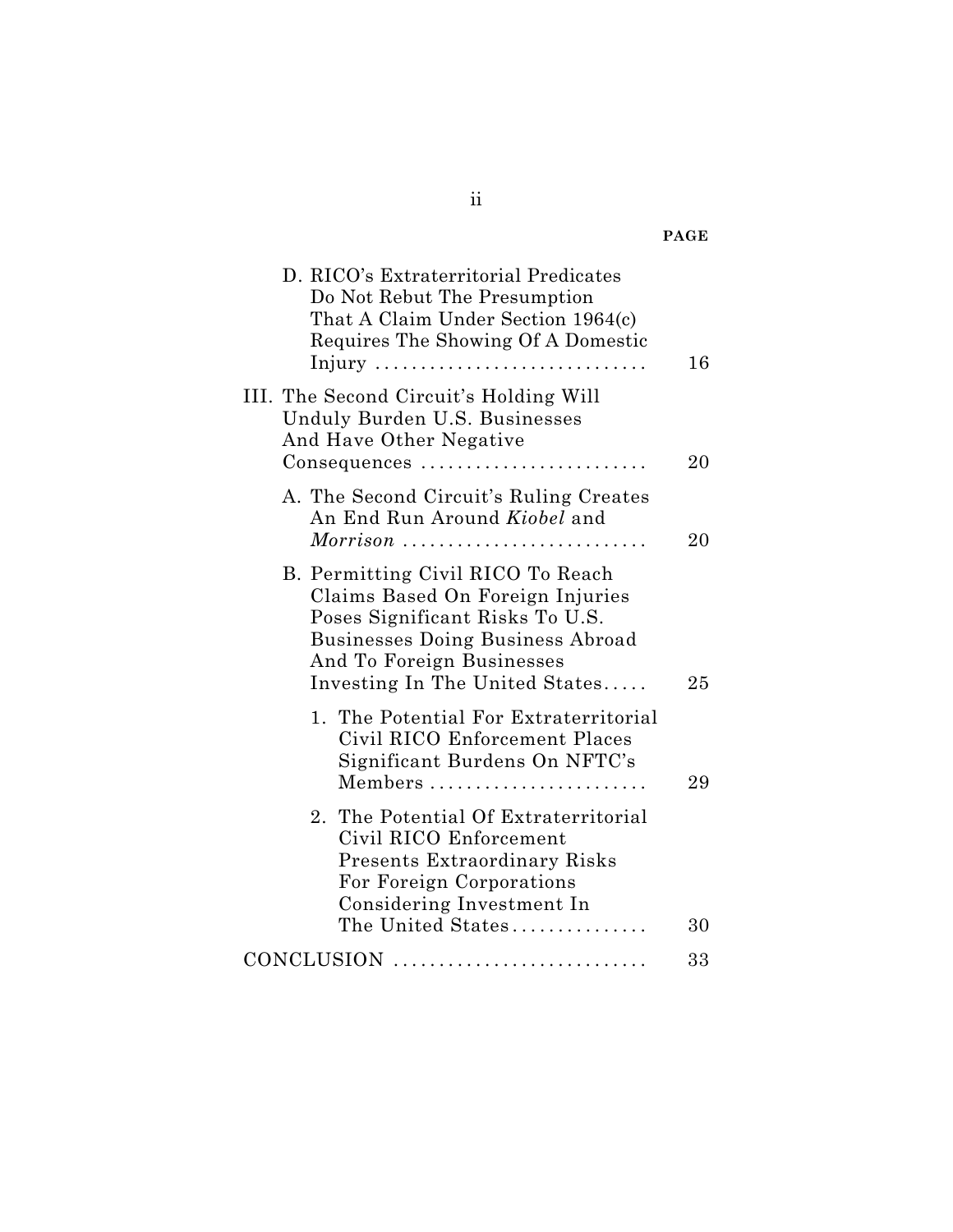## **TABLE OF AUTHORITIES**

| Cases                                                                                                                   | PAGE(S) |
|-------------------------------------------------------------------------------------------------------------------------|---------|
| Adhikari v. Daoud & Partners,<br>2013 U.S. Dist. LEXIS 189601<br>$(S.D. \text{ Tex. Aug. } 23, 2013) \dots \dots \dots$ | 26      |
| Alexander v. Sandoval,                                                                                                  | 17      |
| Argentine Republic v.<br>Amerada Hess Shipping Corp.,<br>$488$ U.S. $428$ (1989)                                        | 13      |
| Bagert v. Volkswagen Grp. of Am., Inc.,<br>No. 2:15-cv-07174<br>$(D.N.J. Sept. 29, 2015)$                               | $27\,$  |
| Blue Chip Stamps v. Manor Drug Stores,<br>421 U.S. 723 $(1975)$                                                         | 30      |
| Cardona v. Chiquita Brands Int'l, Inc.,<br>$760$ F.3d 1185 (11th Cir. 2014)                                             | 22      |
| Cedeño v. Castillo,<br>457 F. App'x. 35 (2d Cir. 2012)                                                                  | 10      |
| Cedeño v. Intech Grp., Inc.,<br>733 F. Supp. 2d 471 (S.D.N.Y. 2010)                                                     | 6       |
| CGC Holding Co. v. Broad & Cassel,<br>$773$ F.3d 1076 (10th Cir. 2014)                                                  | 15      |
| Church of Scientology of Cal. v. IRS,<br>$484$ U.S. 9 (1987)                                                            | 19      |
| City of Roncho Palos Verdes v. Abrams,<br>544 U.S. 113 $(2005)$                                                         | 19      |
| Clark v. Martinez,                                                                                                      | 10      |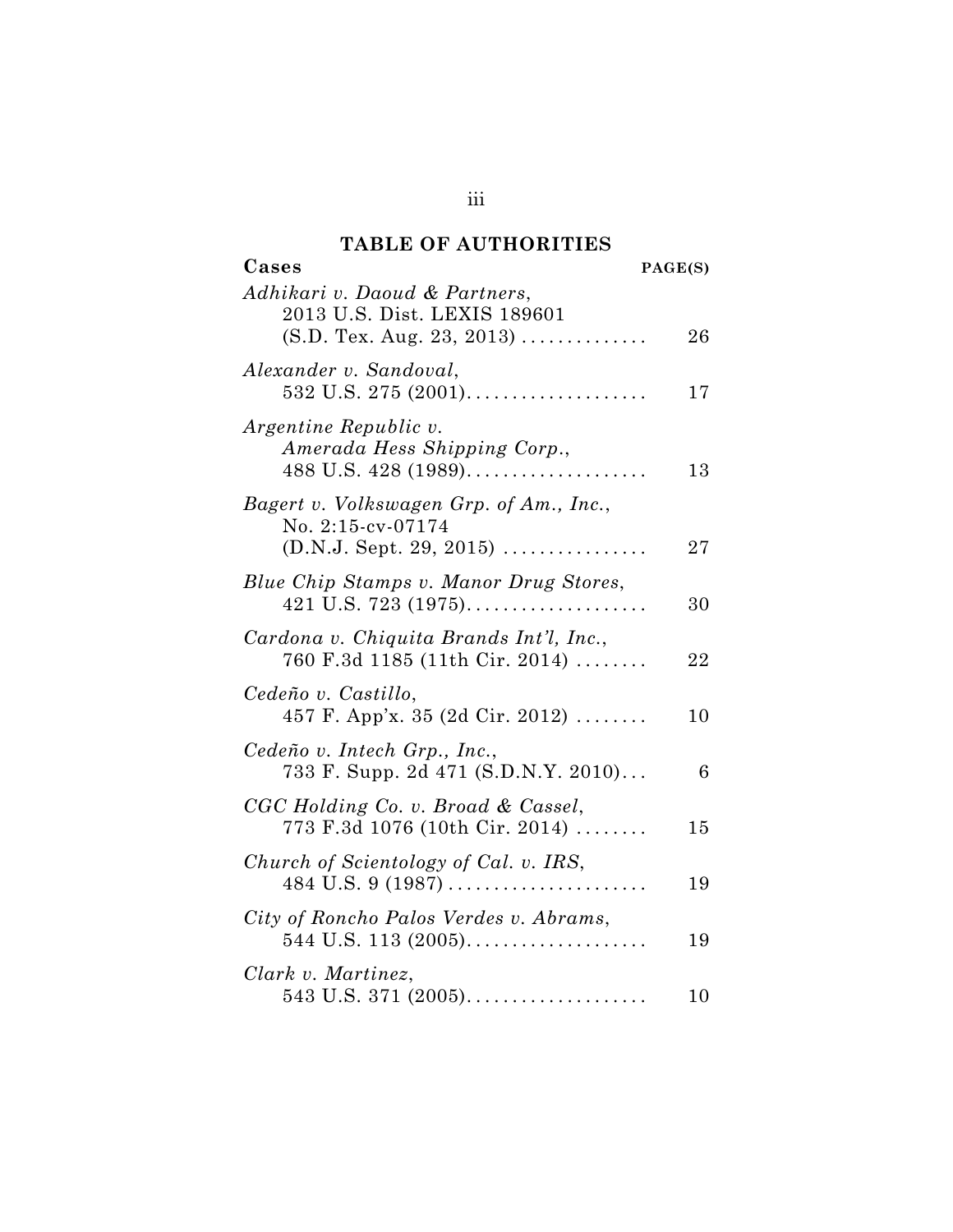| Cases                  |                                                                                             | PAGE(S) |
|------------------------|---------------------------------------------------------------------------------------------|---------|
|                        | Corrie v. Caterpillar, Inc.,<br>503 F.3d 974 (9th Cir. 2007)                                | 21      |
| Daimler AG v. Bauman,  | $134$ S. Ct. 746 (2014)                                                                     | 7       |
|                        | DelRio-Mocci v. Connolly Props.,<br>672 F.3d 241 (3d Cir. 2012)                             | 27      |
|                        | DLJ Mortg. Capital, Inc. v. Kontogiannis,<br>726 F. Supp. 2d 225                            |         |
|                        | $(E.D.N.Y. 2010)$                                                                           | 28      |
| Doe v. Unocal Corp.,   | 395 F.3d 932 (9th Cir. 2002)                                                                | 21      |
|                        | EEOC v. Arabian Am. Oil Co.,<br>499 U.S. 244 $(1991)$                                       | 20      |
|                        | European Cmty. v. RJR Nabisco, Inc.,<br>764 F.3d 129 (2d Cir. 2014)                         | 9       |
|                        | F. Hoffman-La Roche Ltd. v. Empagran S.A.,                                                  |         |
|                        | Fleet Credit Corp. v. Sion,<br>699 F. Supp. 368 (D.R.I. 1988)                               | 27      |
|                        | Graham Cty. Soil & Water<br>Conservation Dist. v. United States,<br>$559$ U.S. 280 $(2010)$ | 13      |
| Hertz Corp. v. Friend, | $559$ U.S. 77 (2010)                                                                        | 7       |
|                        | Holmes v. Sec. Inv'r Prot. Corp.,                                                           | $12\,$  |
| Hourani v. Mirtchev,   | 943 F. Supp. 2d 159 (D.D.C. 2013) 26, 27                                                    |         |

| u |  |
|---|--|
| ۱ |  |
|   |  |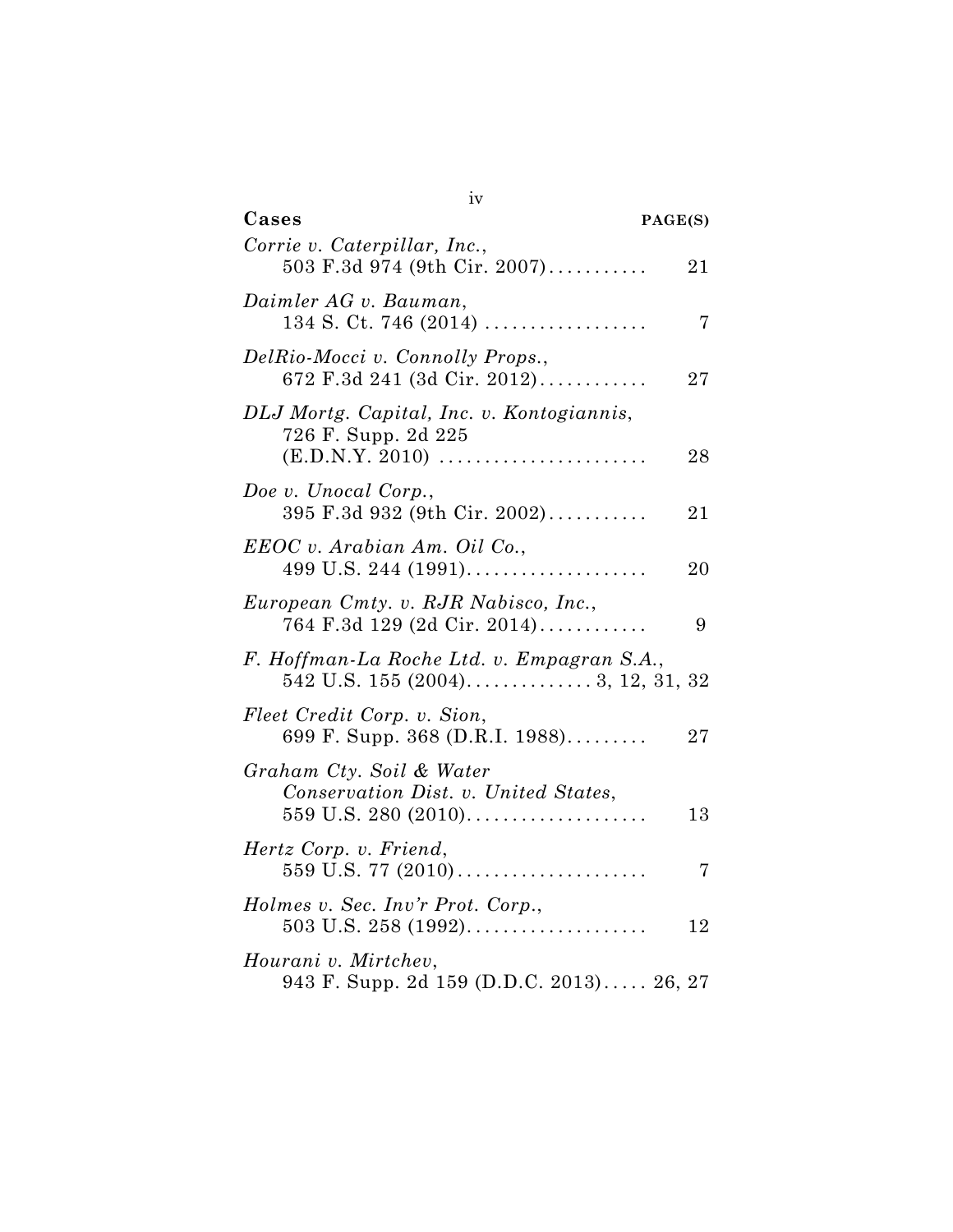| v                                                                                                                  |
|--------------------------------------------------------------------------------------------------------------------|
| Cases<br>PAGE(S)                                                                                                   |
| Ixotic AG v. Kammer,<br>2014 U.S. Dist. LEXIS 180782<br>$(E.D.N.Y. Sept. 30, 2014)$<br>26                          |
| Jovic v. $L-3$ Servs., Inc.,<br>69 F. Supp. 3d 750 (N.D. Ill. 2014)  21, 22                                        |
| Kiobel v. Royal Dutch Petroleum Co.,                                                                               |
| Klehr v. A.O. Smith Corp.,<br>$521$ U.S. 179 (1997)<br>8                                                           |
| In re LIBOR-Based Fin.<br>Instruments Antitrust Litig.,<br>935 F. Supp. 2d 666 (S.D.N.Y. 2013)<br>27               |
| Liu v. Siemens A.G.,<br>978 F. Supp. 2d 325 (S.D.N.Y. 2013),<br>$aff'd, 763$ F.3d 175 (2d Cir. 2014)<br>14         |
| Lopez v. Dean Witter Reynolds, Inc.,<br>591 F. Supp. 581 (N.D. Cal. 1984)<br>28                                    |
| Miranda v. Ponce Fed. Bank,<br>$948$ F.2d 41 (1st Cir. 1991)<br>25                                                 |
| Montreal Trading Ltd. v. Amax, Inc.,<br>661 F.2d 864 (10th Cir. 1981),<br>cert. denied, 455 U.S. 1001 (1982)<br>12 |
| Morrison v. Nat'l Australia Bank Ltd.,                                                                             |
| N.S. Fin. Corp. v. Al-Turki,<br>$100$ F.3d $1046$ (2d Cir. 1996)  5, 15                                            |
| Norex Petroleum Ltd. v. Access Indus., Inc.,<br>540 F. Supp. 2d 438 (S.D.N.Y. 2007)<br>10                          |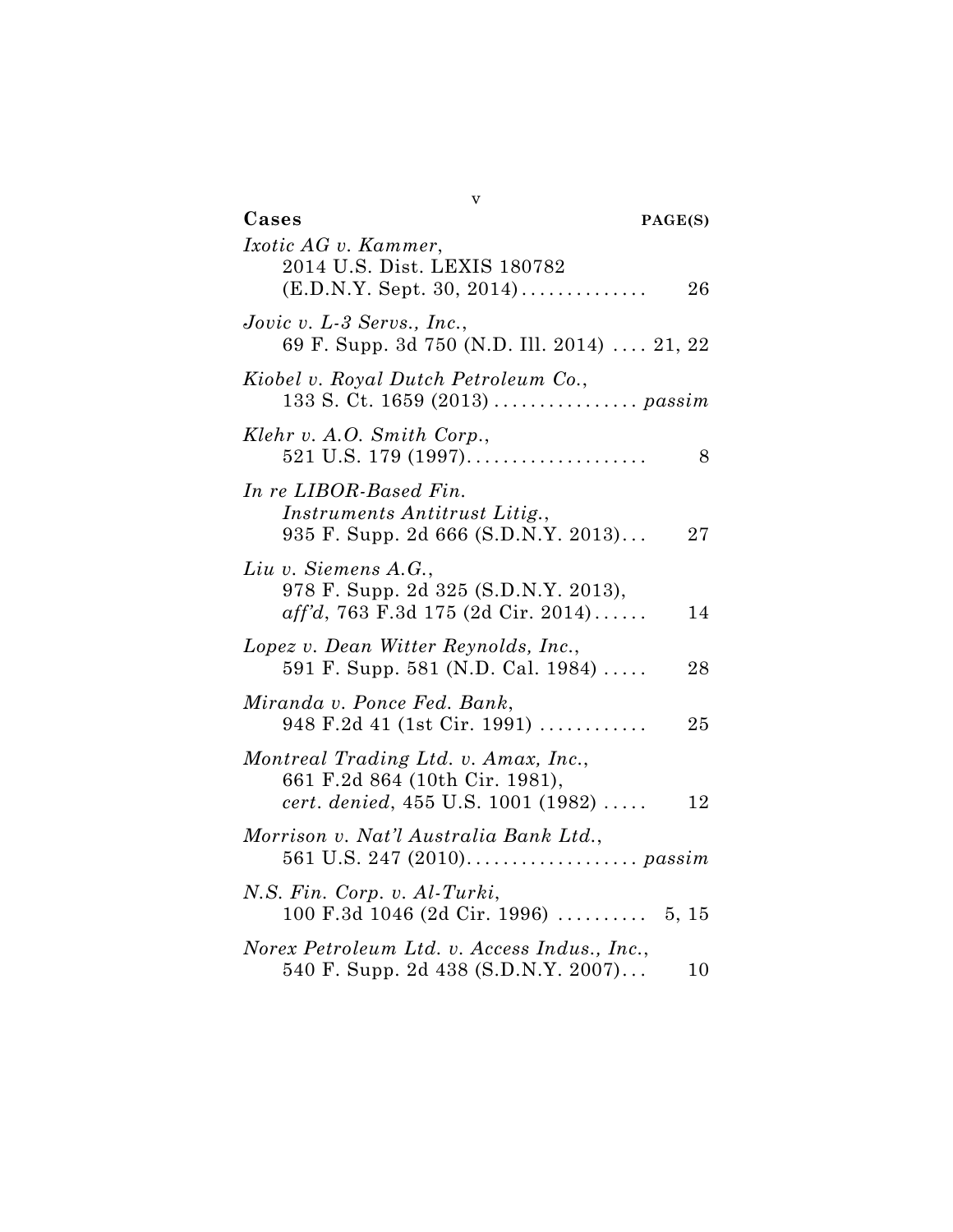| V <sub>1</sub>                                                                                 |    |
|------------------------------------------------------------------------------------------------|----|
| Cases<br>PAGE(S)                                                                               |    |
| Norex Petroleum Ltd. v. Access Indus., Inc.,                                                   |    |
| Republic of Iraq v. ABB AG,<br>920 F. Supp. 2d 517                                             |    |
| Schwartz v. F.S.&O. Assocs., Inc.,<br>1991 WL 208056<br>$(S.D.N.Y. Sept. 27, 1991)$            | 17 |
| Sec. Inv'r Prot. Corp. v.<br>Bernard L. Madoff Inv. Sec. Ltd.,<br>513 B.R. 222 (S.D.N.Y. 2014) | 14 |
| SEC v. Tourre,<br>2013 WL 2407172<br>$(S.D.N.Y. June 4, 2013)$                                 | 24 |
| Sedima, S.P.R.L. v. Imrex Co.,                                                                 |    |
| Shearson/Am. Express, Inc. v. McMahon,<br>$482$ U.S. 220 (1987)                                | 9  |
| Sosa v. Alvarez-Machain,                                                                       |    |
| Tellabs, Inc. v. Makor Issues & Rights, Ltd.,<br>$551$ U.S. $308$ (2007)                       | 31 |
| Touche Ross & Co. v. Redington,<br>442 U.S. 560 $(1979)$                                       | 17 |
| In re Toyota Motor Corp.,<br>785 F. Supp. 2d 883                                               | 27 |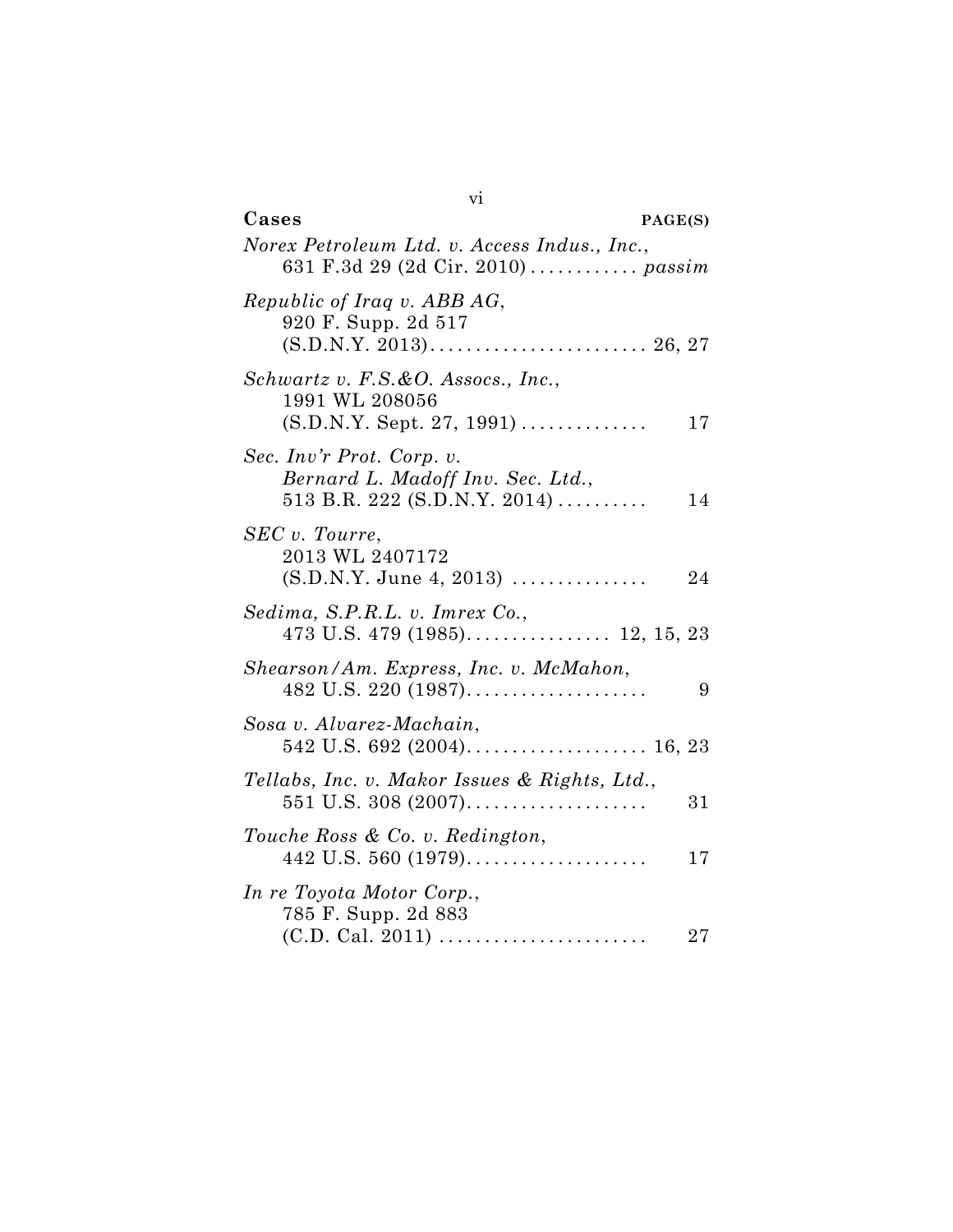| vii                                                                                                                  |
|----------------------------------------------------------------------------------------------------------------------|
| Cases<br>PAGE(S)                                                                                                     |
| Turedi v. Coca Cola Co.,<br>460 F. Supp. 2d 507 (S.D.N.Y. 2006),<br>$aff'd, 343$ F. App'x 623<br>29                  |
| Tymoshenko v. Firtash,<br>57 F. Supp. 3d 311                                                                         |
| Tymoshenko v. Firtash,<br>2013 WL 4564646<br>$(S.D.N.Y. Aug. 28, 2013)$ 22, 23, 27                                   |
| United States v. Ahmed,<br>94 F. Supp. 3d 394 (E.D.N.Y. 2015)<br>28                                                  |
| United States v. Basciano,<br>599 F.3d 184 (2d Cir. 2010)<br>15                                                      |
| United States v. Chao Fan Xu,                                                                                        |
| United States v. Gonzales,<br>11                                                                                     |
| United States v. Neapolitan,<br>791 F.2d 489 (7th Cir. 1986)<br>6                                                    |
| United States v. Sisal Sales Corp.,<br>12                                                                            |
| United States v. Turkette,<br>6                                                                                      |
| United States v. Wheeler,<br>535 F.3d 446 (6th Cir. 2008)<br>15                                                      |
| Wiwa v. Royal-Dutch Petroleum Co.,<br>$226 \text{ F}.3d \text{ 88} \text{ (2d. Cir. } 2000) \dots \dots \dots$<br>21 |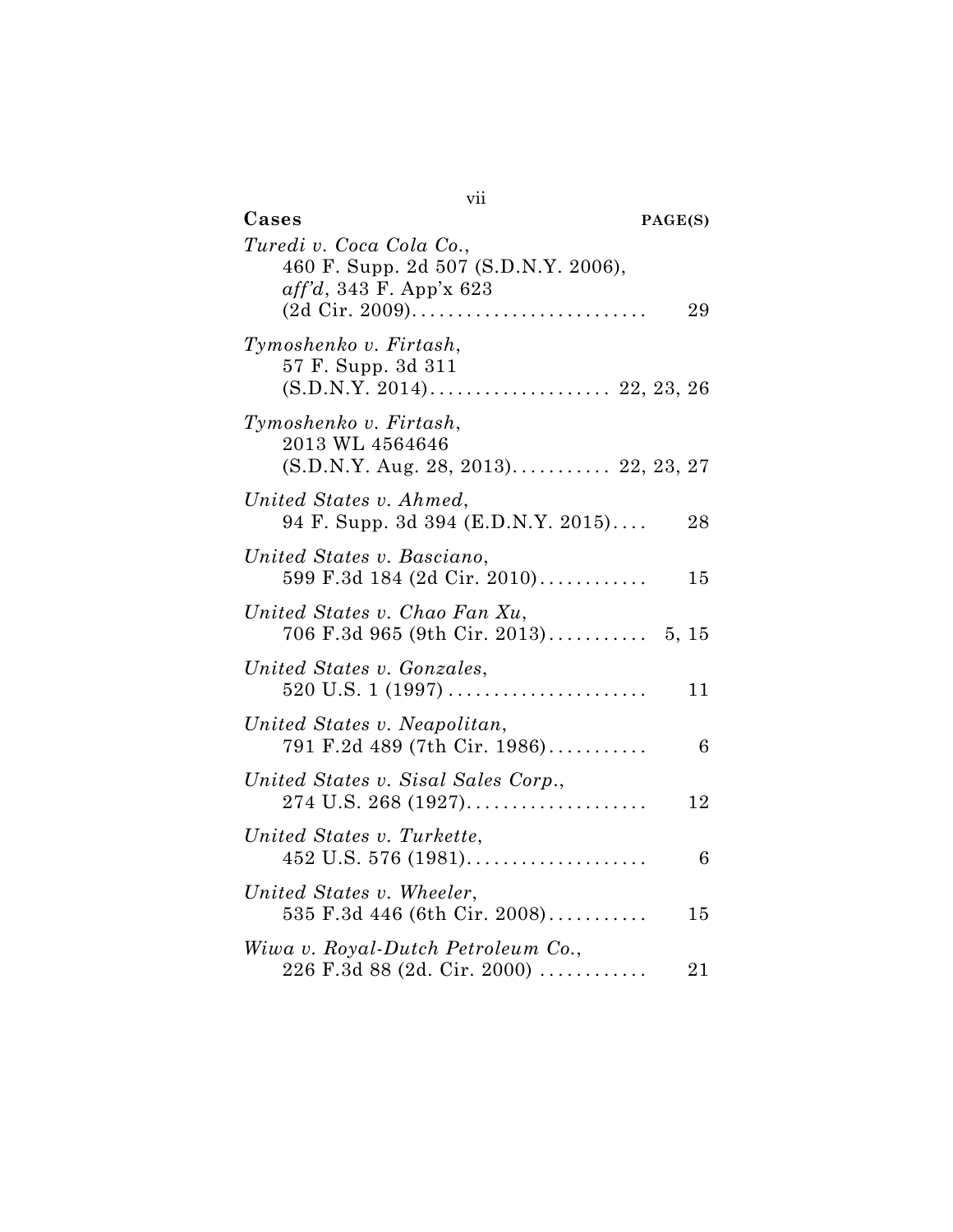| viii                                                                                       |    |  |
|--------------------------------------------------------------------------------------------|----|--|
| Statutes, Rules and Regulations PAGE(S)                                                    |    |  |
|                                                                                            | 14 |  |
|                                                                                            | 14 |  |
|                                                                                            | 14 |  |
|                                                                                            | 12 |  |
|                                                                                            | 24 |  |
|                                                                                            | 28 |  |
|                                                                                            | 22 |  |
| $18 \text{ U.S.C.} \$ $1956 \ldots \ldots \ldots \ldots \ldots \ldots \ldots \ldots$       | 17 |  |
| $18 \text{ U.S.C. } \S 1961(1)(G) \dots \dots \dots \dots \dots \dots \dots$               | 22 |  |
|                                                                                            | 10 |  |
| $18 \text{ U.S.C. }$ \$ $1963 \ldots \ldots \ldots \ldots \ldots \ldots \ldots \ldots$     | 10 |  |
|                                                                                            | 10 |  |
| $18 \text{ U.S.C.} \S 1964(b) \ldots \ldots \ldots \ldots \ldots \ldots \ldots$            | 10 |  |
|                                                                                            |    |  |
|                                                                                            |    |  |
| 18 U.S.C. $\S$ 2332b(g)(5)(B)                                                              | 22 |  |
| $28 \text{ U.S.C.} \S 1350 \ldots \ldots \ldots \ldots \ldots \ldots \ldots \ldots \ldots$ | 15 |  |
| Dodd-Frank Wall Street Reform and<br>Consumer Protection Act, Pub. L. 111-203,             |    |  |
| Pub. L. No. 91-452, 84 Stat. 922                                                           | 11 |  |
| Securities Exchange Act of 1934                                                            |    |  |
| Supreme Court Rule 37.6                                                                    | 1  |  |
| USA PATRIOT Act of 2001,<br>Pub. L. No. 107-56, 115 Stat. 272 17, 18                       |    |  |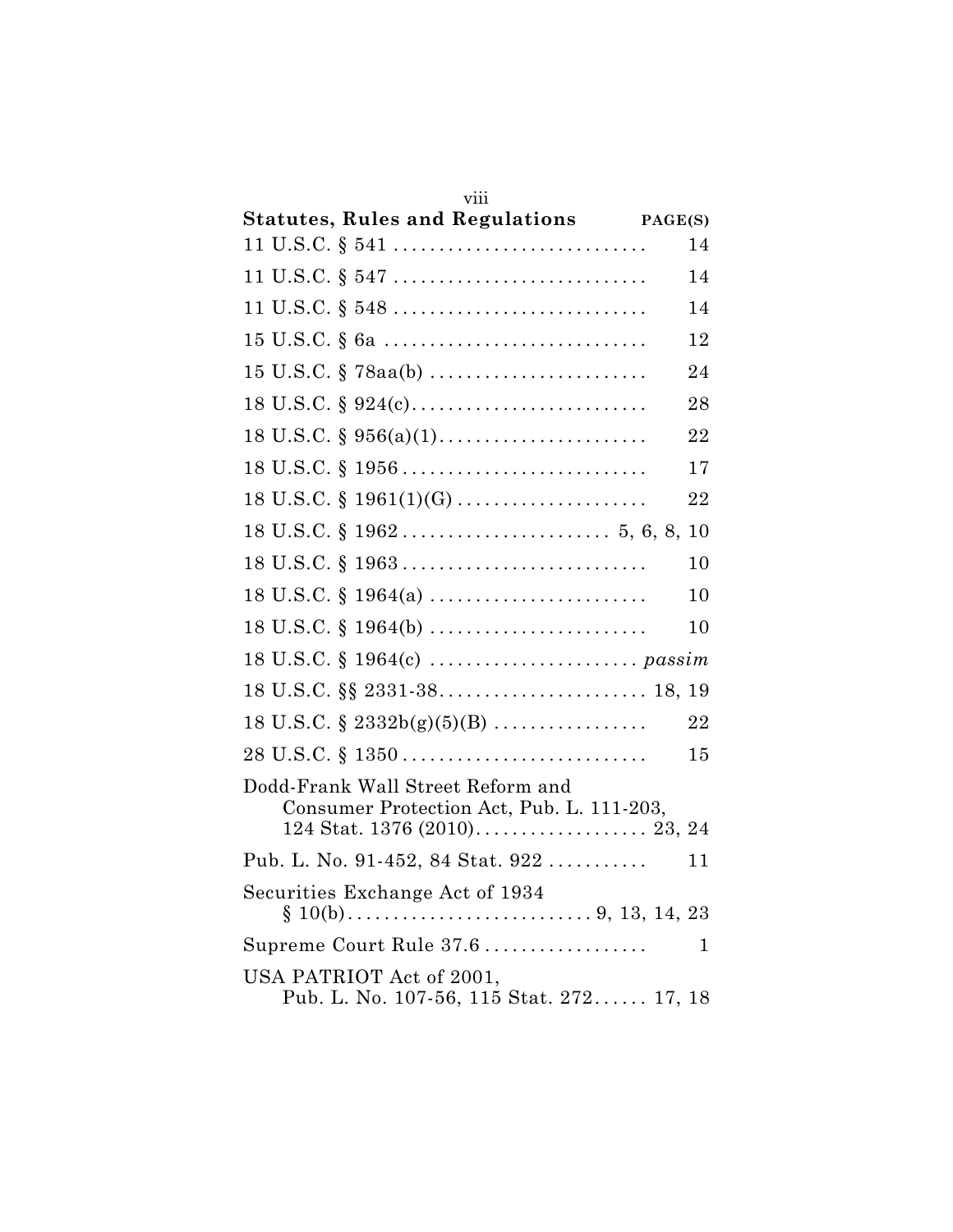| ix                                                                                                                                                                                                                                                                                                  |         |
|-----------------------------------------------------------------------------------------------------------------------------------------------------------------------------------------------------------------------------------------------------------------------------------------------------|---------|
| <b>Other Authorities</b>                                                                                                                                                                                                                                                                            | PAGE(S) |
| 115 CONG. REC. $9568(1969)$                                                                                                                                                                                                                                                                         | 11      |
| Michael R. Bloomberg & Senator Charles<br>E. Schumer, Sustaining New York's<br>and the US' Global Financial<br>Services Leadership ii, 16 (2007)<br>http://www.nyc.gov/html/om/pdf/<br>ny_report_final.pdf                                                                                          | 31      |
| Dep't of Commerce, The U.S. Litigation<br><b>Environment and Foreign Direct</b><br><i>Investment: Supporting U.S.</i><br>Competitiveness by Reducing Legal<br>Costs and Uncertainty, International<br>Trade Administration, 2 (Oct. 2008),<br>http://trade.gov/investamerica/<br>Litigation FDI.pdf | 31      |
| Eric A. Engle, <i>Extraterritorial Jurisdiction</i> :<br>Can RICO Protect Human Rights?<br>A Computer Analysis of a Semi-<br>Determinate Legal Question,<br>3 J. High Tech. L. 1, 11 (2004)                                                                                                         | 21      |
| <i>Excessive Litigation's Impact on America's</i><br>Global Competitiveness: Hearing Before<br>the Subcomm. on the Constitution and<br>Civil Justice of the H. Comm. on the<br><i>Judiciary</i> , 113th Cong. 11 (2013)<br>(Statement of Paul J. Hinton, NERA                                       |         |
| Economic Consulting)                                                                                                                                                                                                                                                                                | 31      |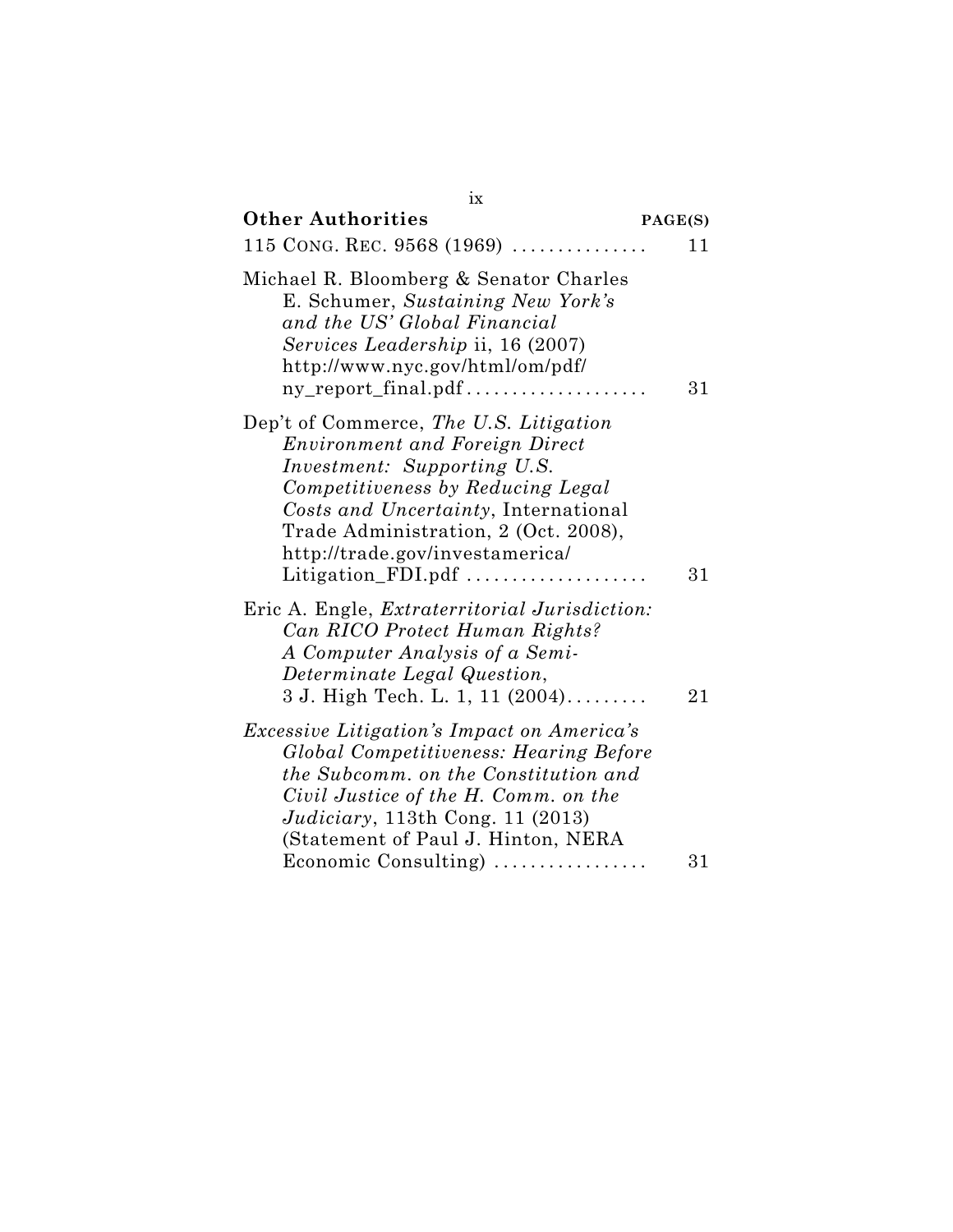| X                                            |         |
|----------------------------------------------|---------|
| <b>Other Authorities</b>                     | PAGE(S) |
| International Chamber of Commerce,           |         |
| <b>Policy Statement: Extraterritoriality</b> |         |
| and Business 2 (2006), http://www.           |         |
| iccwbo.org/Data/Policies/2006/               |         |
| Extraterritoriality-and-business $/$ 20, 30  |         |
| Sen. Jon Kyl, A Rare Chance to Lower         |         |
| <i>Litigation Costs: A Federal Committee</i> |         |
| Wants to Hear Your Ideas On the              |         |
| Subject. Speak Up., WALL STREET J.,          |         |
| Jan. 20, 2014, http://www.wsj.com/           |         |
| articles/SB100014240527023040                |         |
| 49704579321003417505882                      |         |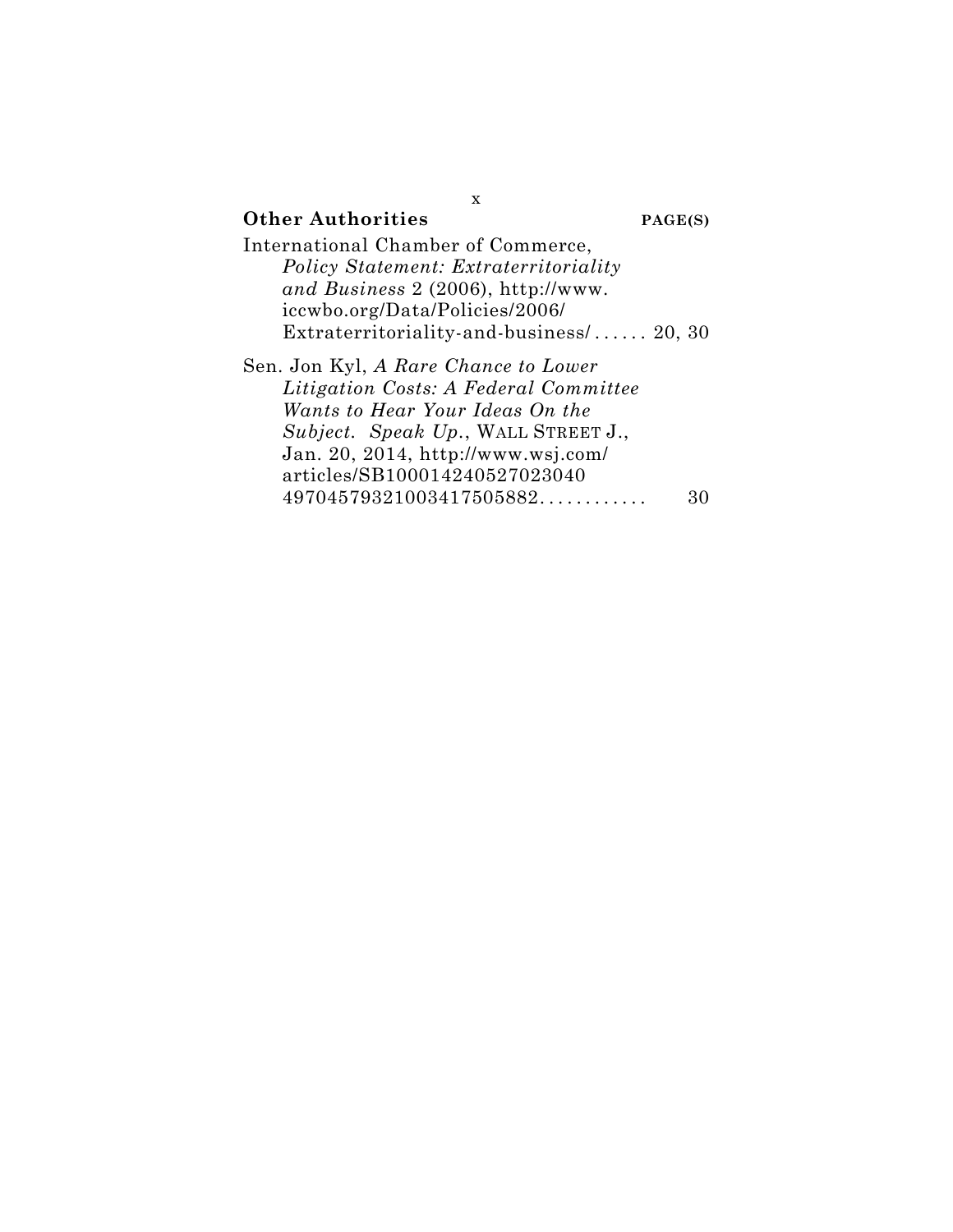#### **INTEREST OF** *AMICUS CURIAE***<sup>1</sup>**

The National Foreign Trade Council ("NFTC") is the premier business organization advocating for public policies to foster open, rules-based international trade and investment. Founded in 1914 by a group of American companies that supported an open-world trading system, the NFTC and its affiliates now serve more than 300 member companies. Its fifty-member board of directors includes some of America's largest and most iconic businesses, spanning all sectors of the economy from Google to Wal-Mart, Coca Cola to Ford, Chevron to Pfizer.

#### **SUMMARY OF ARGUMENT**

Five years ago, in *Morrison v. National Australia Bank Ltd.*, this Court unambiguously held that "[w]hen a statute gives no clear indication of an extraterritorial application, it has none." 561 U.S. 247, 255 (2010). Three years later, this Court reaffirmed that holding in *Kiobel v. Royal Dutch Petroleum Co.*, 133 S. Ct. 1659, 1664 (2013). In *Morrison* and *Kiobel*, the Court stressed that the presumption against the extraterritorial application of United States law (the "Extraterritoriality

<sup>1</sup> Pursuant to Supreme Court Rule 37.6, counsel for *Amicus* states that no counsel for a party authored this brief in whole or in part, and no party or counsel for a party made a monetary contribution intended to fund the preparation or submission of this brief. No person other than *Amicus*, its members, or its counsel made a monetary contribution to this brief's preparation or submission. Letters from the parties consenting to the filing of all *amici* briefs have been filed with the Clerk of the Court.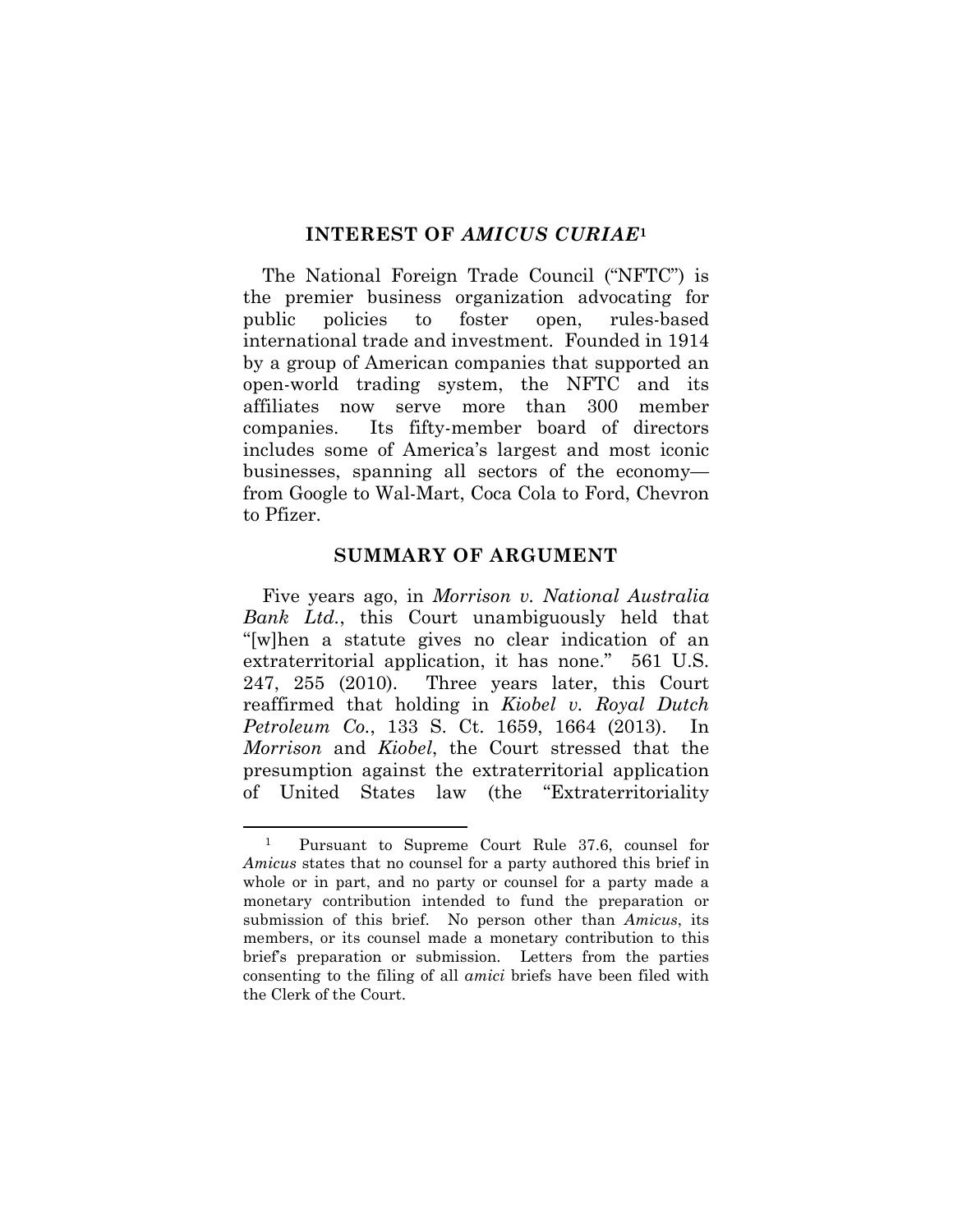Presumption") prevents the United States from turning into a "Shangri-La" for plaintiffs' lawyers', by closing the courts to claims that have little, if any, connection to the United States. Without the Presumption, plaintiffs' lawyers from around the world would be free to use the American judicial system—with its class actions, broad and protracted discovery, and no "loser-pays" rules—to bring claims for injuries suffered abroad as a result of foreign conduct, even when the conduct in question is not actionable in the jurisdiction where it occurred.

The Second Circuit's decision below undoes much of what *Morrison* and *Kiobel* accomplished in limiting the extraterritorial reach of U.S. law. Permitted to stand, the Second Circuit's holding would, for the first time, open U.S. courts to claims by *foreign* plaintiffs suing for *foreign* injuries caused by *foreign* conduct perpetrated by a *foreign* enterprise. That result is precisely what *Morrison* and *Kiobel* sought to avoid.

This is not a theoretical concern. On the contrary, the present case proves the point. Here, rather than bringing an action in their own courts, foreign governments seek to sue in the United States under United States law for injuries purportedly suffered in Europe as a result of conduct committed in Europe by various foreign actors. Left undisturbed, the Second Circuit's decision to allow this action to proceed will task the U.S. court system with the function of adjudicating worldwide claims of corporate misconduct under U.S. law, even though the conduct giving rise to the litigation may not be actionable in the jurisdiction where it occurred. This Court has previously rejected exactly such an extraterritorial application of U.S. law: "to apply our remedies would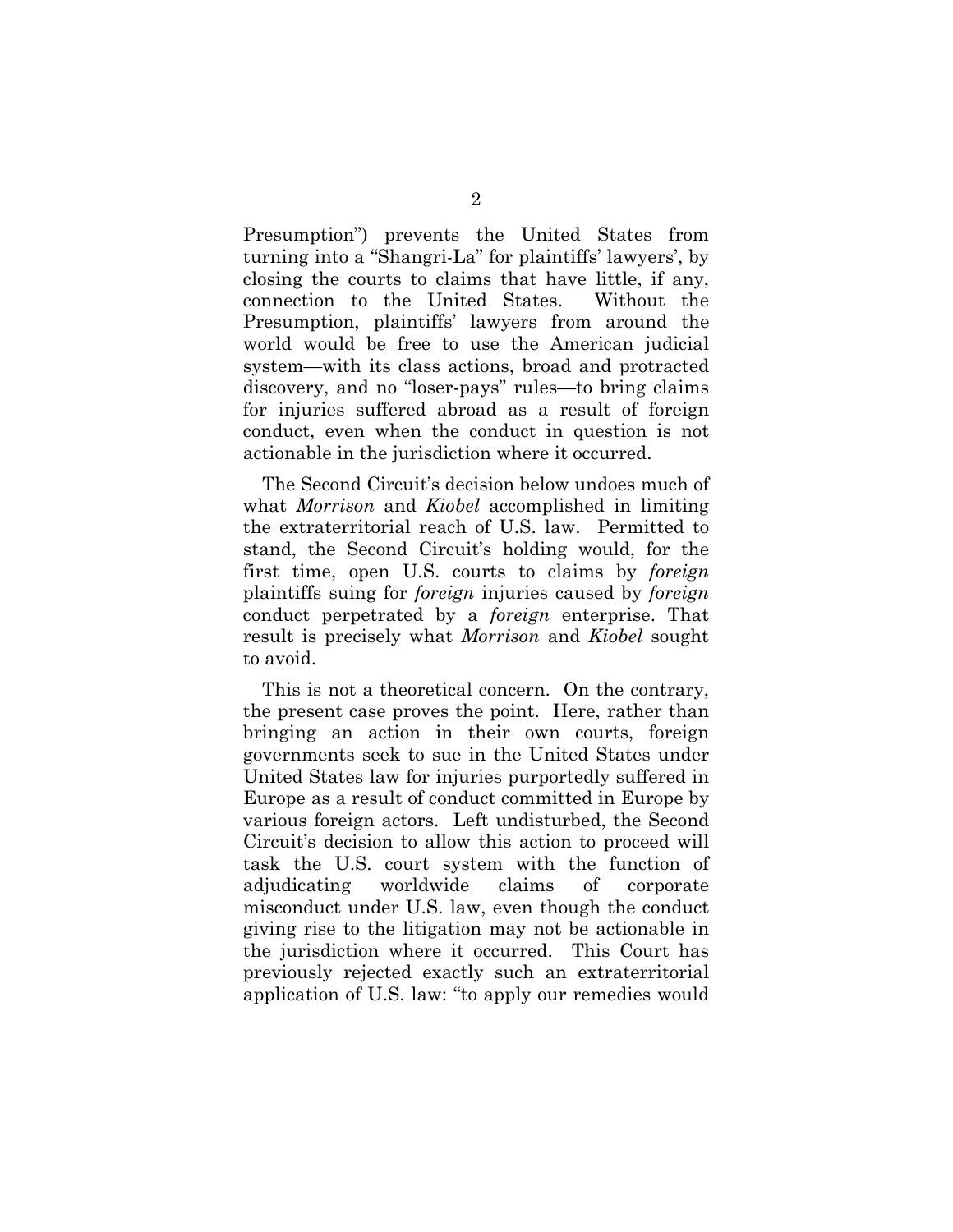unjustifiably permit [foreign] citizens to bypass their own [countries'] less generous remedial schemes . . . ." *F. Hoffman-La Roche Ltd. v. Empagran S.A.*, 542 U.S. 155, 167 (2004).

*Amicus* respectfully submits that the Second Circuit's decision should be reversed for at least three reasons. *First*, the Second Circuit improperly held that the Racketeer Influenced and Corrupt Organizations Act ("RICO"), 18 U.S.C. § 1961 *et seq.* (2012), has extraterritorial application to the extent that one of its predicate statutes has extraterritorial reach. That holding is at odds with both this Court's clear holdings in *Morrison* and *Kiobel*, as well as decades-long precedent that RICO is silent as to any extraterritorial application. *Amicus* thus endorses Petitioner's argument that, under *Morrison*, RICO lacks extraterritorial reach and can be invoked only where, unlike here, the claim is based on the conduct of a domestic enterprise. *See infra* Part I.

*Second*, even if the Court rejects that contention, the Second Circuit's decision still should be reversed because RICO's private right of action, codified in Section 1964(c), requires the showing of a domestic injury. Section 1964(c)'s plain text and legislative history make clear that in enacting Section 1964(c), Congress was focused on remedying injuries caused by violations of RICO. As Section 1964 is silent as to its extraterritorial reach, it has none. Therefore, a viable civil RICO claim must establish a domestic injury for which the plaintiffs seek recovery. *See infra* Part II.A-B. The Second Circuit's reasoning that Section 1964(c)'s reach should extend to any injury, wherever suffered, caused by a violation of a RICO predicate that has extraterritorial reach, is unpersuasive because this Court's precedent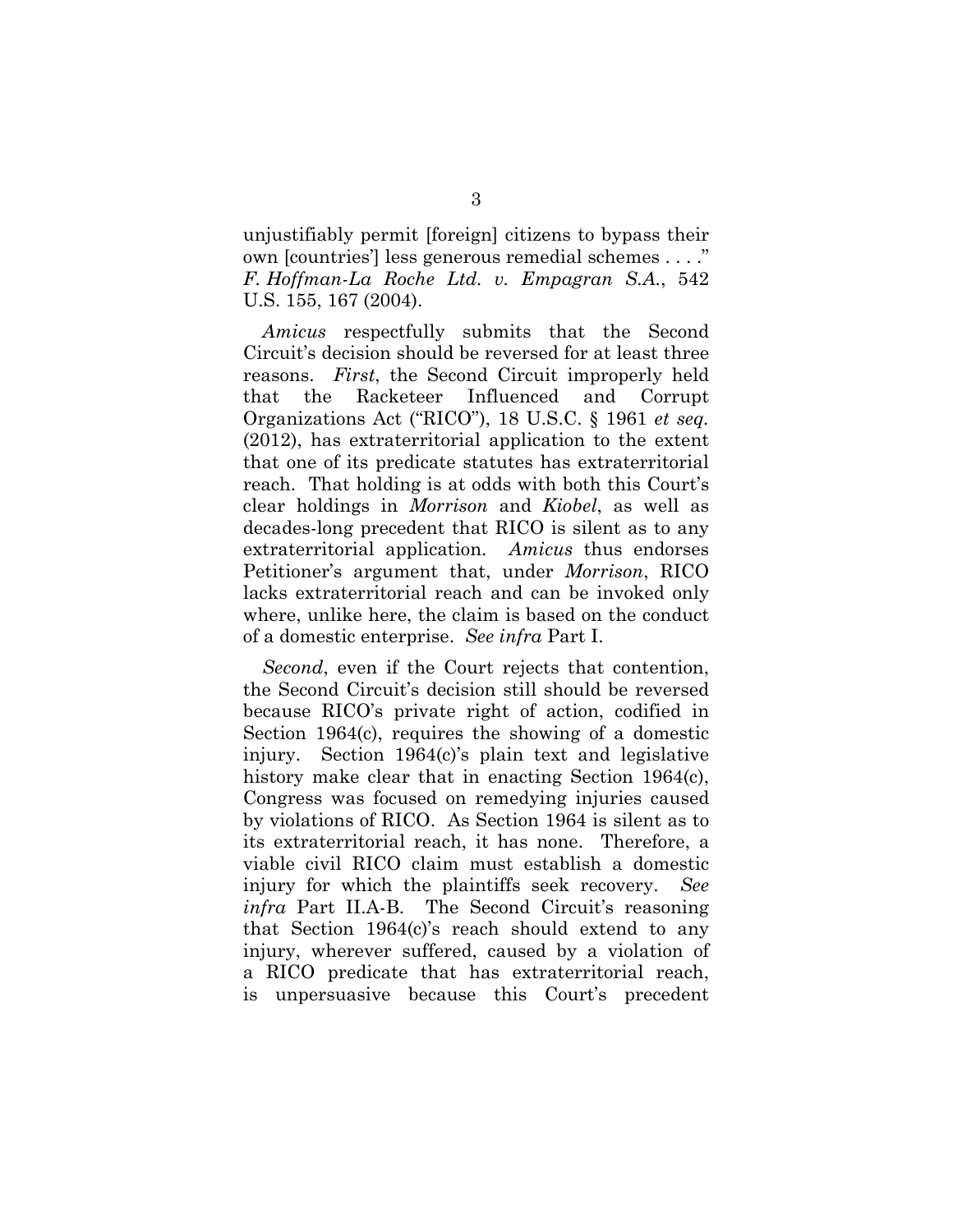(i) requires that the extraterritorial reach of each statutory provision be considered independently, (ii) makes clear that RICO's predicates are separate from RICO itself, and (iii) establishes that even where a conduct-regulating law has extraterritorial reach, there is no private right of action in U.S. courts for a violation of that law unless the procedural statute creating the private right of action also has extraterritorial application. *See infra* Part II.C. Moreover, the legislative history of RICO's extraterritorial predicates, relied on by the Second Circuit, also supports the rejection of the Second Circuit's approach. *See infra* Part II.D.

*Third* and finally, limiting Section 1964(c)'s reach to domestic injuries is consistent with the policy considerations endorsed by this Court in *Morrison* and *Kiobel*. As a threshold matter, under the Second Circuit's ruling, many of the claims that the Supreme Court found to be barred by the Extraterritoriality Presumption in *Morrison* and *Kiobel* could now be resurrected as RICO claims. Were this to happen, it would lead to the absurd result that the Extraterritoriality Presumption barred certain claims but permitted civil RICO claims based on the same foreign conduct, with the result that NFTC's members' exposure to such claims would increase threefold. This is certainly not what RICO—a statute designed to combat the impact of organized crime in the United States—was meant to accomplish. *See infra* Part III. Nor can it be the result contemplated by this Court in *Morrison* and *Kiobel*.

Moreover, interpreting Section 1964(c) to permit claims based on foreign injuries would impose significant burdens on U.S. companies doing business abroad, as well as foreign businesses choosing to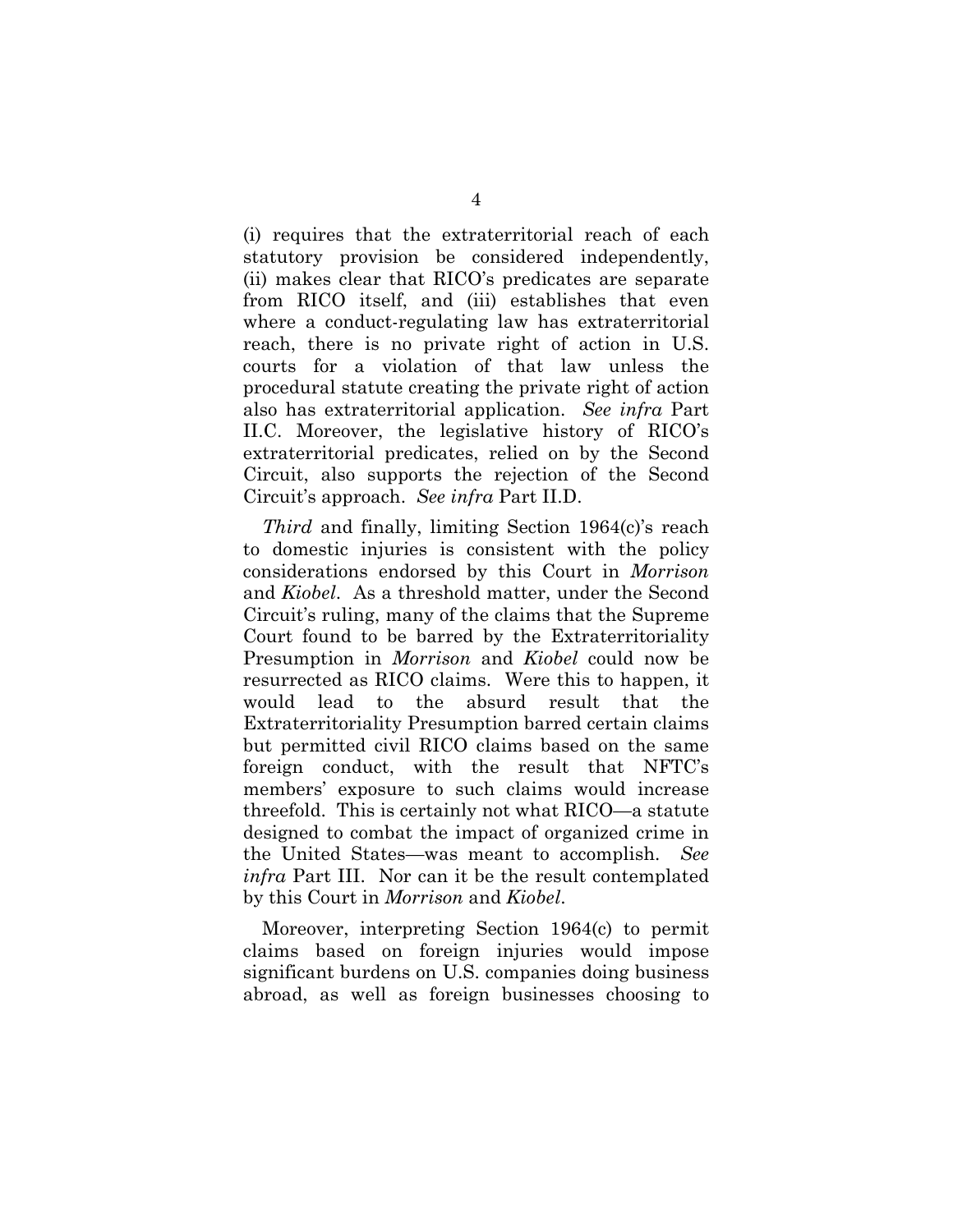invest in the United States. This is particularly troubling here, since RICO is, on the one hand, so broad that almost any tort claim can be asserted as a RICO claim and, on the other hand, provides for damages so severe as to be considered by some courts the equivalent of a "thermonuclear device" of civil litigation. This Court should decline Respondent's invitation to convert this nation's courts into quasiglobal courts permitted to adjudicate claims that have little, if any, connection to the United States.

#### **ARGUMENT**

#### **I.** *Amicus* **Agrees With Petitioners That A Cognizable RICO Claim Requires A Showing Of A Domestic Enterprise**

*Amicus* endorses Petitioners' contention that Section 1962, which contains RICO's substantive prohibition, does not extend to foreign enterprises. *See* Pet'rs' Br. 24-38. This conclusion is dictated by RICO's plain language, which numerous lower courts have found to be "silent" as to the statute's extraterritorial reach. *See United States v. Chao Fan Xu*, 706 F.3d 965, 974 (9th Cir. 2013) ("RICO is silent as to its extraterritorial application. . . . [Therefore, as olther Courts that have addressed the issue have uniformly held . . . RICO does not apply extraterritorially."); *Norex Petroleum Ltd. v. Access Indus., Inc.*, 631 F.3d 29, 32 (2d Cir. 2010) ("[Second Circuit] precedent holds that RICO is silent as to any extraterritorial application." (internal quotation marks omitted)); *N.S. Fin. Corp. v. Al-Turki*, 100 F.3d 1046, 1051 (2d Cir. 1996) ("[RICO] is silent as to any extraterritorial application."). Accordingly, under this Court's holdings in *Morrison* and *Kiobel*, RICO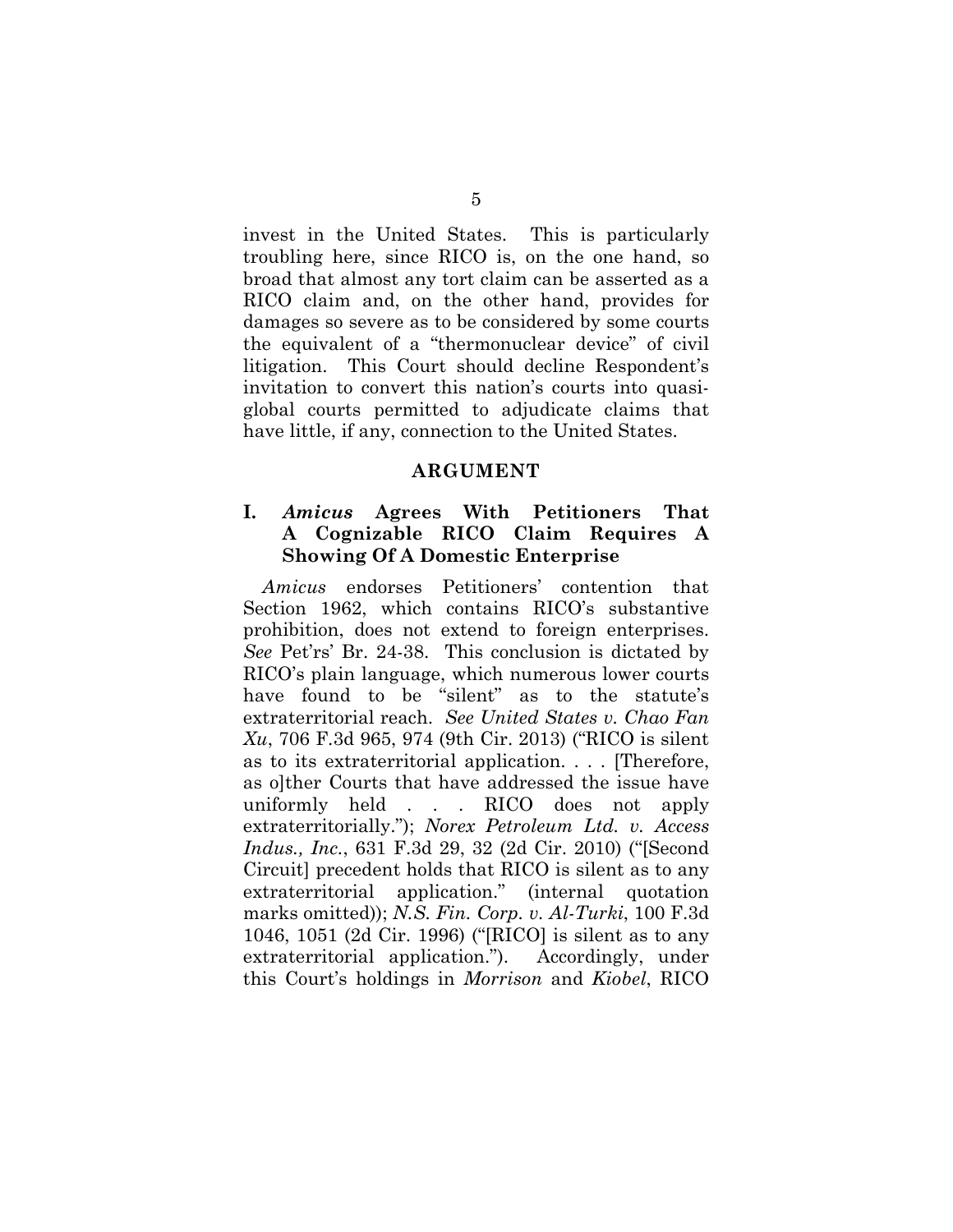lacks any extraterritorial application. *See Morrison*, 561 U.S. at 255; *Kiobel*, 133 S. Ct. at 1664.

Applying *Morrison*'s framework, determining whether a particular application of RICO is appropriately domestic, or impermissibly extraterritorial, requires identifying Congress's "focus" in passing Section 1962. *Morrison*, 561 U.S. at 266-67. Thus, when the transaction or act that is the object of the statute's solicitude occurs in the United States, the application of the statute is appropriately domestic, even if the law suit otherwise involves extraterritorial activity. *See id.* at 267.

As Petitioners have demonstrated, Pet'rs' Br. 24- 38, Section 1962's focus is on the corruption of an "enterprise," not the predicate acts by which the corruption is achieved. Indeed, this Court has previously observed that RICO's "primary purpose" was to address the corruption of businesses—i.e. enterprises—by organized crime. *United States v. Turkette*, 452 U.S. 576, 591 (1981); *see also United States v. Neapolitan*, 791 F.2d 489, 500 (7th Cir. 1986) ("The central role of the concept of enterprise under RICO cannot be overstated."); *Cedeño v. Intech Grp., Inc.*, 733 F. Supp. 2d 471, 473-74 (S.D.N.Y. 2010) (Rakoff, J.) ("[T]he focus of RICO is on the enterprise" and "nowhere does [RICO] evidence any concern with foreign enterprises, let alone a concern sufficiently clear to overcome the presumption against extraterritoriality."). Accordingly, a viable RICO action requires the showing of a domestic "enterprise." *See Morrison*, 561 U.S. at 266-67.

The "enterprise" test is superior to a test focusing on RICO's predicates or a defendant's pattern of conduct because it best serves the goals of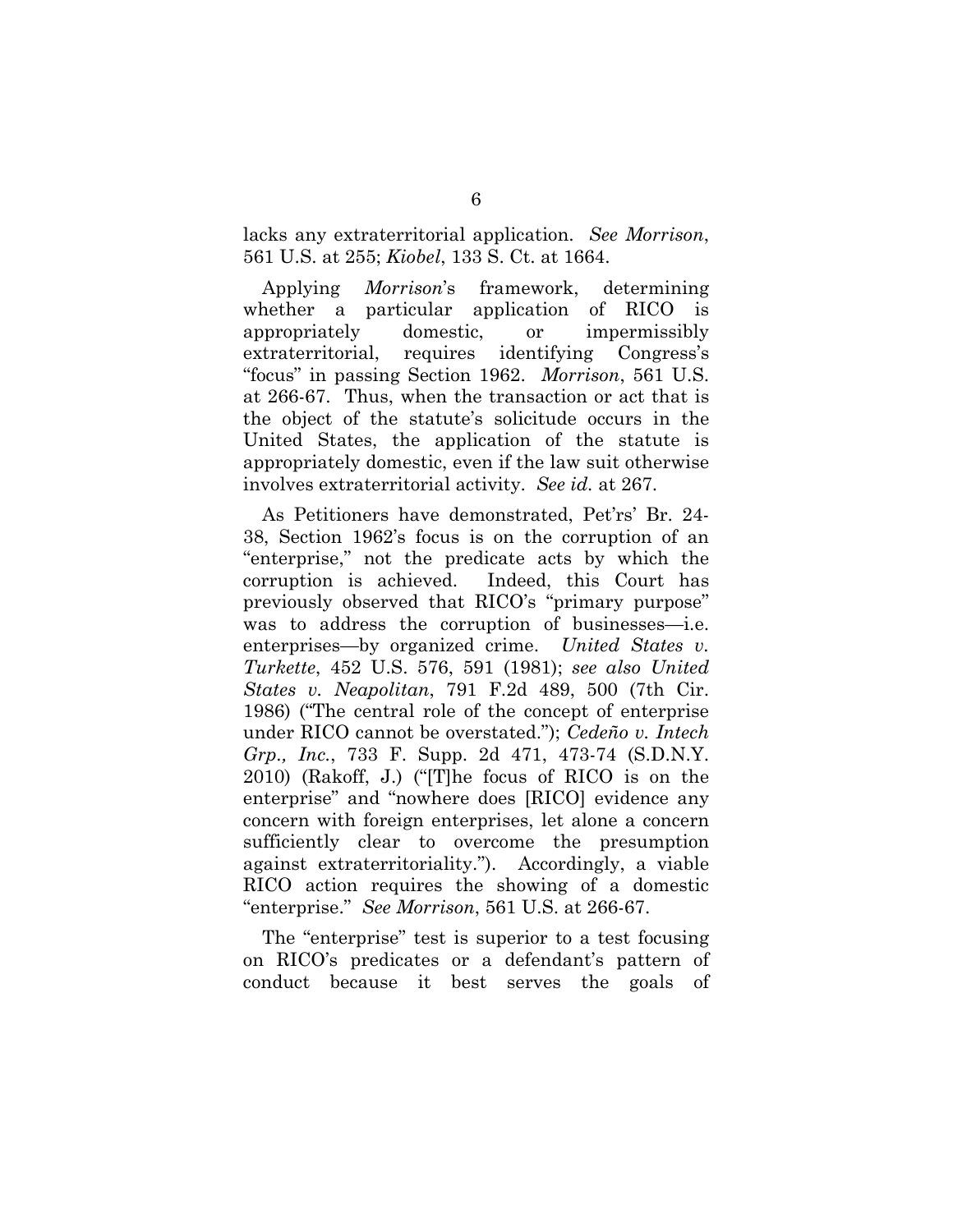determinacy and predictability. *See id.* at 256 (criticizing the Second Circuit's conduct-and-effects test as "complex in formulation and unpredictable in application"). The usability of the "enterprise" test, established by identifying the enterprise's nerve center (where the decisions to engage in the offending conduct were made, *see Hertz Corp. v. Friend*, 559 U.S. 77, 92-93 (2010)), would provide courts and litigants with a clear and definitive standard for determining which entities are subject to RICO claims (those with a nerve center located in the United States) and which were not (those with a nerve center located outside of the United States). *See id.* at 95; s*ee also Daimler AG v. Bauman*, 134 S. Ct. 746, 760 (2014) (observing that a corporation's primary place of business (i.e., its nerve center) is easily ascertainable).

**II. Even If The Court Finds That RICO Does Not Require A Showing Of A Domestic Enterprise, The Second Circuit's Decision Should Be Reversed Because A Civil RICO Claim Requires The Showing Of A Domestic Injury** 

Even if the Court does not construe RICO as governing only domestic enterprises, the Second Circuit's decision should be reversed because whatever the extraterritorial reach of RICO's criminal prohibition, recovering on a civil RICO claim requires the showing of a domestic injury.

RICO's Section 1964(c) permits "[a]ny person injured in his business or property by reason" of a RICO violation to sue "in any appropriate United States district court" and, if the claim is successful, to recover treble damages and attorneys' fees. 18 U.S.C.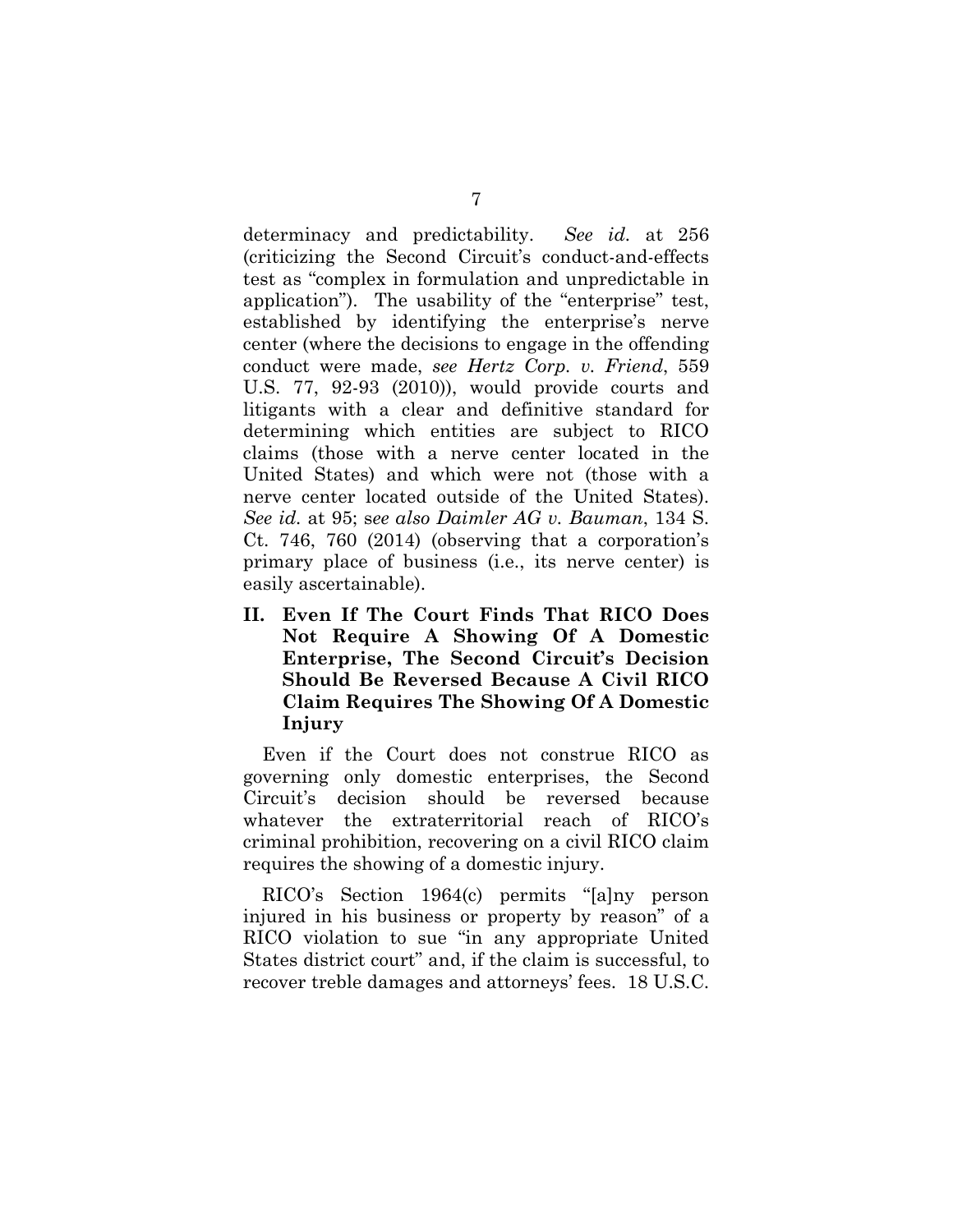§ 1964(c). Applying *Morrison* to determine the appropriate territorial reach of RICO's private right of action requires courts to identify Section 1964(c)'s focus. 561 U.S. at 266-67. Each of Section 1964(c)'s plain language, applicable precedent, and legislative history compels the conclusion that in creating a private right of action under RICO, Congress was focused on remedying "injuries" caused by RICO's violations. Thus, because Section 1964(c), like the rest of RICO, reflects no clear congressional intent that it apply extraterritorially, a plaintiff cannot sustain a civil RICO action unless it has suffered an injury in the United States.

#### **A. The Plain Language Of Section 1964(c) Requires The Showing Of A Domestic Injury**

Section 1964(c)'s plain text shows that its focus is on an "injur[y]" caused by a RICO violation. Specifically, Section 1964(c) affords "[a]ny person injured in his business or property by reason of a violation of section 1962 of this chapter" a right of action in United States courts. 18 U.S.C. § 1964(c). The focus, then, is not on the substance of a RICO violation, which is addressed by Section 1962, but on the injury suffered as a result of that violation. Indeed, the sole purpose (i.e., focus) of Section 1964(c) is to provide something that Section 1962 does not provide: an opportunity for a private party to redress injury incurred as a result of a RICO violation. *See Klehr v. A.O. Smith Corp.*, 521 U.S. 179, 183 (1997) (Section 1964 is a "special . . . provision" permitting those "injured" by a criminal violation of RICO "to recover treble damages and attorney's fees"). Thus, Section 1964(c)'s plain language demonstrates that the remedial focus of Section 1964(c) is on the injury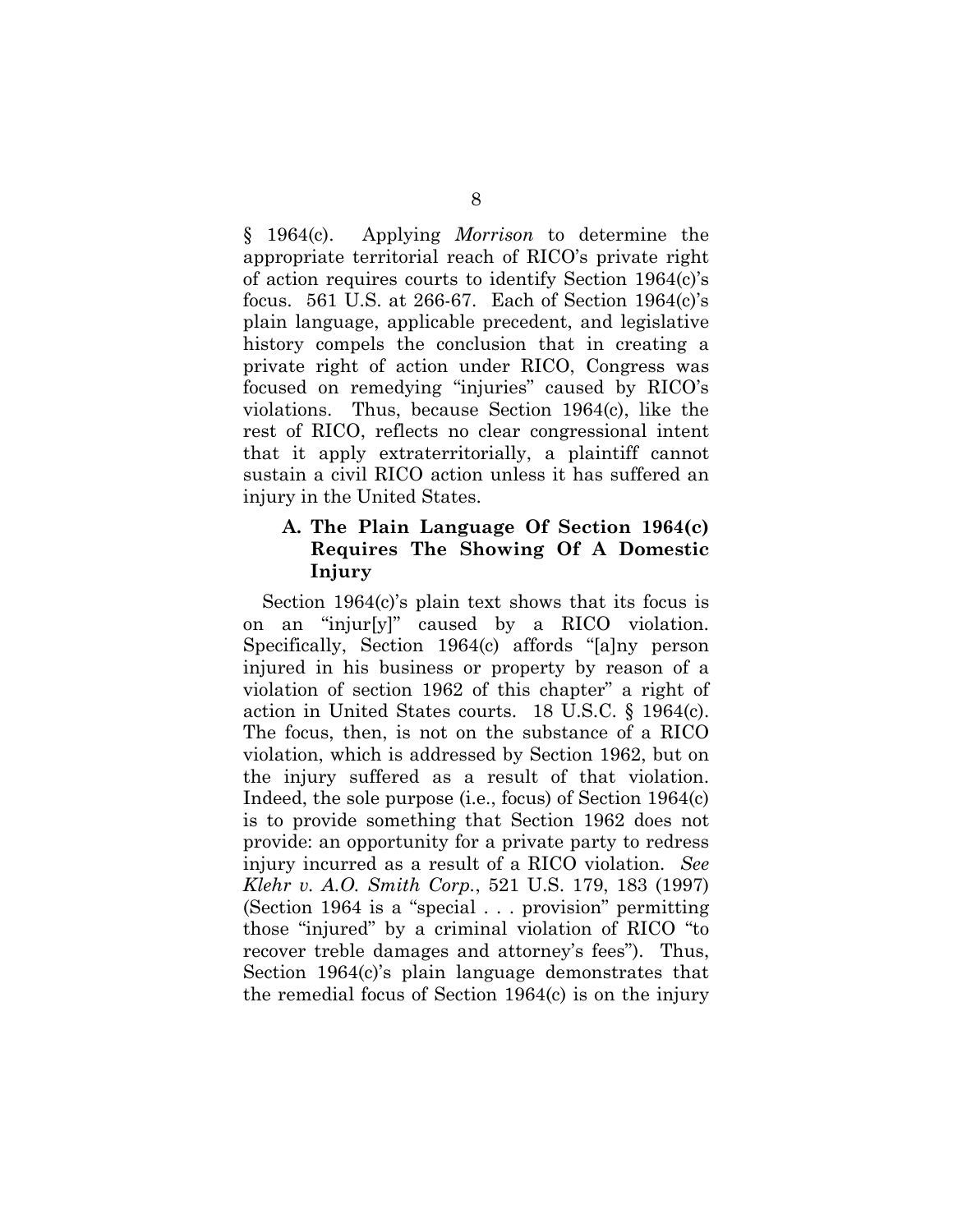caused by a RICO violation, rather than the violation itself. *See Morrison*, 561 U.S. at 266-67 (Section 10(b) is focused not on the fraud or deception in connection with the purchase or sale of the security, but on the *purchase or sale of the security occasioned by the fraud*).

Not surprisingly, this Court and several lower courts have reached precisely this conclusion. For example, in *Shearson/American Express, Inc. v. McMahon*, this Court examined the purpose of Section 1964(c) at length and found that in passing Section 1964(c), the "focus' of Congressional concern," *Morrison*, 561 U.S. at 266, was Section 1964(c)'s "remedial function." *Shearson*, 482 U.S. 220, 241 (1987). That is, in enacting Section 1964(c), Congress was focused on the ability of those *injured* by criminal conduct to obtain a civil remedy. *Id.* at 240- 41.2

Several courts considering RICO's extraterritorial reach appear to have reached the same conclusion. For example, in *Norex*, the Second Circuit held that even though U.S.-based actors engaged in U.S.-based conduct, the plaintiff's civil RICO claim was barred by the Extraterritoriality Presumption because the alleged injury occurred outside of the United States.

<sup>2</sup> Respondent's argument below—that a civil RICO claim need not be based on a domestic injury because Section 1964(c)'s focus is on the policing function of turning "victims" "into prosecutors," Reply Brief for Plaintiff-Appellants at 23, *European Cmty. v. RJR Nabisco, Inc.*, 764 F.3d 129 (2d Cir. 2014) (No. 11-2475-cv)—is also foreclosed by *Shearson*, in which the Court expressly found that this policing function "was a secondary concern" and that Congress' primary focus was on providing victims a remedy for their injuries. 482 U.S. at 240- 41.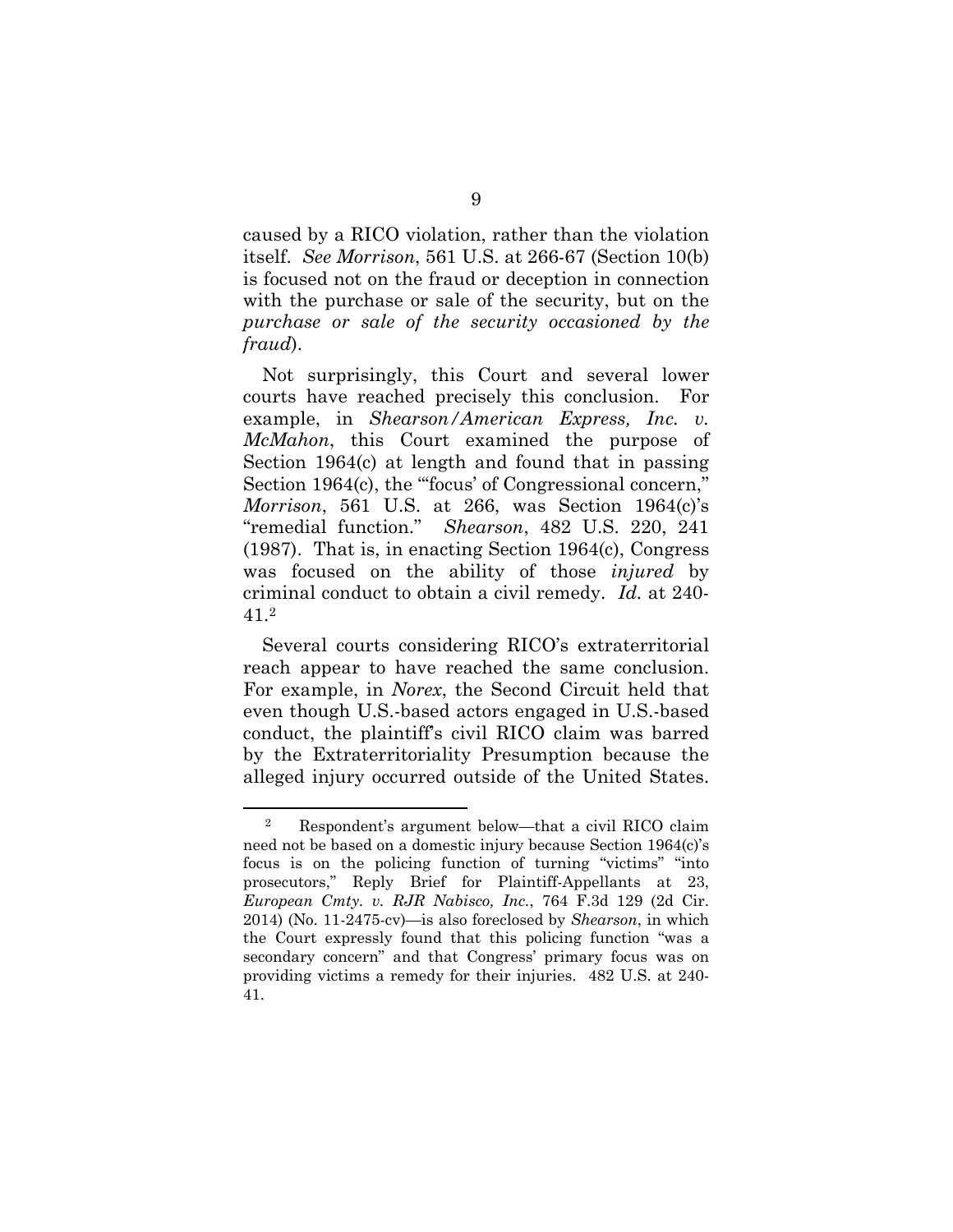631 F.3d at 33. Specifically, the injury occurred in the Russian Federation, where Norex was deprived of its ownership stake in a Russian oil company and certain quantities of oil owed to it by various Russian entities. *See Norex Petroleum Ltd. v. Access Indus., Inc.*, 540 F. Supp. 2d 438, 440 (S.D.N.Y. 2007). Noting that *Norex* involved a "private lawsuit pursuant to 18 U.S.C. § 1964(c)," the Second Circuit dismissed the civil RICO claim as barred by the Extraterritoriality Presumption. 631 F.3d at 33. While the Second Circuit did not expressly ground its dismissal of the complaint on the lack of a domestic injury, it must have done so as the complaint alleges both a domestic enterprise and a number of predicate acts occurring in the United States. *Id.* at 31.3 Similarly, in *Cedeño v. Castillo*, in which the plaintiffs alleged purely foreign injuries, the Second Circuit affirmed dismissal of their civil RICO claims as barred by the Extraterritoriality Presumption despite plaintiffs' express argument that the claims were based on violations of predicate offenses that had extraterritorial reach. 457 F. App'x. 35 (2d Cir. 2012). Section 1964(c)'s language and applicable

<sup>3</sup> Furthermore, the Second Circuit expressly limited its holding to civil RICO claims brought under Section 1964(c), stating that it "express[ed] no opinion" on the extraterritorial reach of RICO claims brought by the government under Sections 1963, 1964(a) or 1964(b). *Norex*, 631 F.3d at 33. Like Section 1964(c), these sections of RICO incorporate by reference Section 1962, and, through it, the various predicate statutes. Therefore, the Second Circuit's decision in *Norex* must have been based on a unique part of Section 1964(c) that is not present in Sections 1963, 1964(a), or 1964(b)—the requirement that a plaintiff show "an injury." *See Clark v. Martinez*, 543 U.S. 371, 386 (2005) (Judges cannot "give the same statutory text [here, section 1962] different meanings in different cases").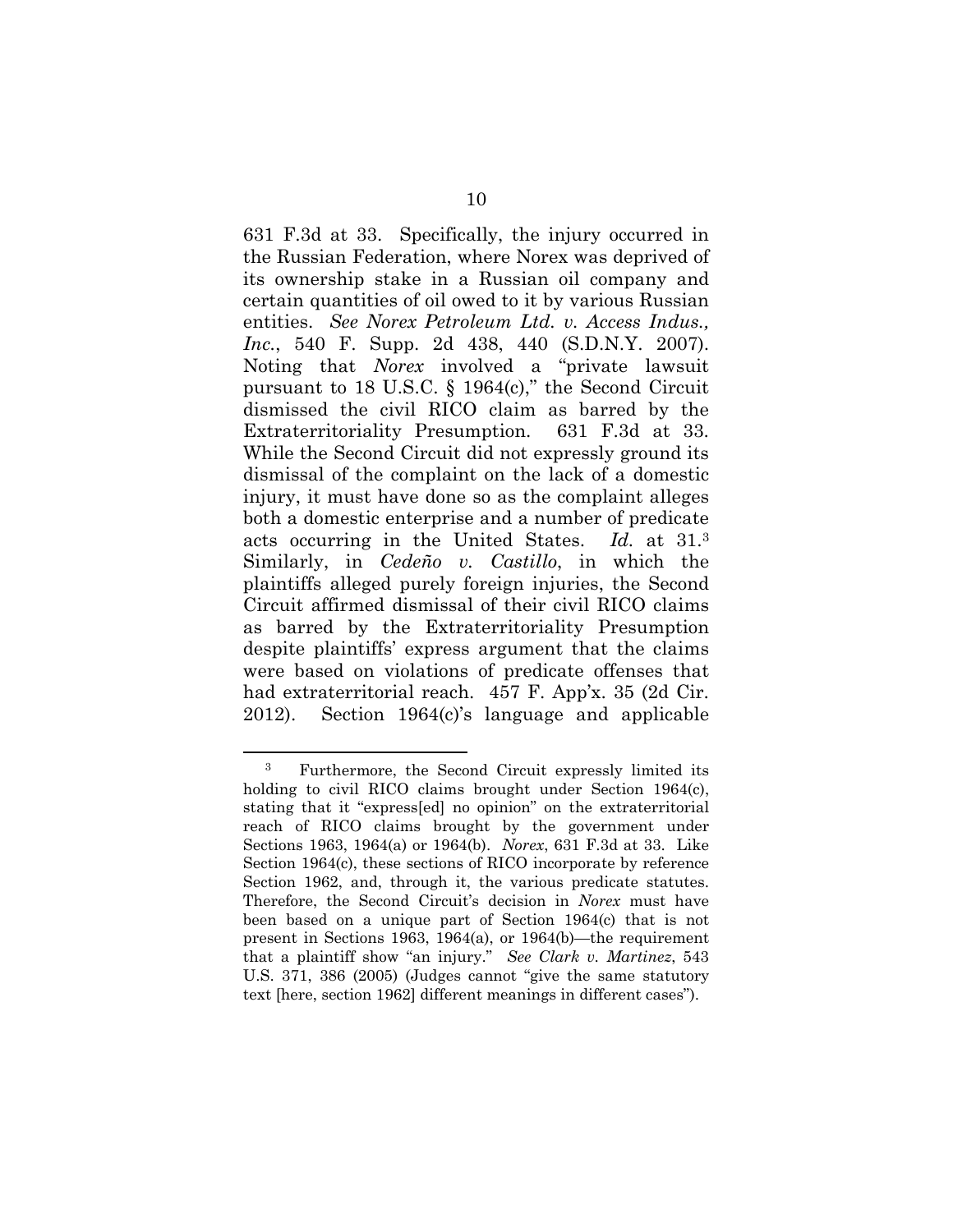precedent establish that its focus is on remedying an injury suffered as a result of a RICO violation, and therefore a viable civil RICO claim requires the showing of a domestic injury.

## **B. Section 1964(c)'s Legislative History Confirms That Section 1964(c) Requires A Showing Of A Domestic Injury To Make Out A Civil RICO Claim**

Because Section 1964(c)'s plain language compels the conclusion that a domestic injury is required, there is no need to consider legislative history. *United States v. Gonzales*, 520 U.S. 1, 6 (1997). Nevertheless, Section 1964(c)'s legislative history confirms the same result. As a threshold matter, nothing in Section 1964(c)'s legislative history suggests that Congress intended Section 1964(c) to open U.S. courts to foreign plaintiffs seeking redress for foreign injuries. The opposite is true. Congressional records surrounding RICO's enactment consistently and exclusively focus on the impact that organized crime had *in the United States*, not outside of it. For example, RICO's statement of findings and purpose expressly states that "[i]t is the purpose of this Act to seek the eradication of organized crime *in the United States*." Pub. L. No. 91-452, 84 Stat. 922, 923 (emphasis added); *see also* 115 CONG. REC. 9568 (1969) (discussing RICO's immediate predecessor, and noting that "the declared policy of the Congress [is] to eradicate the baneful influence of organized crime in the *United States*") (emphasis added).

Limiting Section 1964(c)'s reach to encompass only claims seeking damages for domestic injuries is also consistent with the legislative model Congress used to craft RICO's civil-remedy provision. As this Court has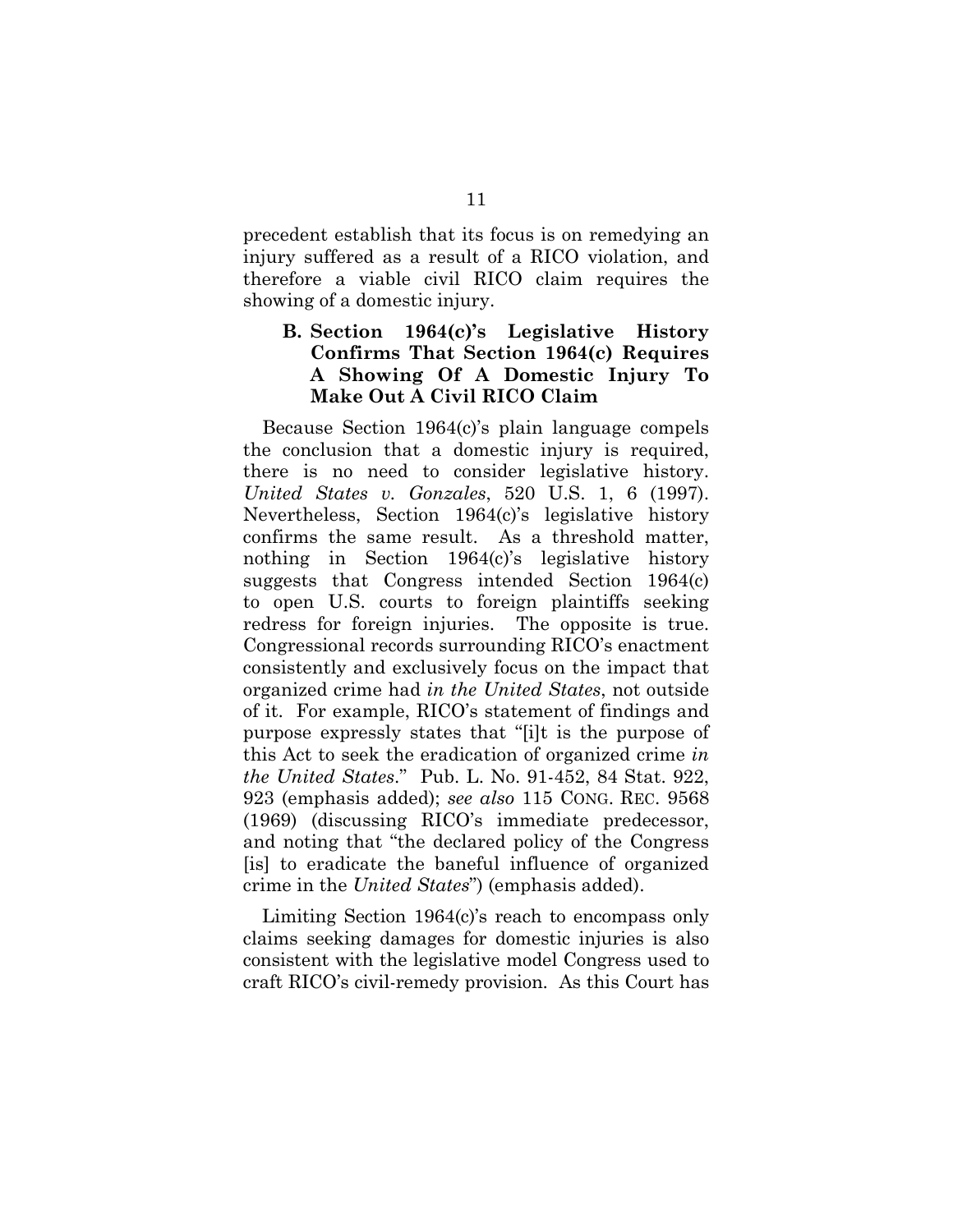"repeatedly observed," Congress modeled § 1964(c) on the "civil-action provision of the federal antitrust laws." *Holmes v. Sec. Inv'r Prot. Corp*., 503 U.S. 258, 267 (1992); *Sedima, S.P.R.L. v. Imrex Co.*, 473 U.S. 479, 489 (1985) ("The clearest current in [RICO's] history is the reliance on the [antitrust] model."). Importantly, the antitrust civil-remedy provision, on which Section 1964(c) was modeled, has "long" been interpreted as only permitting claims that "redress *domestic* antitrust injury." *Empagran*, 542 U.S. at 165 (citing *United States v. Aluminum Co. of Am.*, 148 F.2d 416, 443-44 (2d Cir. 1945) (L. Hand, J.)); *United States v. Sisal Sales Corp*., 274 U.S. 268, 276 (1927) (permitting antitrust claim based on foreign anticompetitive conduct to go forward because prohibited conduct resulted in antitrust injury in the United States); *Montreal Trading Ltd. v. Amax, Inc.*, 661 F.2d 864, 869-70 (10th Cir. 1981), *cert*. *denied*, 455 U.S. 1001 (1982) (no civil antitrust remedy in United States to redress antitrust injury suffered only in Canada).<sup>4</sup> As there is nothing in Section  $1964(c)$ 's legislative history to suggest that, in crafting a civil RICO remedy, Congress intended to give Section 1964(c) a scope far exceeding the antitrust laws on which it was modeled, Section 1964(c) should be interpreted as authorizing a private right of action to redress only domestic, not foreign, injuries.

<sup>4</sup> While *Empagran* interpreted the Foreign Trade and Antitrust Improvement Act of 1982, 15 U.S.C. § 6a (2012), a statute that is sometimes described as limiting the reach of the Sherman Act, it recognized that "no pre-1982 case provides significant authority for [the] application" of the Sherman Act's private right of action to redress purely foreign injury. *See Empagran*, 542 U.S. at 173.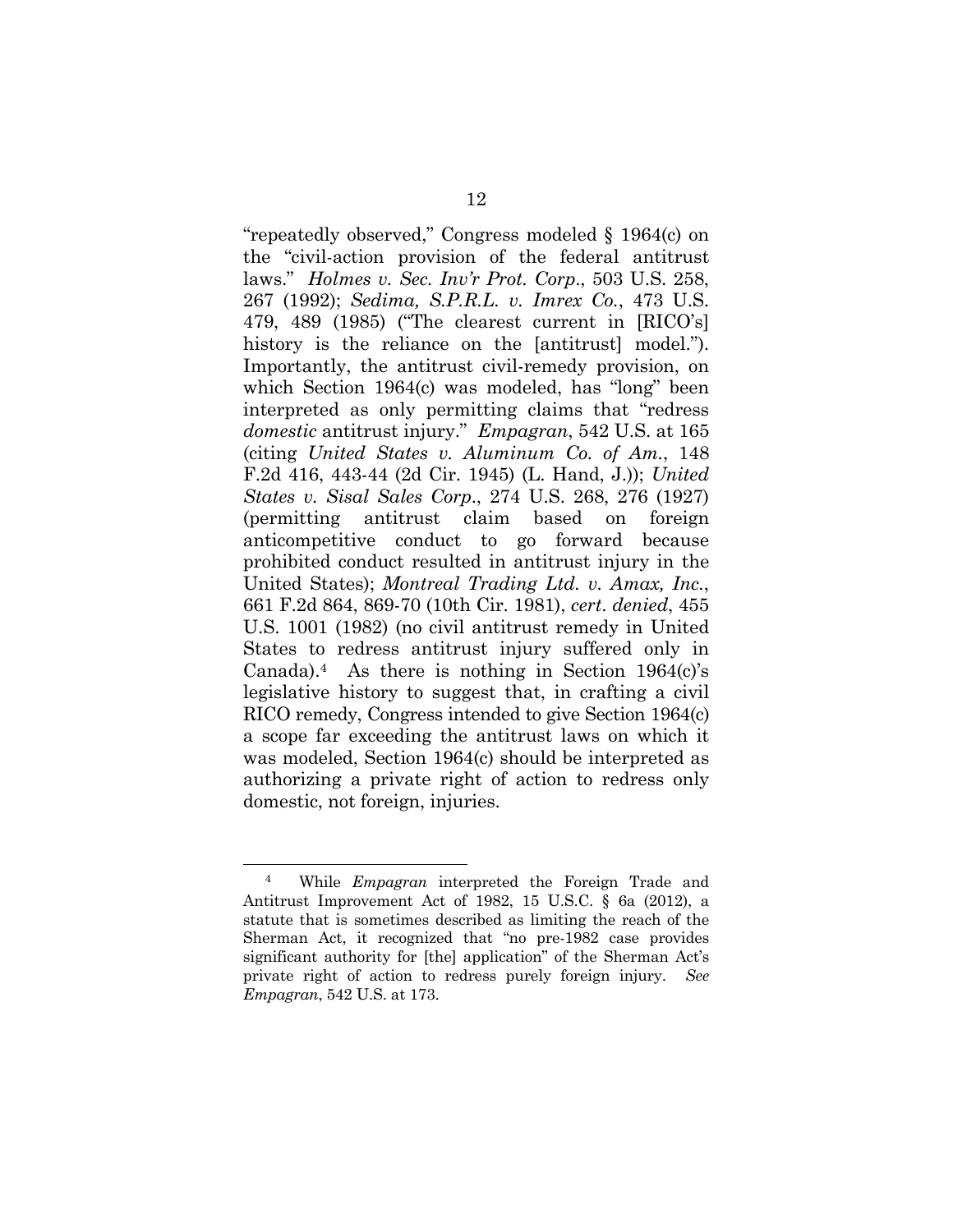## **C. Nothing Rebuts The Presumption That In Passing Section 1964(c), Congress Was Focused Only On Remedying Domestic Injuries**

In sum, Section 1964(c)'s plain language, legislative history and applicable precedent all support limiting Section 1964(c) to claims seeking redress for domestic, but not foreign, injuries. The Second Circuit's holding to the contrary—based on the notion that the existence of extraterritorial predicates means that a showing of a domestic injury is not required5—fails for at least three independent reasons.

*First*, in determining which law suits fall within the territorial scope of Section 1964(c), the proper focus is on Section 1964(c), not on RICO as a whole, and certainly not on the dozens of separate statutes that make up RICO's predicates. *See, e.g.*, *Graham Cty. Soil & Water Conservation Dist. v. United States*, 559 U.S. 280, 292 (2010) (when identifying the focus of a statutory provision, courts should look to the provision itself, not the statute as a "whole"). Indeed, this Court has held that each statutory provision should be considered separately when determining its focus, as different statutory provisions may have different scopes and different objectives. *See, e.g.*, *Morrison*, 561 U.S. at 263-65 (focus of Exchange Act's Section 10(b) is different from that of Section 30); *Argentine Republic v. Amerada Hess Shipping Corp*.*,*  488 U.S. 428, 441 (1989) (focus of Foreign Sovereign Immunities Act's commercial-activity exception is broader than tortious-act exception).

<sup>5</sup> Pet. App. 11a, 57a-58a.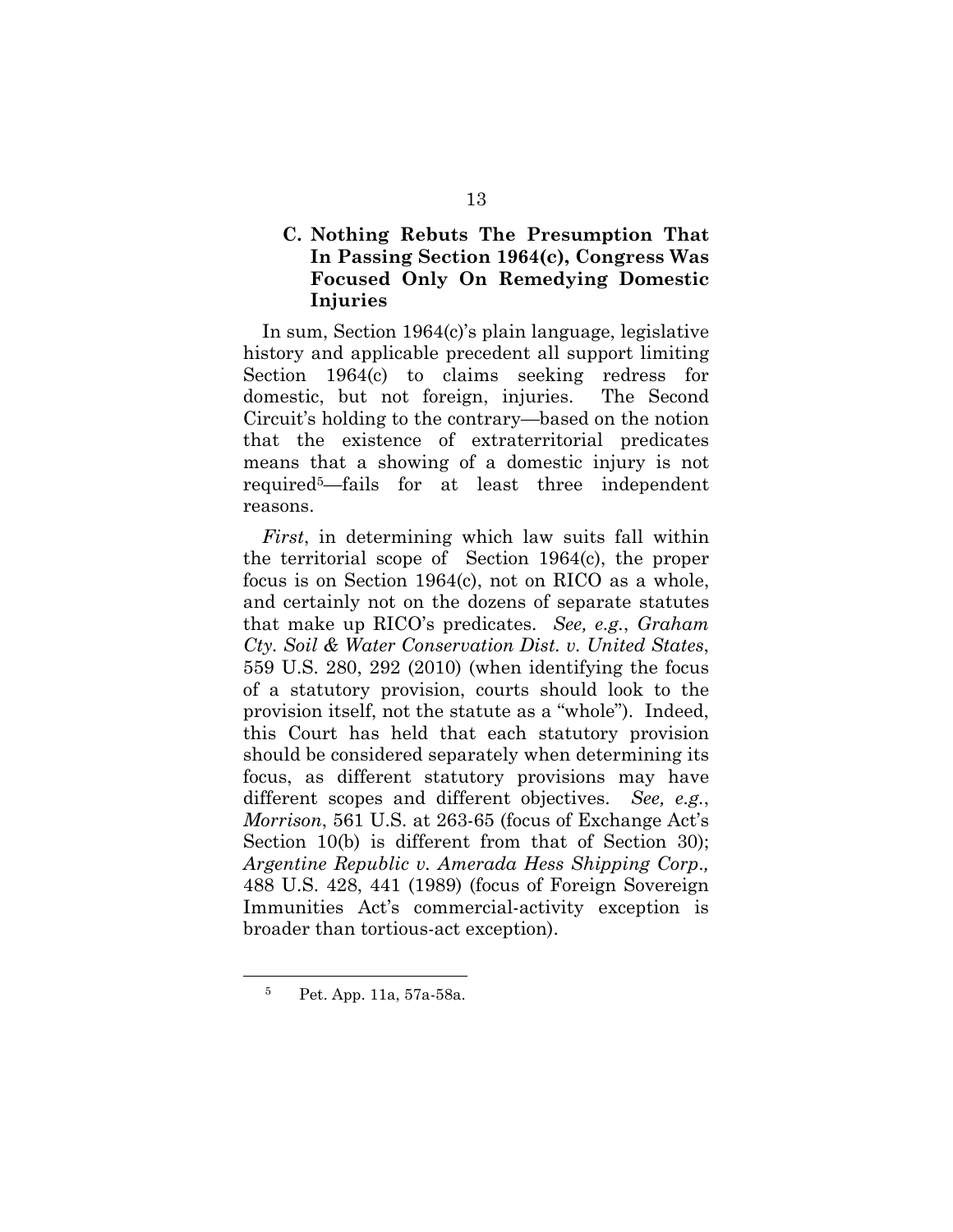Thus, in *Morrison* this Court noted that when Congress gives one statutory provision extraterritorial reach but fails to do so for a different statutory provision, that omission supports the conclusion that the latter provision was not intended to apply extraterritorially. *See* 561 U.S. at 265 ("Subsection 30(a) contains what  $\S 10(b)$  lacks: a clear statement of extraterritorial effect."); *id.* at 265 n.8 ("Congress knows how to give a statute explicit extraterritorial effect—and how to limit that effect to particular applications."). Lower courts construing other statutes have held similarly. *See, e.g.*, *Sec. Inv'r Prot. Corp*. *v. Bernard L. Madoff Inv. Sec. Ltd.*, 513 B.R. 222, 228-30 (S.D.N.Y. 2014) (extraterritorial reach of Section 541 of the Bankruptcy Code "cannot supply any extraterritorial authority" that Sections 547 and 548 of the Bankruptcy Code "lack on their own"); *Liu v. Siemens A.G.*, 978 F. Supp. 2d 325, 328 (S.D.N.Y. 2013) (holding that even though "[t]he Dodd-Frank Act does have some extraterritorial application," the provision at issue is "silent" as to extraterritoriality and thus does not apply extraterritorially), *aff'd*, 763 F.3d 175 (2d Cir. 2014). Likewise, here, the fact that RICO's predicates which are separate criminal statutes enacted at different times and for different purposes than RICO—may have extraterritorial reach does not rebut the presumption that Section 1964(c) does not. *See Norex*, 631 F.3d at 33 ("*Morrison* . . . forecloses Norex's argument that because a number of RICO's predicate acts possess an extraterritorial reach, RICO itself possesses an extraterritorial reach."); Pet. App. 79a, n.4 (Raggi, J., dissenting) ("The money laundering and material support predicates alleged here are proscribed by criminal statutes that explicitly provide for extraterritoriality. . . . The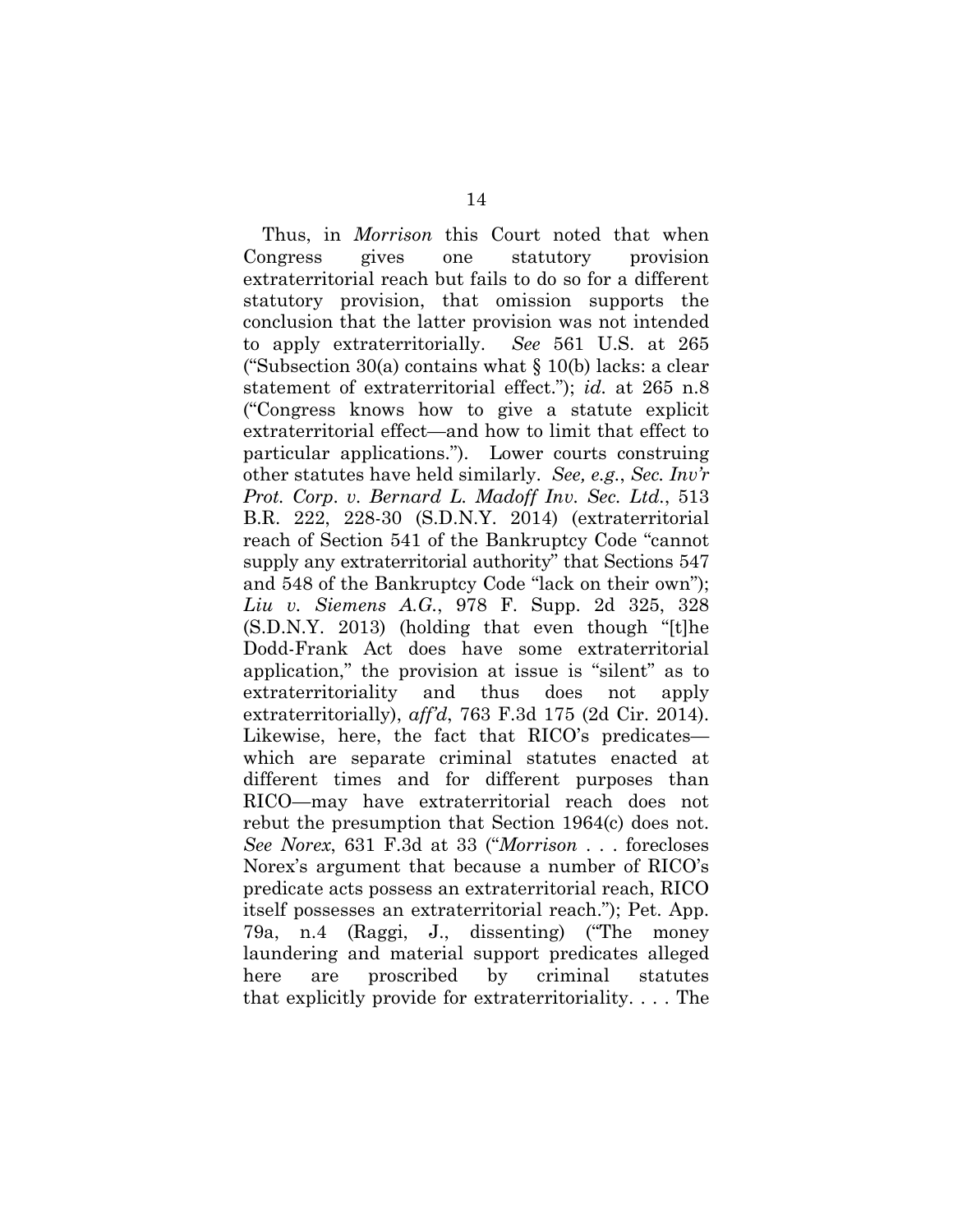RICO statute, however, does not admit such a conclusion.").

*Second*, extending Section 1964(c)'s reach to cover extraterritorial injury because certain RICO predicates have extraterritorial reach ignores, and is inconsistent with, years of instruction from this Court and several courts of appeals to treat RICO as an offense distinct from its predicate acts. *See Sedima*, 473 U.S. at 491 (RICO predicates must be established beyond a reasonable doubt, but a civil RICO claim need only be proven by a preponderance of the evidence); *United States v. Basciano*, 599 F.3d 184, 205 (2d Cir. 2010) (prosecutions for RICO and the predicate acts are prosecutions for two separate crimes); *CGC Holding Co. v. Broad & Cassel*, 773 F.3d 1076, 1097 (10th Cir. 2014) (same); *United States v. Wheeler*, 535 F.3d 446, 454 n.3 (6th Cir. 2008) (same). Indeed, it is impossible to reconcile the Second Circuit's holding—that RICO's predicates with express extraterritorial reach are part and parcel of RICO—with the longstanding jurisprudence finding that RICO is silent on its extraterritorial application. *See, e.g.*, *Chao Fan Xu*, 706 F.3d at 974 ("RICO is silent as to its extraterritorial application. . . . Other Courts that have addressed the issue have *uniformly* held that RICO does not apply extraterritorially." (emphasis added)); *see also Norex*, 631 F.3d at 32; *Al-Turki*, 100 F.3d at 1051.

*Third* and finally*,* this Court's decision in *Kiobel* further supports rejecting the approach taken by the Second Circuit. In *Kiobel*, this Court considered the extraterritorial reach of the Alien Tort Statute ("ATS"), 28 U.S.C. § 1350 (2012), which, like Section 1964(c), authorizes a plaintiff to bring a civil action for a violation of a substantive legal norm that is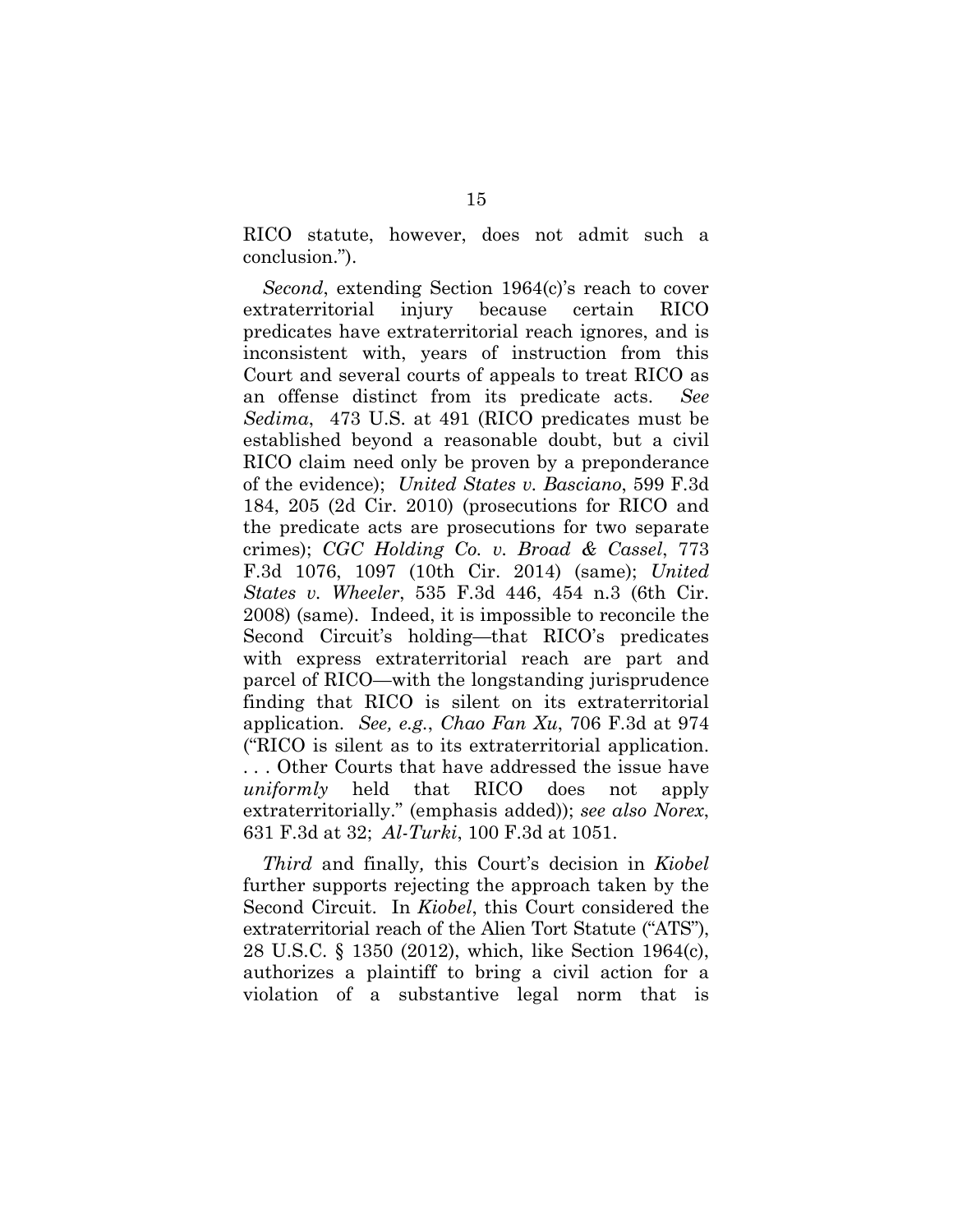incorporated by reference. The ATS provides, in pertinent part, that United States courts "shall have original jurisdiction of any civil action . . . for a tort only, committed in violation of the law of nations." *Id.* Even though the ATS unquestionably authorizes claims substantively grounded in the law of nations (which obviously applies outside of the United States),<sup>6</sup> this Court nevertheless ruled that the ATS *itself* lacked extraterritorial reach. *Kiobel*, 133 S. Ct. at 1669. The Court concluded that the ATS could be invoked in U.S. courts only when there was sufficient nexus with the United States. *Id.* Similarly, here, while Section 1964(c) creates a private right of action to assert claims based on the violation of laws that are incorporated by reference, including those with extraterritorial reach, it does so if, and only if, there is a sufficient U.S. nexus—to wit, where the injury at issue occurred *in the United States*. *See id.* at 1667- 69.

## **D. RICO's Extraterritorial Predicates Do Not Rebut The Presumption That A Claim Under Section 1964(c) Requires A Showing Of A Domestic Injury**

The Second Circuit cited money laundering and terrorism-related RICO predicates that have extraterritorial reach to support its conclusion that RICO itself applies extraterritorially, such that a private plaintiff may pursue civil RICO claims based on injuries sustained abroad. Pet. App. 17a-18a.

<sup>6</sup> And, indeed, piracy, which is one of the prototypical violations of the law of nations that is actionable under the ATS, *Sosa v. Alvarez-Machain*, 542 U.S. 692, 715 (2004), "typically" occurs on the high seas and so is "beyond the territorial jurisdiction of the United States." *Kiobel*, 133 S. Ct. at 1667.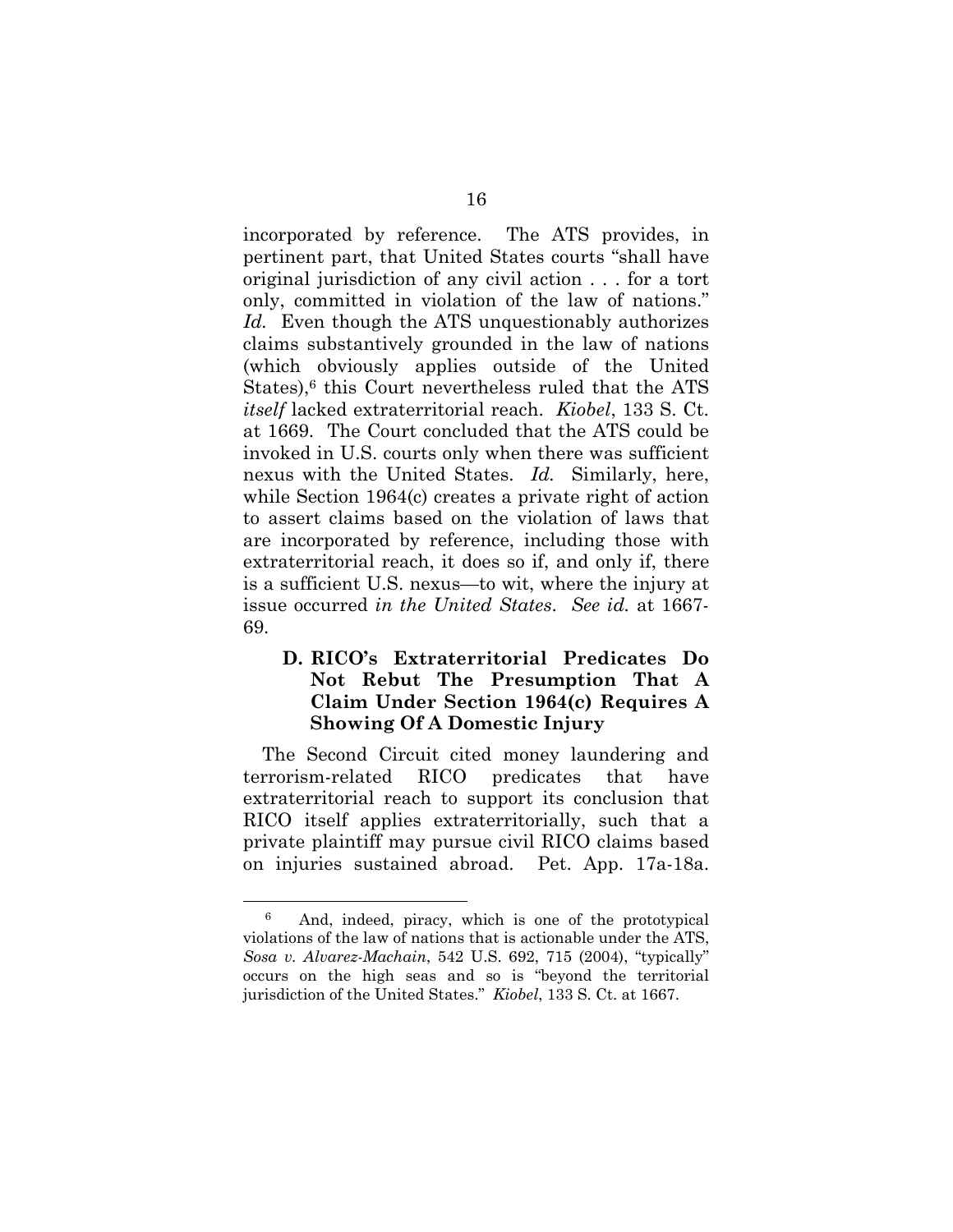But Section 1956, which criminalizes money laundering, does not—itself—afford any private right of action at all. *See* 18 U.S.C. § 1956. And nothing in Section 1956(f)'s legislative history suggests that in passing a statute criminalizing money laundering, Congress intended to create a private right of action—whether under Section 1956 or as part of a RICO claim. *See Schwartz v. F.S.&O. Assocs., Inc.*, No. 90 CIV. 1606 (VLB), 1991 WL 208056, at \*2 (S.D.N.Y. Sept. 27, 1991) ("[T]here is no indication in the sparse legislative history [of Section 1956] that Congress intended these statutes to give rise to a private civil remedy. In light of the presumption against implying such remedies from criminal statutes, this is hardly surprising."). Given this Court's repeated admonitions that (i) "private rights of action to enforce federal law must be created by Congress," *Alexander v. Sandoval*, 532 U.S. 275, 286 (2001); *see also Touche Ross & Co. v. Redington*, 442 U.S. 560, 578 (1979); and (ii) a statute that provides for some extraterritorial reach must be limited to its "terms," *Morrison*, 561 U.S. at 265, the language of Section 1956, which criminalizes certain extraterritorial conduct but does not provide for a private right of action with respect to such conduct, can hardly support the extension of RICO's private right of action to cases involving extraterritorial injury.

Similarly, RICO's terrorism-related predicates do not support interpreting Section 1964(c) to authorize claims in U.S. courts on the basis of injuries suffered abroad. Respondents contend that the USA PATRIOT Act of 2001 ("Patriot Act"), Pub. L. No. 107- 56, 115 Stat. 272, which added certain antiterrorism statutes with extraterritorial reach to the list of RICO predicates, supports interpreting Section 1964(c) to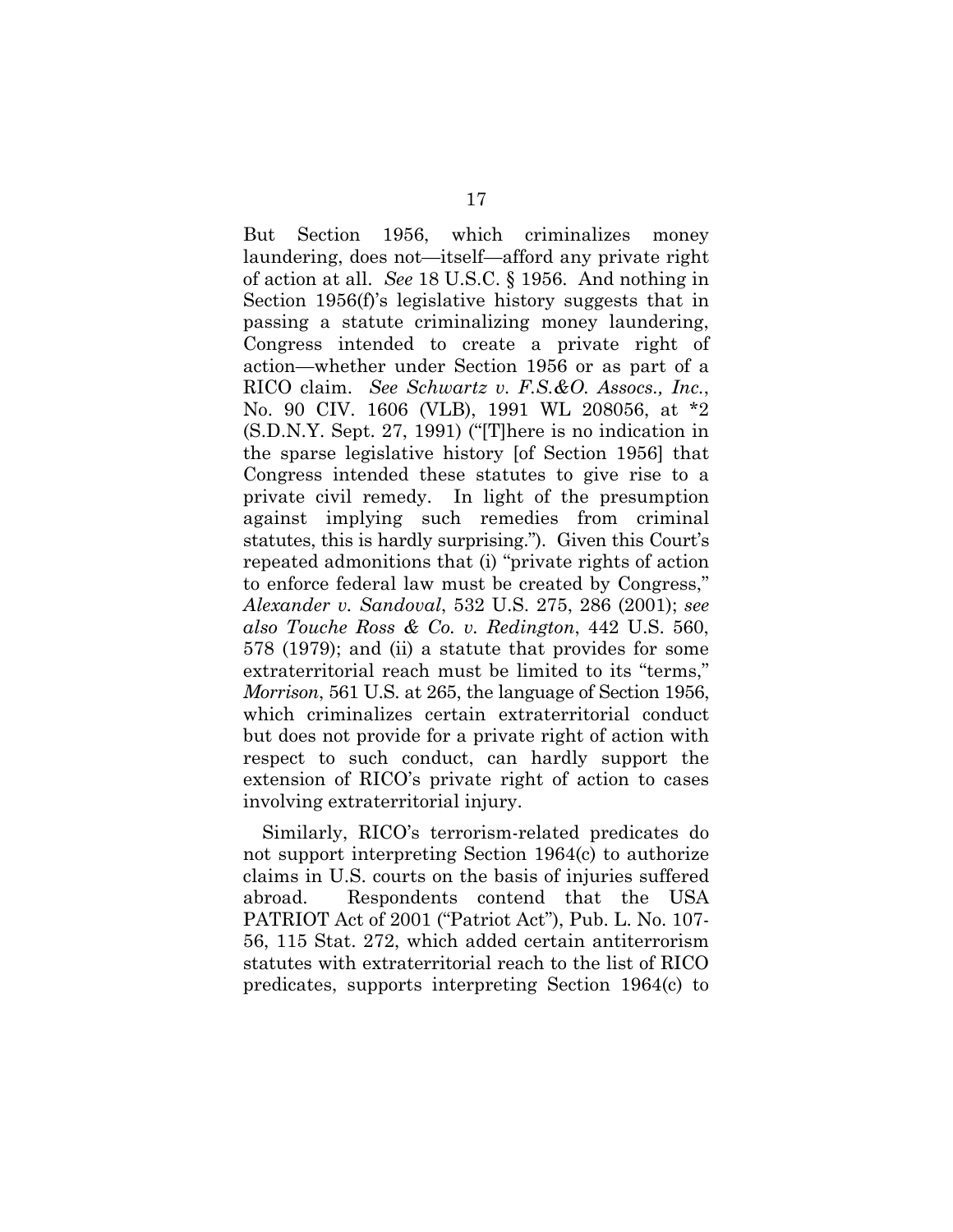permit civil RICO claims based on injuries suffered abroad. But the Patriot Act does nothing of the sort. Neither the plain language nor the legislative history of the Patriot Act supports extending RICO's private right of action to injuries suffered outside the United States from a terrorist attack that takes place outside of the United States. On the contrary, the Patriot Act was passed in response to the September 11 attacks, which occurred in New York and Washington D.C., and caused injuries within the United States.

Respondent's terrorism-related argument is particularly untenable because even before the Patriot Act was passed, Congress expressly created a private right of action to sue for injuries sustained as a result of a terrorist attack occurring abroad. Antiterrorism Act of 1990 ("ATA"), 18 U.S.C. §§ 2331- 38, 2333 (2012). Like RICO, the ATA provides for treble damages for victims of international acts of terrorism. *Id.* Unlike the Second Circuit's interpretation of RICO, however, the ATA has a clear link to the United States—permitting only U.S. citizens to bring claims under the ATA. *Id.* ("*Any national of the United States* injured . . . by reason of an act of international terrorism . . . may sue . . . ." (emphasis added)). By contrast, under the Second Circuit's ruling here, for example, an Australian citizen with no connection to the United States could sue in the United States to recover damages for injuries suffered in Australia in a terrorist attack that was conceived of, planned, and took place in Australia. This takes RICO too far. Neither the plain language nor legislative history of RICO or the Patriot Act suggests that in making terrorism a RICO predicate, Congress intended for U.S. courts to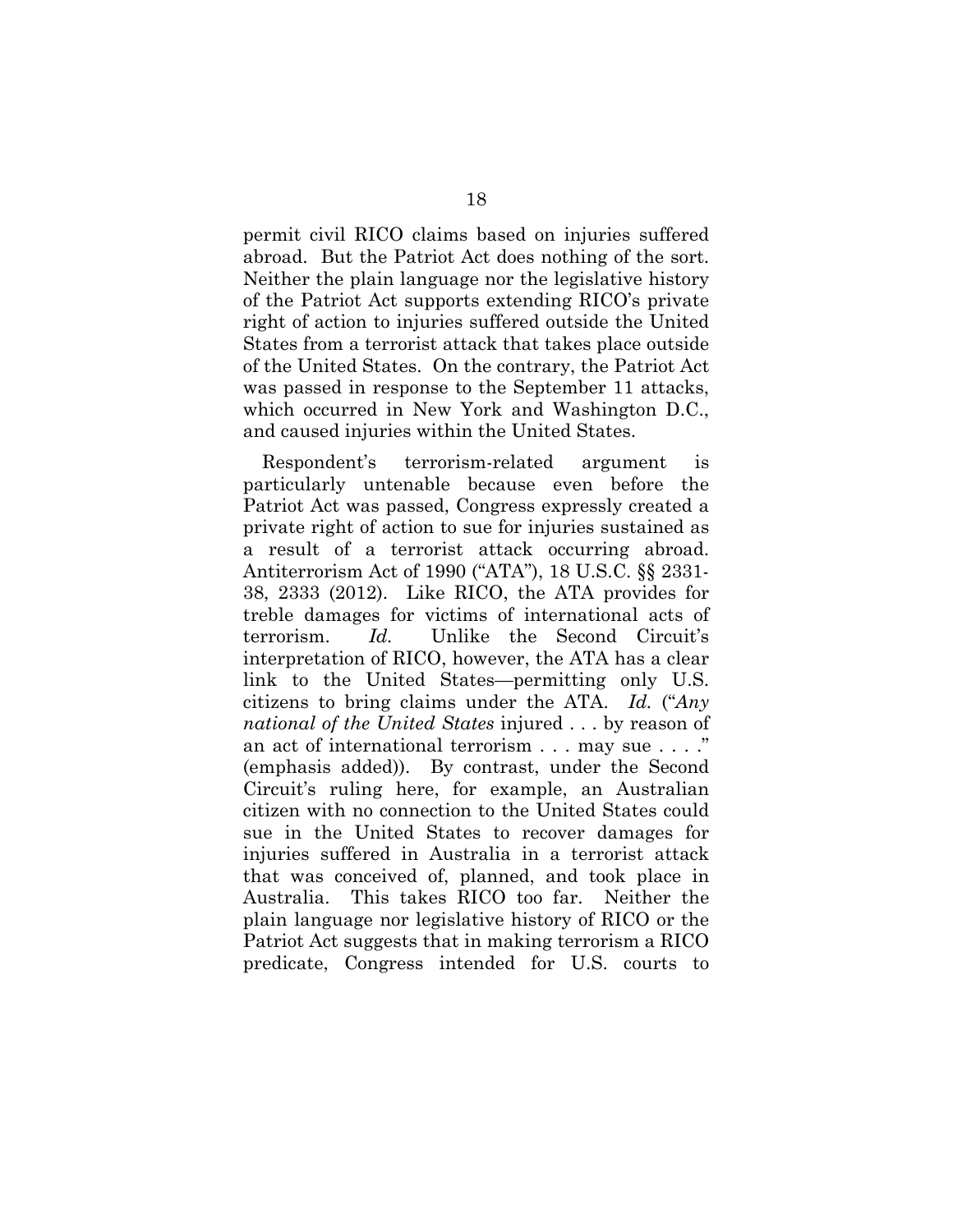become responsible for adjudicating all of the world's civil claims arising out of terrorist acts worldwide. Had Congress intended to deviate so radically from its previous express decision to limit terrorismrelated claims under the ATA to those brought by U.S. citizens, one would expect to see some evidence of that intention in either the Patriot Act's language or, at a minimum, in its legislative history. *See Church of Scientology of Cal. v. IRS*, 484 U.S. 9, 17- 18 (1987) (applying the "dog that didn't bark" cannon to conclude that a statutory amendment having a substantial effect would have been evidenced in congressional discussions and legislative history); *City of Roncho Palos Verdes v. Abrams*, 544 U.S. 113, 132 (2005) (Breyer, J., concurring) ("In a case where the construction of legislative language such as this makes so sweeping and so relatively unorthodox a change as that made here, I think judges as well as detectives may take into consideration the fact that a watchdog did not bark in the night." (internal quotation marks omitted)). No such evidence exists here.

\* \* \*

For the foregoing reasons, this Court should reject the Second Circuit's attempt to bootstrap the extraterritorial reach of RICO's predicates to justify permitting U.S. courts to adjudicate civil RICO claims seeking redress for foreign injuries. Moreover, even if the Court disagrees with all of the arguments above, the Second Circuit's reasoning still cannot overcome the Extraterritoriality Presumption. At the absolute most, the Second Circuit's reasoning suggests a *possibility*—and, *Amicus* submits, an unlikely one—that Congress intended to give RICO's private right of action extraterritorial reach by giving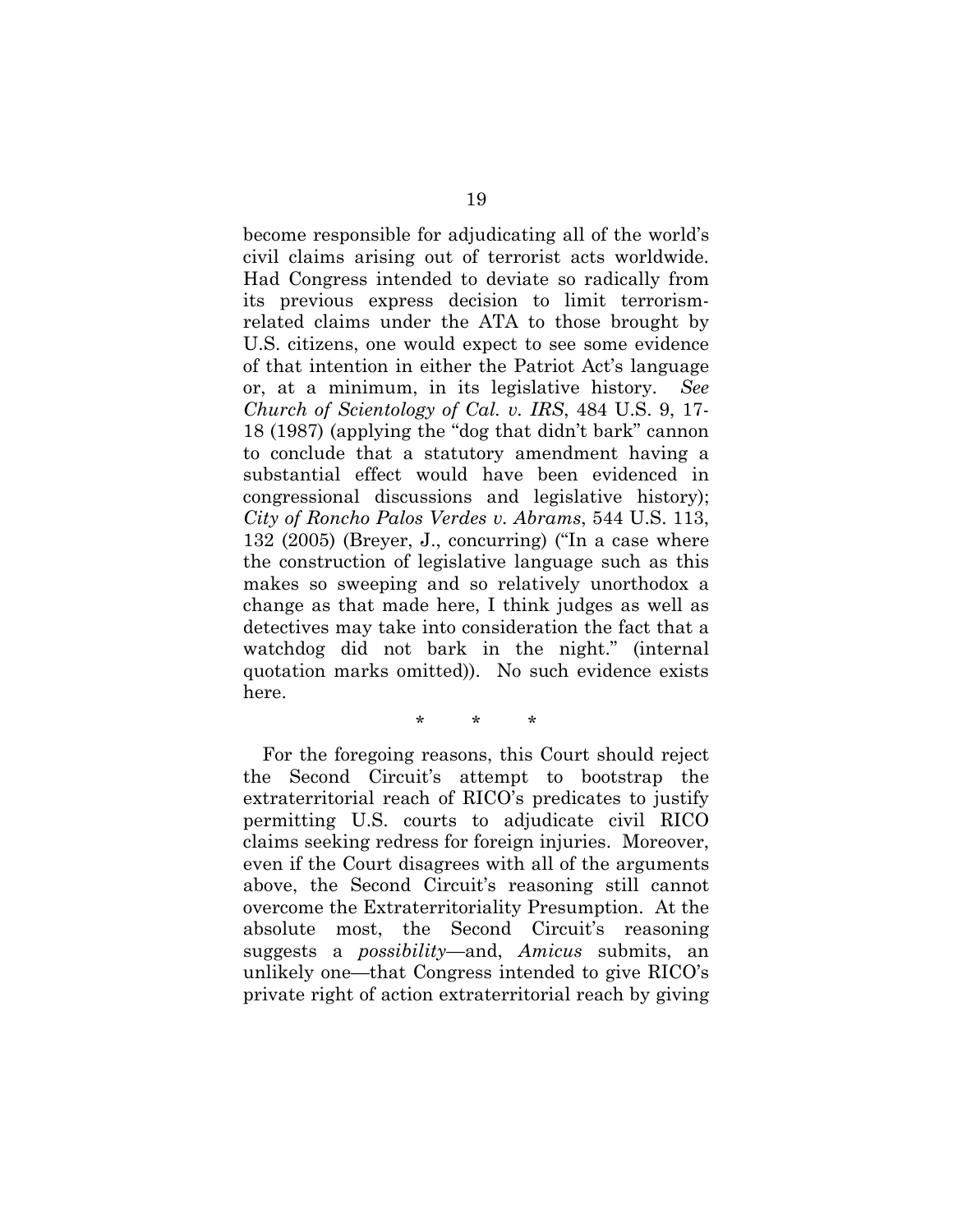certain RICO predicate statutes extraterritorial reach. This Court has held repeatedly, however, that a mere possibility that Congress intended for a statute to apply extraterritorially cannot overcome the Extraterritoriality Presumption. *See Morrison*, 561 U.S. at 264; *EEOC v. Arabian Am. Oil Co.*, 499 U.S. 244, 253 (1991).

## **III. The Second Circuit's Holding Will Unduly Burden U.S. Businesses And Have Other Negative Consequences**

If permitted to stand, the Second Circuit's ruling would not only create an end-run around this Court's holdings in *Kiobel* and *Morrison*, but would substantially increase litigation exposure for U.S. companies doing business abroad. Worse still, expanding the civil RICO remedy to encompass claims seeking redress for injuries sustained outside the United States will impose new and substantial burdens on foreign companies investing in the United States. As the International Chamber of Commerce has warned, the extraterritorial application of law "discourages international businesses from engaging in trade and investment." International Chamber of Commerce, *Policy Statement: Extraterritoriality and Business* 2 (2006), http://www.iccwbo.org/Data/ Policies/2006/Extraterritoriality-and-business/ ("ICC Report").

#### **A. The Second Circuit's Ruling Creates An End-Run Around** *Kiobel* **and** *Morrison*

One perverse result of the Second Circuit's ruling is that it will likely resuscitate ATS claims that *Kiobel* would have otherwise barred. There is often significant factual overlap between ATS and RICO actions, and before *Kiobel*, litigants and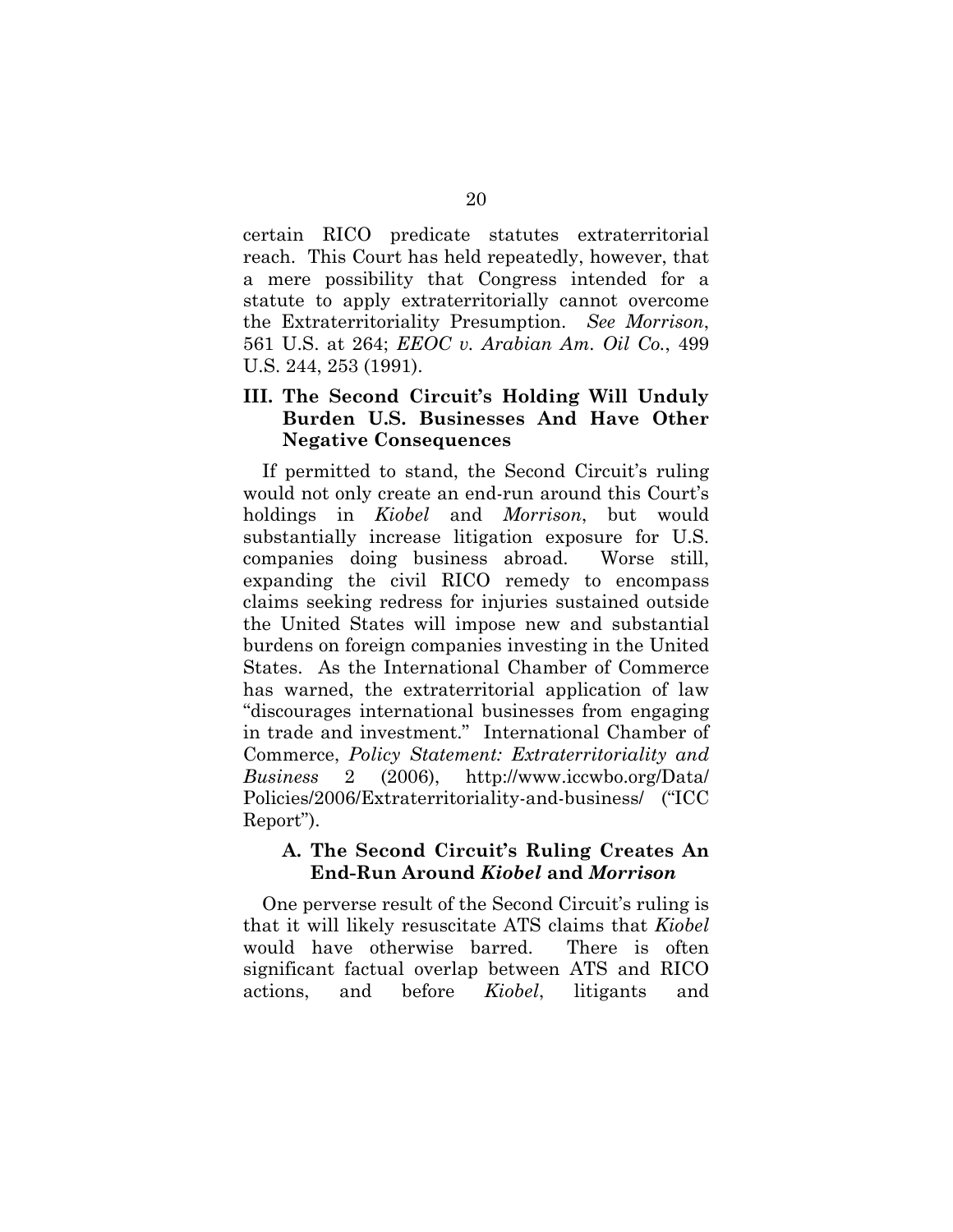commentators noted RICO's potential use as a supplement to certain ATS claims. *See, e.g.*, *Corrie v. Caterpillar, Inc.*, 503 F.3d 974, 979 (9th Cir. 2007) (alleging RICO and ATS claims based on a corporation's sales of military equipment to Israel); *Wiwa v. Royal-Dutch Petroleum Co.*, 226 F.3d 88, 93- 94 (2d. Cir. 2000) (alleging both ATS and RICO claims based on companies' alleged role in perpetration of human rights abuses); Eric A. Engle, *Extraterritorial Jurisdiction: Can RICO Protect Human Rights? A Computer Analysis of a Semi-Determinate Legal Question*, 3 J. High Tech. L. 1, 11 (2004) (discussing *Doe v. Unocal Corp.*, 395 F.3d 932 (9th Cir. 2002) (action by residents of Myanmar under ATS and RICO for human rights violations allegedly committed by Myanmar government and Unocal)).

In particular, given the breadth of terrorismsupport and money-laundering statutes, which are RICO predicates with extraterritorial reach, many ATS cases previously dismissed for lack of a sufficient U.S. nexus could now, under the Second Circuit's reasoning, survive as extraterritorial RICO claims. For example, in *Jovic v. L-3 Servs., Inc.*, 69 F. Supp. 3d 750, 753, 756 (N.D. Ill. 2014), plaintiffs brought suit under the ATS alleging, among other things, that an American corporation aided and abetted murder carried out by the Croatian military during the Yugoslavian civil war. The complaint specifically alleged that conduct relevant to the claims, including certain meetings between the defendants and members of the Croatian military, took place in Virginia. *Id.* at 754-55, 759. The District Court dismissed the complaint because the "primary conduct" giving rise to the plaintiffs' claim occured in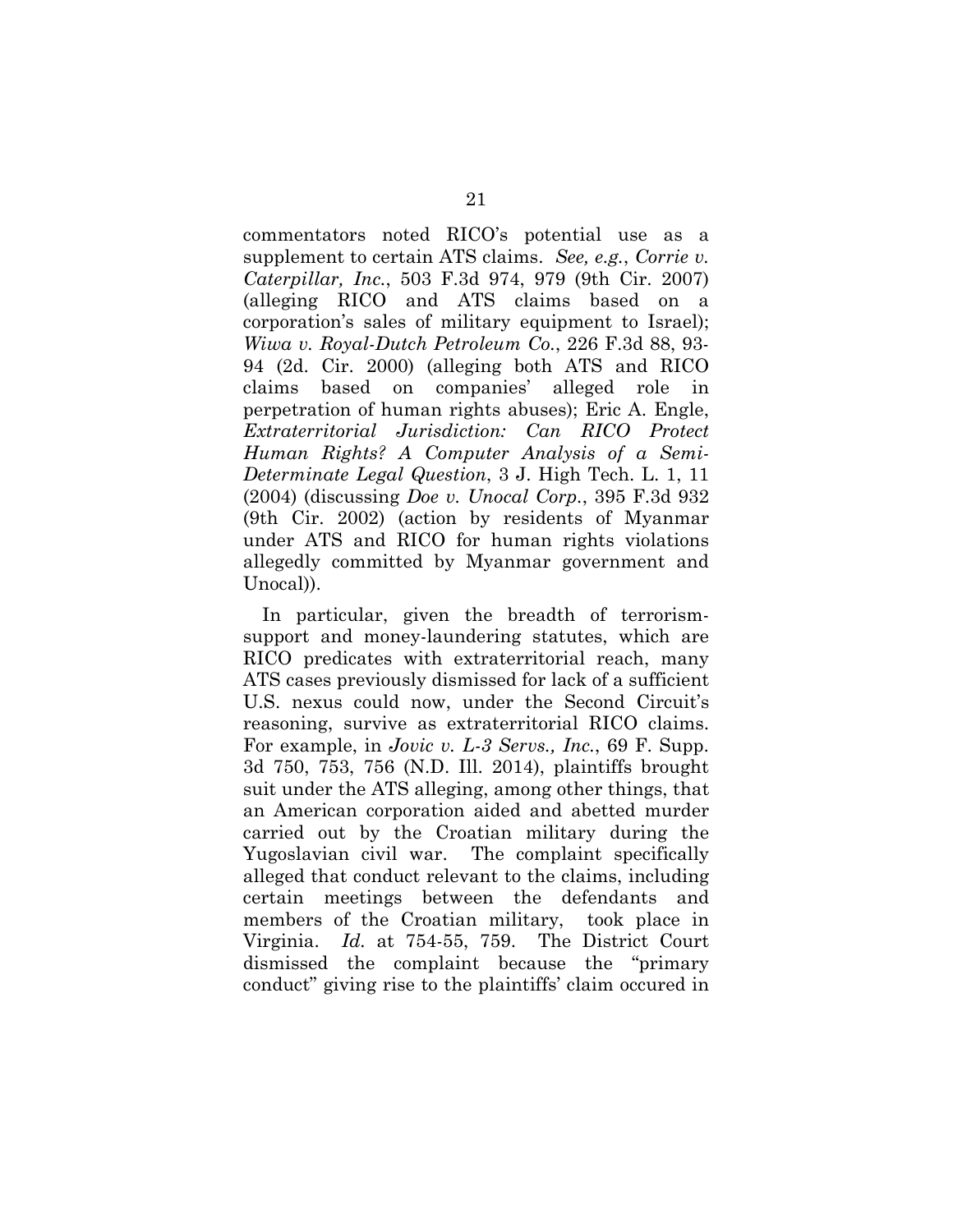Croatia, and thus their claims were barred by the Extraterritoriality Presumption. *Id.* at 759. Similarly, in *Cardona v. Chiquita Brands Int'l, Inc.*, 760 F.3d 1185 (11th Cir. 2014), the Eleventh Circuit applied *Kiobel* and dismissed, on extraterritoriality grounds, ATS claims alleging that Chiquita Brands acted in concert with Colombian paramilitary forces to commit acts of violence, including murder, in Colombia. *Id.* at 1188-89, 1191. Under the Second Circuit's ruling, however, the same conduct could support a viable claim under RICO if recast as a violation of one of the anti-terrorism predicates to RICO that have extraterritorial reach. *See, e.g.*, 18 U.S.C. § 1961(1)(G) (incorporating as RICO predicates offenses indictable under 18 U.S.C. § 2332b(g)(5)(B) (defining "Federal Crime of Terrorism" to include offenses under 18 U.S.C. § 956(a)(1) (prohibiting any act "outside the United States" that would constitute the offense of murder or kidnapping in the United States))).

*Tymoshenko v. Firtash*, a case brought by the former prime minister of the Ukraine, also provides a useful illustration. 57 F. Supp. 3d 311 (S.D.N.Y. 2014). In that case, Yulia Tymoshenko alleged that the defendant, Dmytro Firtash, financed the election of Ms. Tymoshenko's political opponent, Viktor Yanukovych, and bribed various Ukranian officials to persecute Ms. Tymoshenko, resulting in her arrest and detention. *Tymoshenko v. Firtash*, No. 11-CV-2794 (KMW), 2013 WL 4564646, at \*1 (S.D.N.Y. Aug. 28, 2013). The complaint alleged a violation of the ATS and a violation of RICO based on a pattern of, among other things, money laundering conducted through one of the largest banks in the Ukraine. *Id.* at \*5. The district court dismissed the ATS claim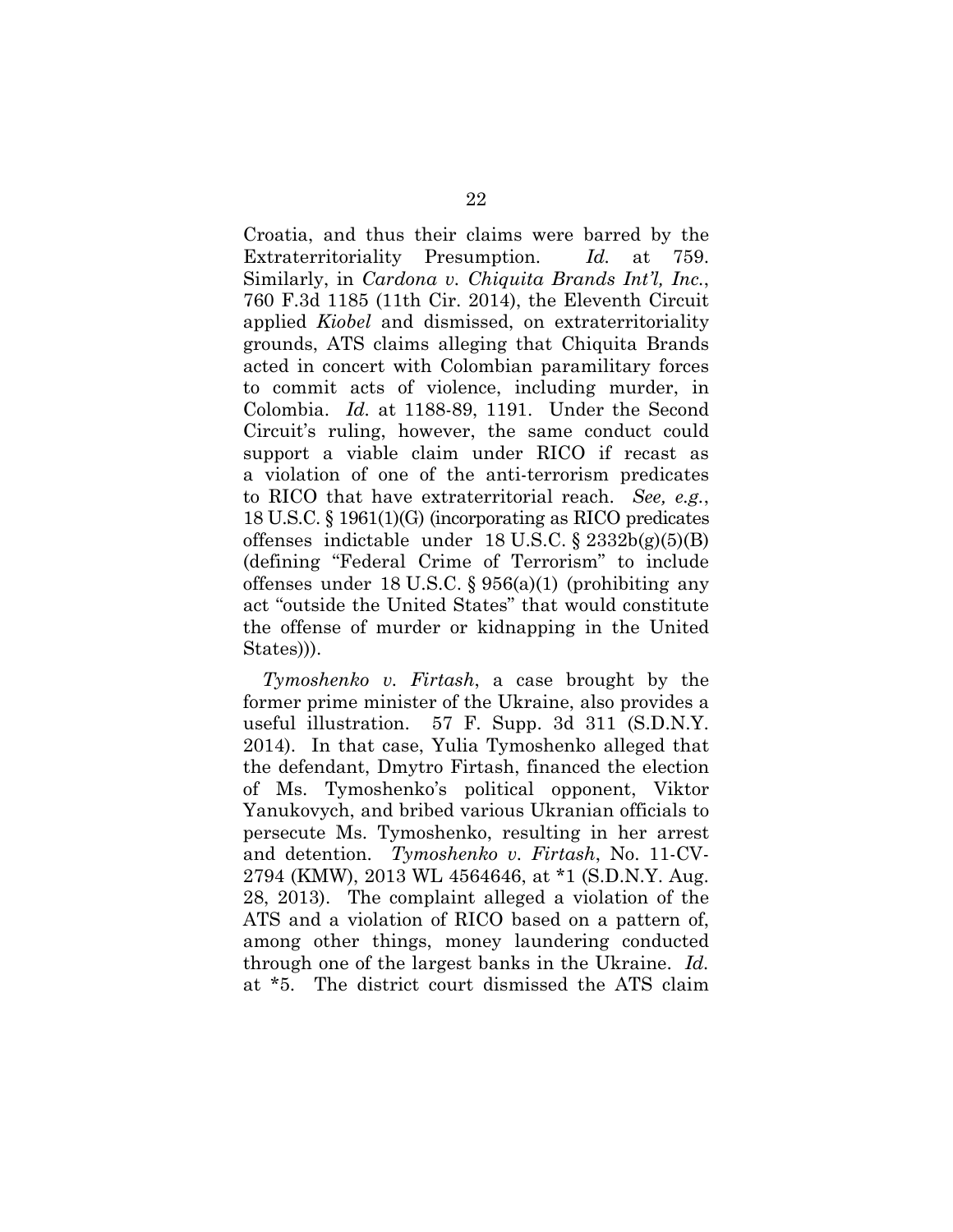because it constituted an "impermissible extraterritorial application of the ATS." *Id.* at \*4. Applying *Norex*, the District Court also dismissed the RICO claim as impermissibly extraterritorial but permitted the plaintiff to replead the RICO claim. *Id.* at \*5. The district court later dismissed the second amended complaint but granted leave to replead, noting that under the Second Circuit's decision in this case, the plaintiffs may have been able to allege a viable RICO claim based on allegations that the defendants engaged in money laundering, a predicate act with extraterritorial reach. *Tymoshenko*, 57 F. Supp. 3d at 324-25.

Thus, one of the unintended consequences of the Second Circuit's decision is that claims found to be impermissibly extraterritorial, when brought under the ATS, may now be brought as civil RICO claims. And such claims may well capture extraterritorial conduct that would not have been actionable under the ATS. Indeed, while this Court has instructed that the ATS be applied in limited circumstances, *Sosa*, 542 U.S. at 720, courts have tended to interpret RICO broadly, *Sedima,* 473 U.S. at 497. To permit the Second Circuit's decision to stand would invite precisely the negative consequences that *Kiobel* was designed to avoid.

Similarly, the Second Circuit's decision creates at least a partial exception to *Morrison*'*s* holding that Section 10(b) claims can be brought only in connection with domestic securities transactions. 561 U.S. at 267. After *Morrison*, Congress passed the Dodd-Frank Wall Street Reform and Consumer Protection Act ("Dodd-Frank"), Pub. L. 111-203, 124 Stat. 1376 (2010), which reversed *Morrison*'s holding, but only with respect to claims brought by the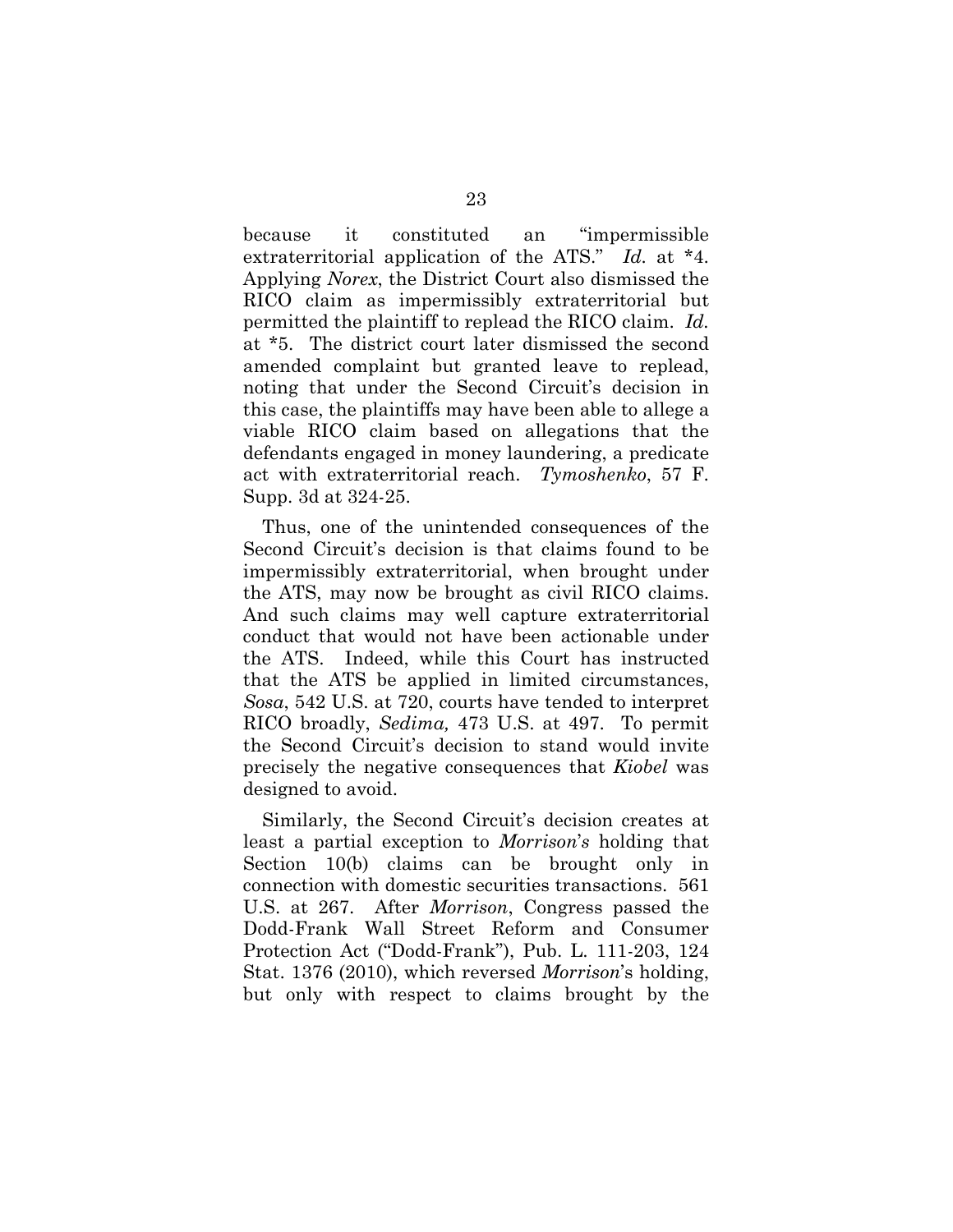Department of Justice and the Securities and Exchange Commission. *See* 15 U.S.C. § 78aa(b); *SEC v. Tourre*, No. 10 Civ. 3229(KBF), 2013 WL 2407172, at \*1 n.4 (S.D.N.Y. June 4, 2013) ("[T]he Dodd-Frank Act effectively reversed *Morrison* in the context of . . . enforcement actions."). However, Congress expressly refused to overrule *Morrison*'s holding with respect to private actions, opting instead to study the issue further. *See* Dodd-Frank § 929(Y). Accordingly, in the wake of *Morrison* and Dodd-Frank, the government may bring securities-fraud actions based on securities transactions that occur outside the United States, but private plaintiffs may not.

The Second Circuit's decision, if permitted to stand, will create a partial end-run around *Morrison* and Congress's finely-tuned decision to permit only some kinds of securities-fraud cases to be brought in U.S. courts. The civil RICO statute expressly provides that when the government obtains a criminal conviction for fraud in connection with the purchase or sale of a security, the conduct underlying the fraud may then be used as the basis for a civil RICO claim. *See* 18 U.S.C. § 1964(c). Against this background, the Second Circuit's ruling would permit a private plaintiff to assert a RICO claim based on a foreign securities transaction—even though a private securities-fraud claim based on the same transaction would be barred by *Morrison*. And, as a bonus, the plaintiff would be able to recover three times the damages incurred—a remedy not available for securities fraud.

In sum, under the Second Circuit's decision, extraterritorial private claims—which this Court has found unfit for adjudication in the United States will be permitted to proceed so long as they are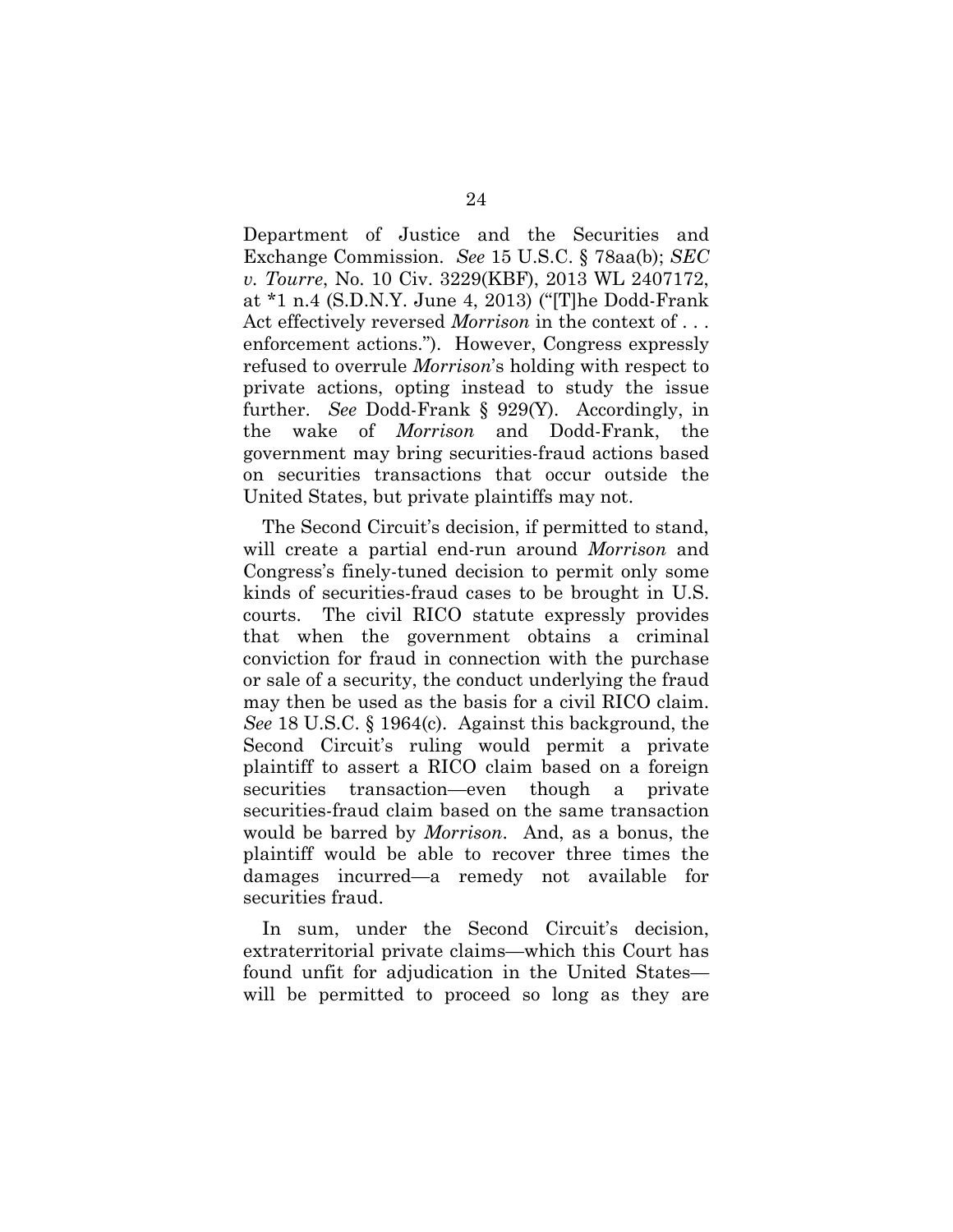repackaged as a different cause of action. *Amicus* respectfully submits that this Court should not sustain such a broad interpretation of RICO's private right of action and should, instead, limit the private right of action to claims brought to obtain redress for injury suffered in the United States.

**B. Permitting Civil RICO To Reach Claims Based On Foreign Injuries Poses Significant Risks To U.S. Businesses Doing Business Abroad And To Foreign Businesses Investing In The United States** 

If permitted to stand, the Second Circuit's ruling will impose substantial burdens on U.S. companies doing business abroad and on foreign businesses that invest in the United States. The Second Circuit's ruling not only opens the door to claims of the kind that this Court previously rejected in *Morrison* and *Kiobel*; it goes much further. RICO's breadth, both in terms of the sheer number of predicate offenses and the broad range of RICO's conspiracy provisions, means that under the Second Circuit's ruling, many claims with little if any connection to the United States may now be brought in U.S. courts. This exacerbates the problem identified by this Court in *Morrison* and *Kiobel*, because civil RICO—"the litigation equivalent of a thermonuclear device," *Miranda v. Ponce Fed. Bank*, 948 F.2d 41, 44 (1st Cir. 1991)—offers private plaintiffs the staggering benefit of treble damages and attorneys' fees.

This is not a theoretical risk. Since the Second Circuit erased decades of precedent and concluded that RICO could have extraterritorial reach, courts have refused to dismiss RICO claims based on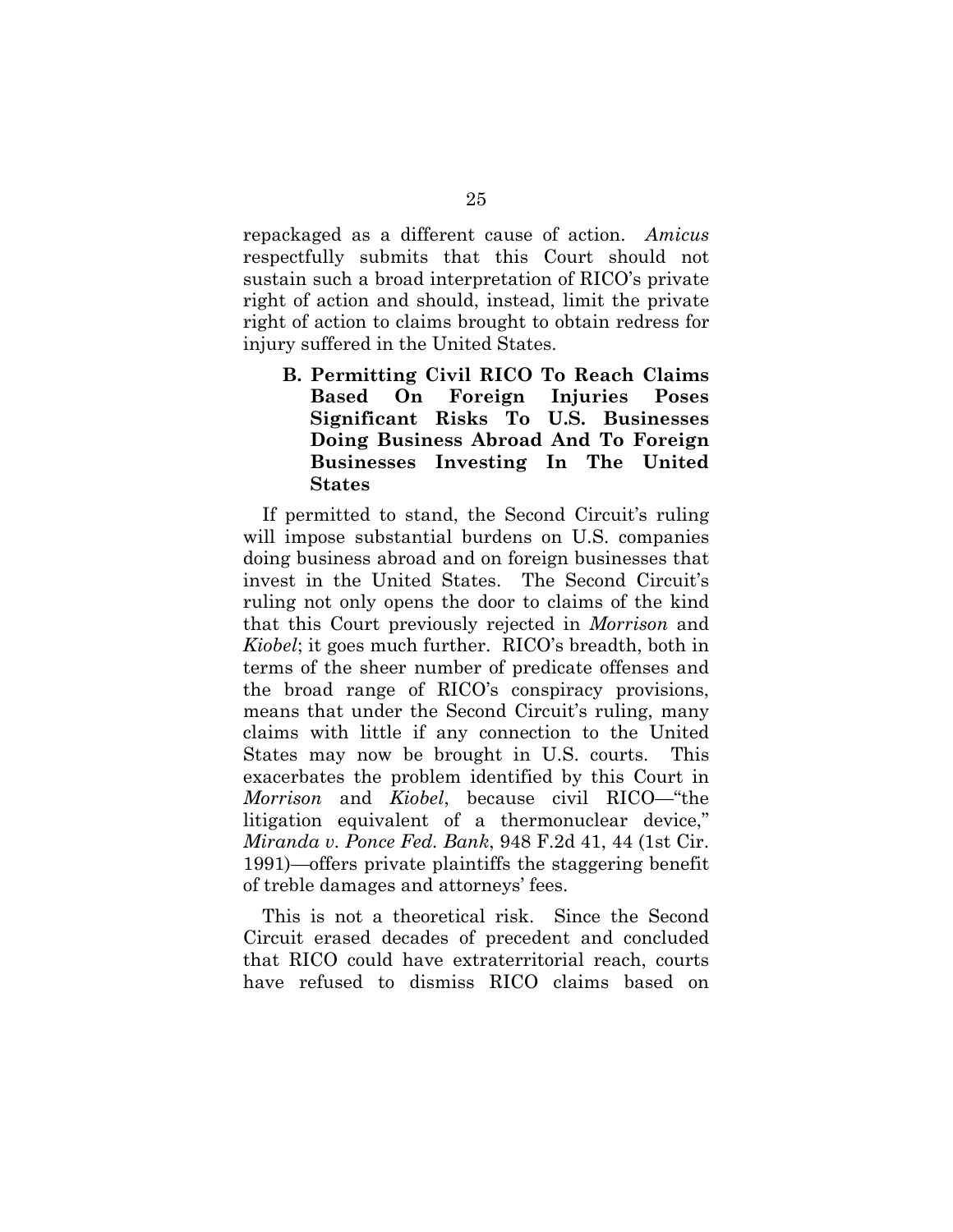everything from political oppression in the Ukraine, *see Tymoshenko*, 57 F. Supp. 3d at 324-25, to a European money-laundering scheme resulting in damage to Swiss nationals, *see Ixotic AG v. Kammer*, 09-CV-4345 (NG) (JO), 2014 U.S. Dist. LEXIS 180782, at \*30-32 (E.D.N.Y. Sept. 30, 2014) ("At an earlier point in the proceedings, I expressed . . . concern that the RICO claims were defective because they impermissibly sought to apply the RICO Act extraterritorially. . . . Given the [*European Community* Panel's] focus on the racketeering acts rather than on the enterprise as such, I conclude that the plaintiffs have asserted RICO claims that are not impermissibly extraterritorial.").

These decisions represent a material shift in how civil RICO claims are treated by U.S. courts. Before the Second Circuit's ruling, courts routinely dismissed similar RICO claims. *See Adhikari v. Daoud & Partners,* 09-cv-1237, 2013 U.S. Dist. LEXIS 189601, at \*22-26 (S.D. Tex. Aug. 23, 2013) (dismissing RICO claims stemming from a Jordanian entity's Middle East racketeering, which allegedly injured citizens of Nepal); *Republic of Iraq v. ABB AG*, 920 F. Supp. 2d 517, 542-46 (S.D.N.Y. 2013) (dismissing a RICO claim arising from a moneylaundering scheme conducted in connection with the Oil-for-Food Program, which allegedly harmed the Republic of Iraq); *Hourani v. Mirtchev*, 943 F. Supp. 2d 159, 167-68 (D.D.C. 2013) (dismissing RICO claims revolving around an extortion and moneylaundering operation conducted in Kazakhstan, which allegedly caused harm there). As Judge Cabranes noted, after the Panel's decision, these claims would likely be "welcome[]" in "federal court." Pet. App. 72a n.8 (Cabranes, J., dissenting).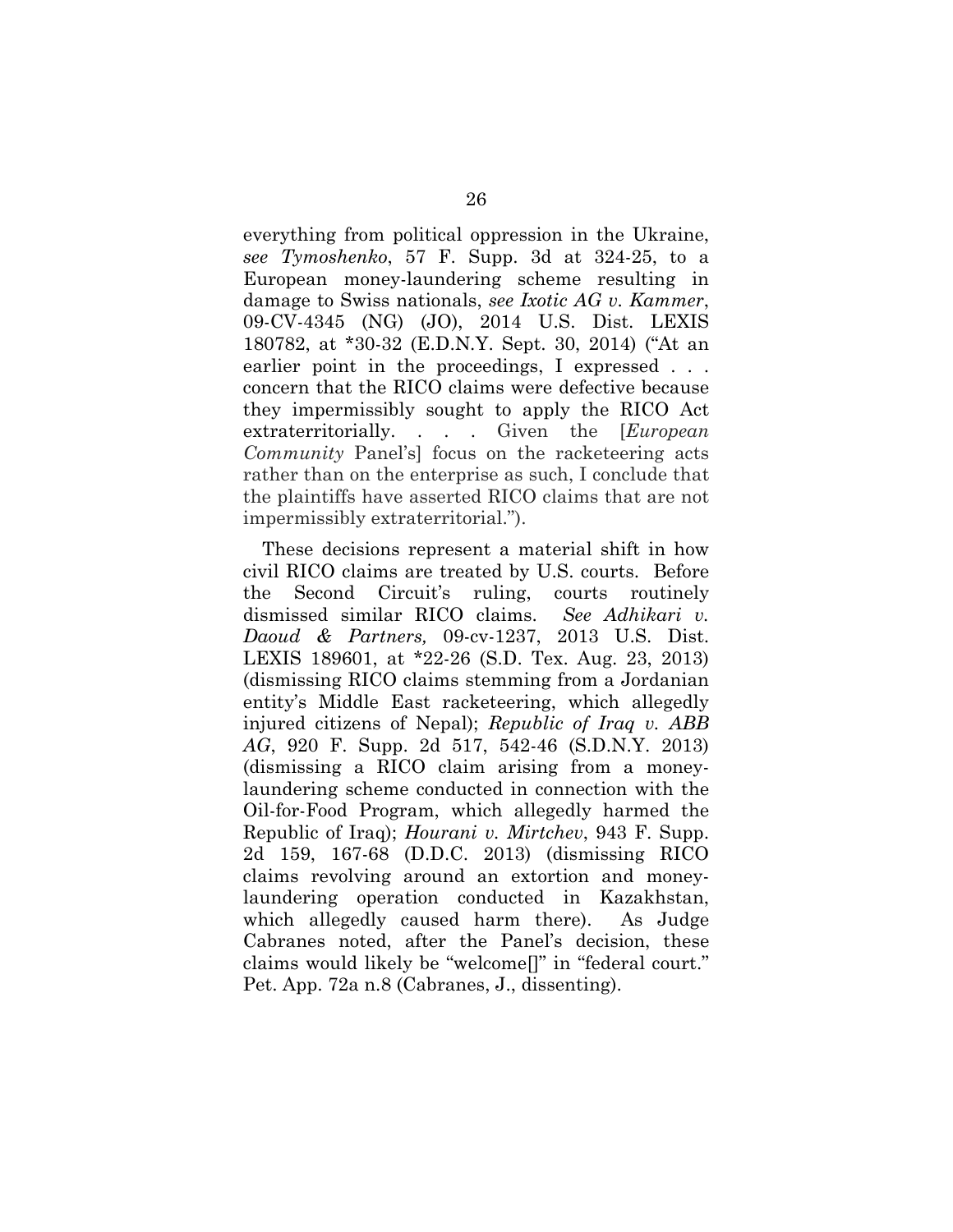Moreover, the risk that civil RICO claims seeking redress for foreign injuries will proliferate is particularly troublesome because anything from product liability, *see In re Toyota Motor Corp.*, 785 F. Supp. 2d 883 (C.D. Cal. 2011), to antitrust claims, *see In re LIBOR-Based Fin. Instruments Antitrust Litig.*, 935 F. Supp. 2d 666 (S.D.N.Y. 2013), to false advertising claims, s*ee* Complaint, *Bagert v. Volkswagen Grp. of Am., Inc.*, No. 2:15-cv-07174-JLL-JAD (D.N.J. Sept. 29, 2015), ECF. No. 1, can be framed as civil RICO claims. That only some RICO predicates have extraterritorial reach offers little relief. Ordinary business disputes can be—and when they arise in developing countries, frequently are repackaged as claims of money laundering, a RICO predicate with extraterritorial application. *See, e.g. Hourani*, 943 F. Supp. 2d at 162-63, 167; *Iraq*, 920 F. Supp. 2d at 543; *Tymoshenko*, 2013 WL 4564646, at \*1.

RICO's broad scope and the oft-noted abuse associated with a statute that authorizes treble damages and attorneys' fees only underscores the danger created by the Second Circuit's decision. *DelRio-Mocci v. Connolly Props.*, 672 F.3d 241, 254 (3d Cir. 2012) ("In the criminal arena, this proclivity for abuse is at least limited by prosecutorial discretion, the risk of losing credibility with jurors if the prosecution engages in 'overkill' or overreaching, and the related risk of jury nullification. However, RICO's civil remedy is not restricted by any such considerations. Thus, it is not surprising that we are today faced with a claim that this landlord-tenant dispute is really a racketeering conspiracy that should entitle this tenant to treble damages under RICO."); *Fleet Credit Corp. v. Sion*, 699 F. Supp. 368,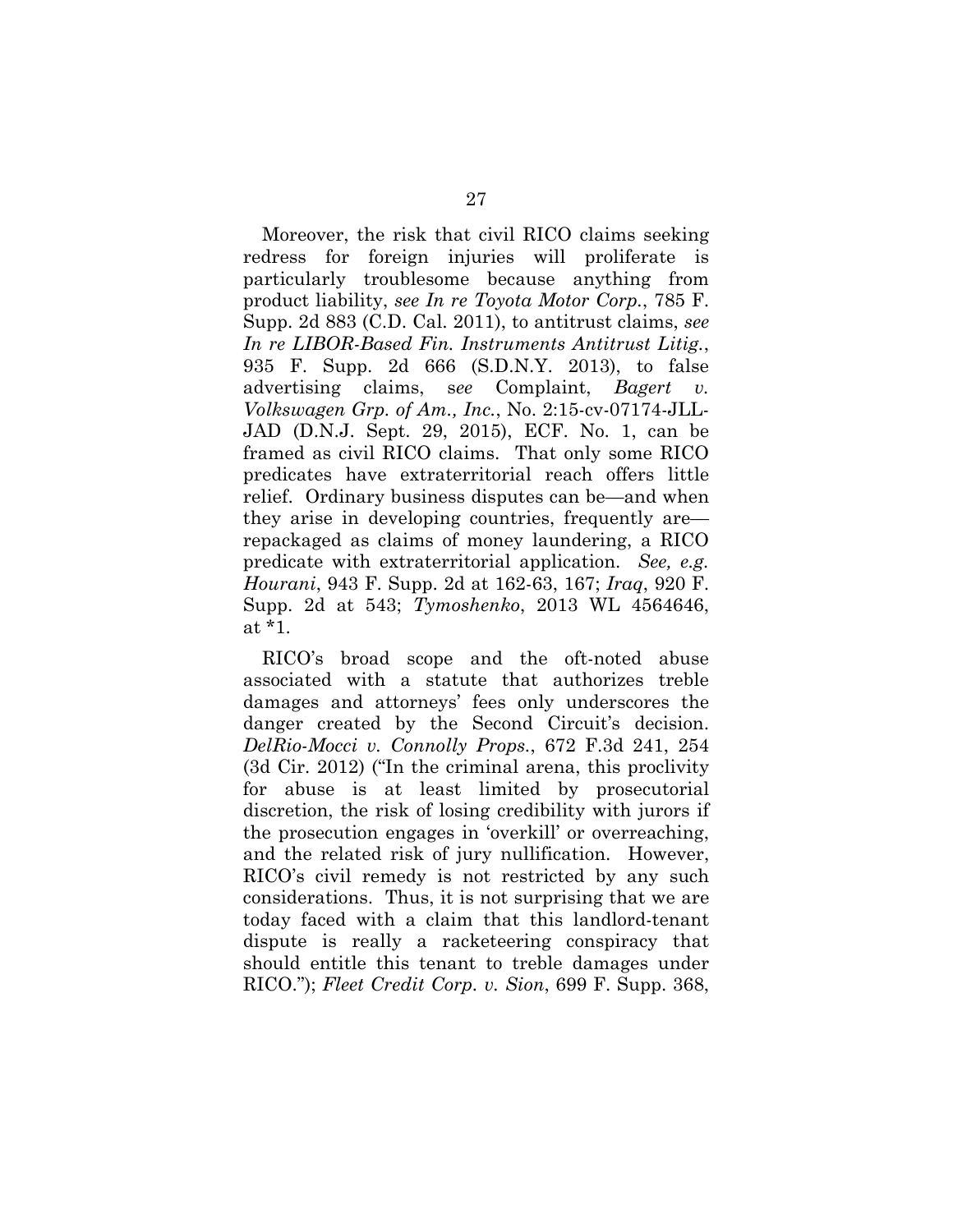377 (D.R.I. 1988), *rev'd on other grounds*, 893 F.2d 441 (1st 1990) ("[O]verbreadth is limited through prosecutorial discretion in [RICO] cases brought by the government, but in private actions a proper construction of the pattern requirement is all that constrains plaintiffs to obey Congressional intent."); *Lopez v. Dean Witter Reynolds, Inc.*, 591 F. Supp. 581, 588 (N.D. Cal. 1984) ("It is incumbent upon courts, especially in civil RICO actions where the restraint of prosecutorial discretion is not present, to scrutinize claims to insure that the statute is not applied to contexts outside those intended by Congress."); *DLJ Mortg. Capital, Inc. v. Kontogiannis*, 726 F. Supp. 2d 225, 236 (E.D.N.Y. 2010) ("[P]laintiffs have often been overzealous in pursuing RICO claims, flooding federal courts by dressing up run-of-the-mill fraud claims as RICO violations. In consequence, courts must 'strive to flush out frivolous RICO allegations at an early stage of the litigation.'").7 The abuse endemic in civil RICO litigation only highlights the risk posed by the Second Circuit's decision, both to U.S. companies doing business abroad and to foreign businesses investing in the United States.

<sup>7</sup> Even more troubling, the Panel's reasoning has been used not only to extend the reach of civil RICO; it has also been used to extend the reach of other federal statutes that refer to criminal predicates with some extraterritorial application, such as Section 924(c) of the Firearms Act, 18 U.S.C. §§ 921-31, *see United States v. Ahmed*, 94 F. Supp. 3d 394, 413 (E.D.N.Y. 2015) (based on the Panel's ruling, "[n]either *Morrison* nor *Kiobel* requires Congress to employ some talismanic language to rebut the presumption against extraterritoriality. Rather, the Court may look to the structure of the statute and with it, its incorporated predicate statutes, to determine whether the presumption against extraterritoriality has been rebutted.").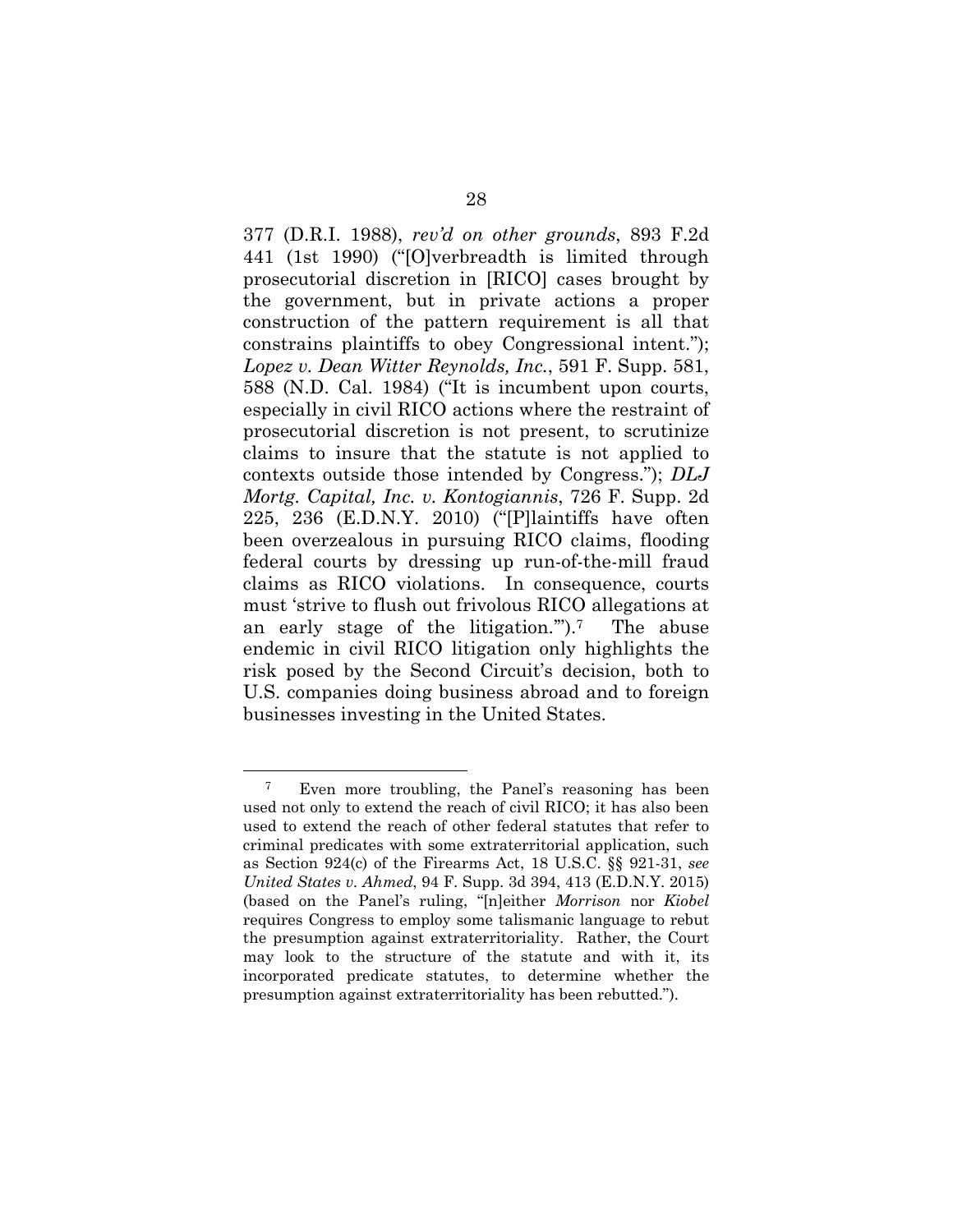## **1. The Potential For Extraterritorial Civil RICO Enforcement Places Significant Burdens On NFTC's Members**

Permitting U.S. courts to adjudicate claims based on foreign conduct and seeking redress for foreign injury will impose substantial burdens on NFTC's members. As noted above, conduct that is legal in foreign jurisdictions may now not only be subject to suit in the United States, but may result in U.S. businesses' facing class actions seeking triple recoveries under civil RICO. The problem is particularly acute for financial institutions and companies doing business in developing countries, where garden-variety business disputes often involve allegations of money laundering, a RICO predicate with extraterritorial reach.

Moreover, litigating cases involving foreign plaintiffs and foreign injuries imposes unique burdens on American businesses. Obtaining discovery from foreign sources is invariably expensive, cumbersome, and difficult, and almost always results in a dramatic increase in the cost of litigation. Courts have acknowledged as much, observing that foreign discovery imposes "financial hardships" and "significant delays" on parties and on the courts. *Turedi v. Coca Cola Co.*, 460 F. Supp. 2d 507, 526 (S.D.N.Y. 2006), *aff'd*, 343 F. App'x 623 (2d Cir. 2009). And the high cost posed by international discovery and the potential for treble damages ensures that once a case passes the motion-to-dismiss stage, companies will be under tremendous pressure to settle—even if the case lacks any merit. In this way, civil RICO litigation "presents a danger of vexatiousness different in degree and in kind from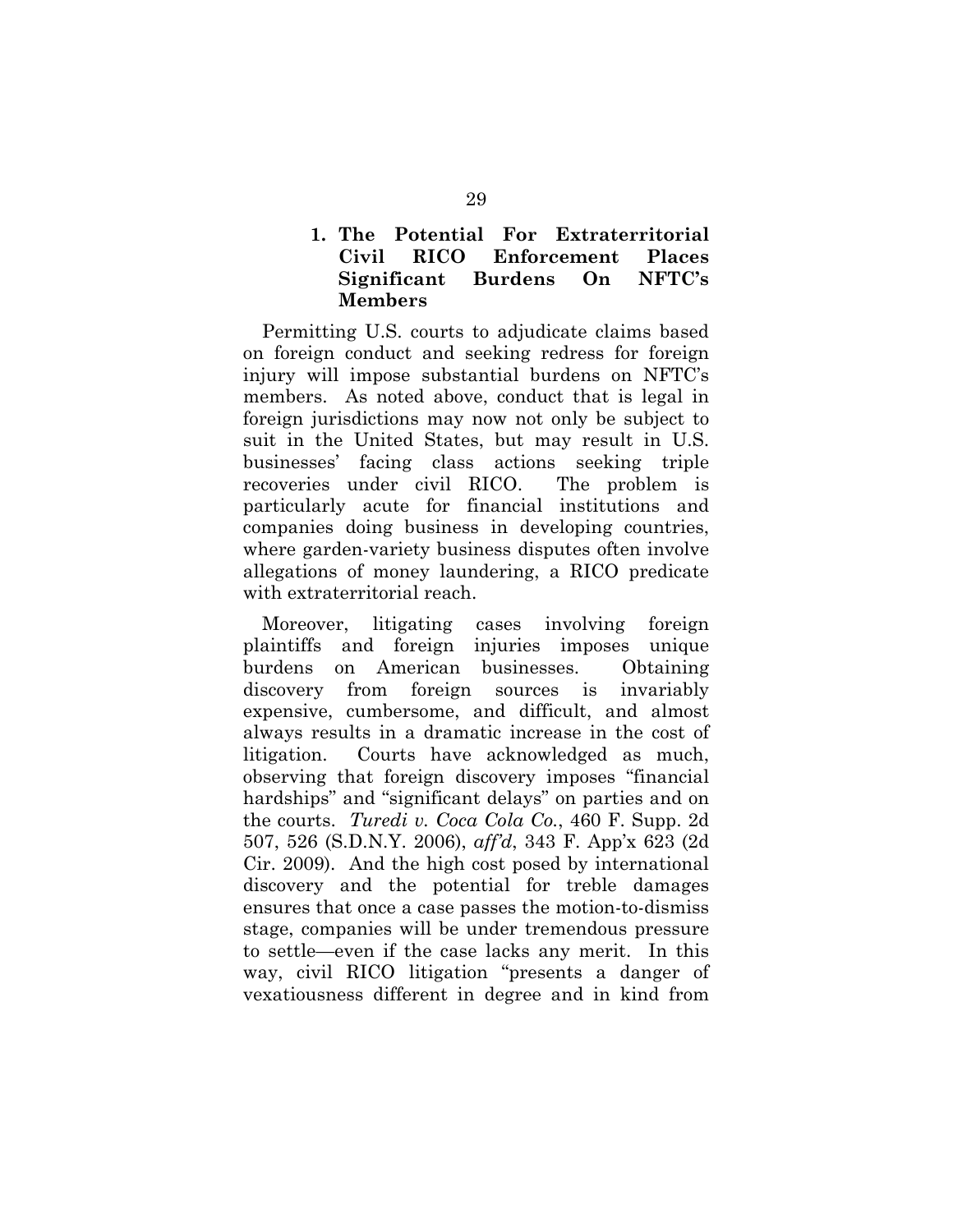that which accompanies litigation in general." *Blue Chip Stamps v. Manor Drug Stores*, 421 U.S. 723, 739 (1975). Faced with an ever-present risk that their legitimate business dealings in foreign countries will result in U.S. litigation, many companies may opt to disengage from developing countries—yielding those business opportunities to their foreign competitors and undermining their competitive position.

> **2. The Potential Of Extraterritorial Civil RICO Enforcement Presents Extraordinary Risks For Foreign Corporations Considering Investment In The United States**

Permitting civil RICO claims based on foreign injury will also deter foreign investment in the United States. Foreign direct investment is vital to the U.S. economy: it creates jobs for Americans, and increases the availability, and decreases the cost, of capital. But the increased exposure to litigation risk caused by the extraterritorial application of U.S. law discourages foreign investment because corporations are reluctant to place themselves within the jurisdiction of U.S. courts. *See* ICC Report at 2.

Indeed, as *Amicus* can attest, and as American policy-makers and scholarly studies have repeatedly confirmed, potential U.S. class-action litigation is high among the concerns of would-be investors in the United States. *See* Sen. Jon Kyl, *A Rare Chance to Lower Litigation Costs: A Federal Committee Wants to Hear Your Ideas On the Subject. Speak Up.*, WALL STREET J., (Jan. 20, 2014, 6:21 PM) http://www.wsj.com/articles/SB1000142405270230404 9704579321003417505882 ("[E]xcessive litigation costs . . . make foreign companies reluctant to invest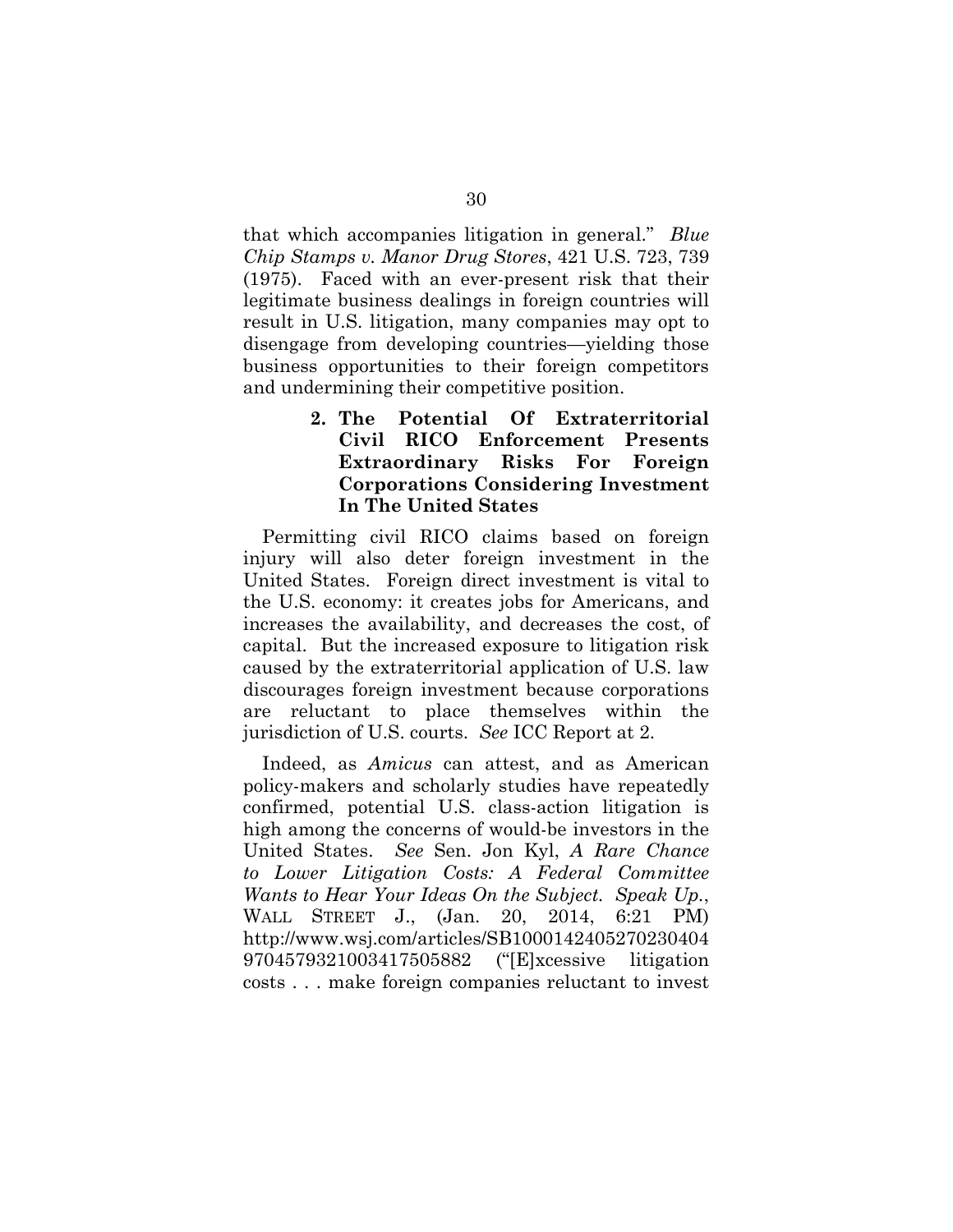here."); Dep't of Commerce, *The U.S. Litigation Environment and Foreign Direct Investment: Supporting U.S. Competitiveness by Reducing Legal Costs and Uncertainty*, Internatinal Trade Administration, 2 (Oct. 2008), http://trade.gov/ investamerica/Litigation\_FDI.pdf ("Fear of litigation and potential liability under the U.S. legal system are among the more important concerns to those interested in investing in the United Sates."); *Excessive Litigation's Impact on America's Global Competitiveness: Hearing Before the Subcomm. on the Constitution and Civil Justice of the H. Comm. on the Judiciary*, 113th Cong. 11 (2013) (Statement of Paul J. Hinton, NERA Economic Consulting) ("Many foreign companies are wary of becoming embroiled in U.S. litigation, which may deter foreign direct investment."); Michael R. Bloomberg & Senator Charles E. Schumer, *Sustaining New York's and the US' Global Financial Services Leadership* ii, 16, (2007) http://www.nyc.gov/html/om/pdf/ny\_report\_ final.pdf; *see also Tellabs, Inc. v. Makor Issues & Rights, Ltd.*, 551 U.S. 308, 313 (2007) (class actions, "if not adequately contained, can be employed abusively to impose substantial costs on companies and individuals whose conduct conforms to the law"). Under the Second Circuit's holding, foreign citizens are now able to come into U.S. courts to seek redress for foreign injuries, even when no such cause of action is available in their home jurisdictions. *Cf. Empagran*, 542 U.S. at 167 ("[T]o apply our remedies would unjustifiably permit [foreign] citizens to bypass their [countries'] own less generous remedial schemes.").

This case illustrates the litigation abuse that businesses with contacts in the United States, which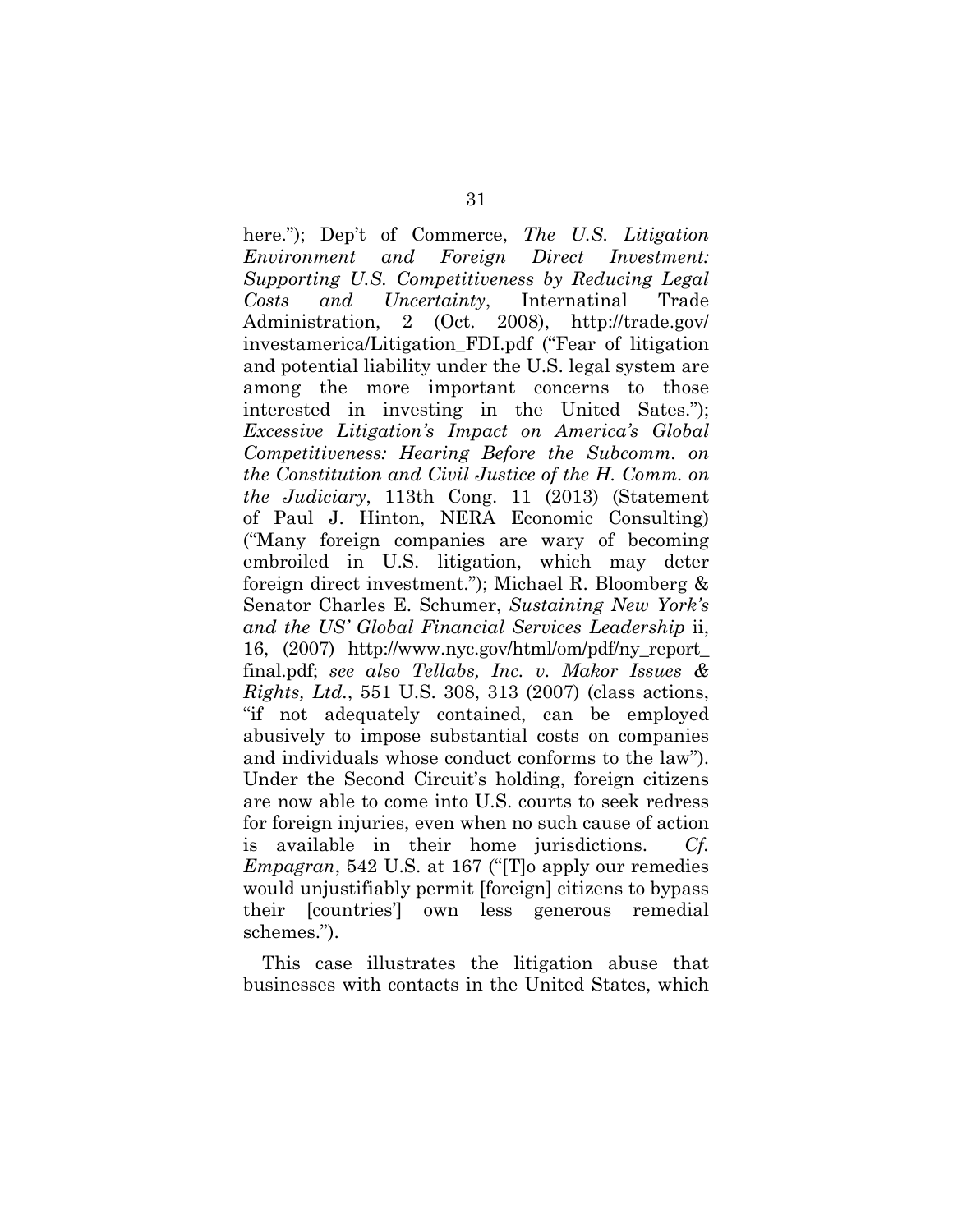are subject to the jurisdiction of U.S. courts, will now be forced to confront. The European Commission, and those of its member states that have joined this action, have declined to enact legislation of the kind at issue here. Even though the alleged misconduct took place in Europe, Respondents are apparently unable, or unwilling, to litigate their claims in any European jurisdiction and so bring their claims in the United States.8 That alone points to a deep conflict between the laws of this country and those of Respondents' home jurisdictions. Indeed, noting that many European countries have made different regulatory and policy choices from the United States, many of the Respondents here have previously objected to the extraterritorial application of U.S. law. *See, e.g.*, Brief for the Federal Republic of Germany as *Amicus Curiae* in Support of Respondents at 1, *Kiobel*, 133 S. Ct. 1659 (No. 10- 1491) ("The Federal Republic of Germany has consistently maintained its opposition to overly broad assertions of extraterritorial civil jurisdiction arising out of aliens' claims against foreign defendants for alleged foreign activities that caused injury on foreign soil."); Brief for the Republic of France as *Amicus Curiae* in Support of Respondents at 1-3, *Morrison*, 561 U.S. 247 (No. 08-1191); Brief of the Federal Republic of Germany as *Amicus Curiae* in Support of Petition for a Writ of Certiorari at 1-2, *Empagran*, 542 U.S. 155 (No. 03-724).

<sup>8</sup> While in this case, the European Commission seeks to invoke the statute for conduct that occurred abroad, any victory would be "pyrrhic," because "its citizens . . . are among the likely targets of future RICO actions under the panel's interpretation of the statute." Pet. App. 70a (Cabranes, J., dissenting).